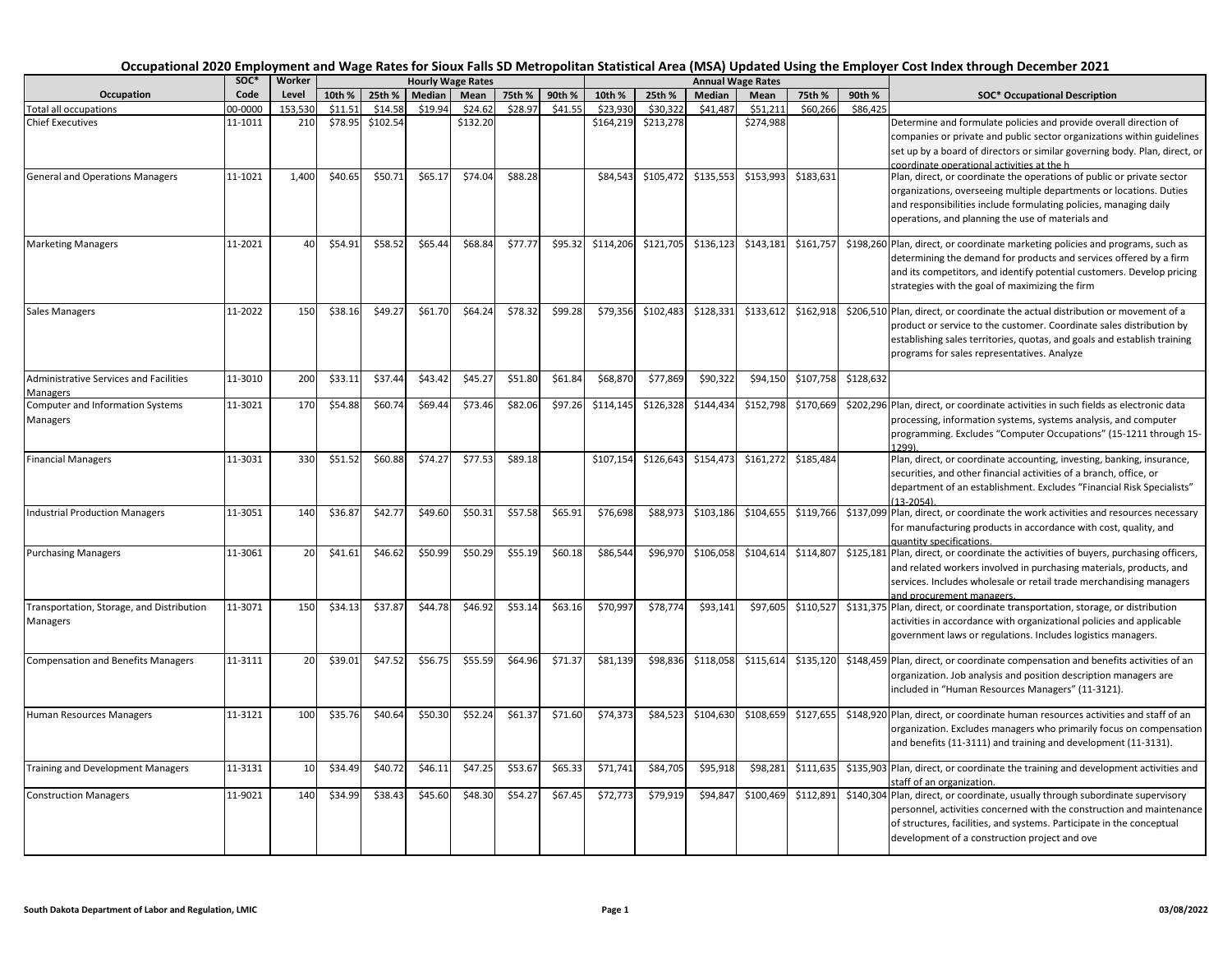|                                                                                                                                    | SOC*    | Worker |         |         |         | <b>Hourly Wage Rates</b> |         |         |           |           |           | <b>Annual Wage Rates</b> |           |           |                                                                                                                                                                                                                                                                                   |
|------------------------------------------------------------------------------------------------------------------------------------|---------|--------|---------|---------|---------|--------------------------|---------|---------|-----------|-----------|-----------|--------------------------|-----------|-----------|-----------------------------------------------------------------------------------------------------------------------------------------------------------------------------------------------------------------------------------------------------------------------------------|
| Occupation                                                                                                                         | Code    | Level  | 10th %  | 25th %  | Median  | Mean                     | 75th %  | 90th %  | 10th %    | 25th %    | Median    | Mean                     | 75th %    | 90th %    | <b>SOC* Occupational Description</b>                                                                                                                                                                                                                                              |
| Education and Childcare Administrators,<br>Preschool and Daycare                                                                   | 11-9031 | 40     | \$21.95 | \$24.92 | \$28.38 | \$29.04                  | \$31.33 | \$33.48 | \$45,637  | \$51,818  | \$59,017  | \$60,415                 | \$65,154  |           | \$69,620 Plan, direct, or coordinate academic or nonacademic activities of<br>preschools or childcare centers and programs, including before- and<br>after-school care. Excludes "Preschool Teachers, Except Special<br>Education" (25-2011) and "Childcare Workers" (39-9011).   |
|                                                                                                                                    |         |        |         |         |         |                          |         |         |           |           |           |                          |           |           |                                                                                                                                                                                                                                                                                   |
| Education Administrators, Kindergarten<br>through Secondary                                                                        | 11-9032 | 160    |         |         |         |                          |         |         | \$71,082  | \$80,430  | \$95,933  | \$94,427                 | \$108,188 |           | \$117,632 Plan, direct, or coordinate the academic, administrative, or auxiliary<br>activities of kindergarten, elementary, or secondary schools.                                                                                                                                 |
| Education Administrators, Postsecondary                                                                                            | 11-9033 | 20     | \$44.35 | \$48.02 | \$53.73 | \$53.55                  | \$60.63 | \$65.66 | \$92,255  | \$99,877  | \$111,753 | \$111,397                | \$126,117 |           | \$136,575 Plan, direct, or coordinate student instruction, administration, and<br>services, as well as other research and educational activities, at<br>postsecondary institutions, including universities, colleges, and junior<br>and community colleges.                       |
| Architectural and Engineering Managers                                                                                             | 11-9041 | 30     | \$53.04 | \$59.56 | \$69.66 | \$71.32                  | \$83.57 | \$97.36 | \$110,340 | \$123,883 | \$144,890 | \$148,345                | \$173,823 |           | \$202,509 Plan, direct, or coordinate activities in such fields as architecture and<br>engineering or research and development in these fields. Excludes<br>"Natural Sciences Managers" (11-9121).                                                                                |
| <b>Food Service Managers</b>                                                                                                       | 11-9051 | 360    | \$21.86 | \$23.84 | \$27.31 | \$28.37                  | \$31.84 | \$38.00 | \$45,472  | \$49,587  | \$56,806  | \$58,998                 | \$66,214  |           | \$79,040 Plan, direct, or coordinate activities of an organization or department<br>that serves food and beverages. Excludes "Chefs and Head Cooks" (35-<br>1011                                                                                                                  |
| <b>Lodging Managers</b>                                                                                                            | 11-9081 | 40     | \$21.98 | \$24.02 | \$27.94 | \$28.95                  | \$32.63 | \$38.51 | \$45,710  | \$49,956  | \$58,125  | \$60,227                 | \$67,867  |           | \$80,095 Plan, direct, or coordinate activities of an organization or department<br>that provides lodging and other accommodations. Excludes "Food<br>Service Managers" (11-9051) in lodging establishments.                                                                      |
| Medical and Health Services Managers                                                                                               | 11-9111 | 320    | \$37.67 | \$45.74 | \$56.82 | \$60.26                  | \$66.52 | \$84.52 | \$78,350  | \$95,120  | \$118,180 | \$125,327                | \$138,358 |           | \$175,802 Plan, direct, or coordinate medical and health services in hospitals,<br>clinics, managed care organizations, public health agencies, or similar<br>organizations.                                                                                                      |
| Postmasters and Mail Superintendents                                                                                               | 11-9131 | 20     | \$36.39 | \$37.47 | \$43.86 | \$43.29                  | \$49.05 | \$51.66 | \$75,689  | \$77,932  | \$91,237  | \$90,031                 | \$102,031 |           | \$107,436 Plan, direct, or coordinate operational, administrative, management,<br>and support services of a U.S. post office; or coordinate activities of<br>workers engaged in postal and related work in assigned post office.                                                  |
| Property, Real Estate, and Community<br><b>Association Managers</b>                                                                | 11-9141 | 420    | \$14.30 | \$16.72 | \$21.24 | \$23.75                  | \$28.88 | \$33.83 | \$29,747  | \$34,776  | \$44,177  | \$49,390                 | \$60,056  |           | \$70,374 Plan, direct, or coordinate the selling, buying, leasing, or governance<br>activities of commercial, industrial, or residential real estate<br>properties. Includes managers of homeowner and condominium<br>associations, rented or leased housing units, buildings, o  |
| Social and Community Service Managers                                                                                              | 11-9151 | 90     | \$29.41 | \$33.46 | \$38.69 | \$39.71                  | \$45.28 | \$50.98 | \$61.177  | \$69,600  | \$80.475  | \$82.589                 | \$94,166  |           | \$106,029 Plan, direct, or coordinate the activities of a social service program or<br>community outreach organization. Oversee the program or<br>organization's budget and policies regarding participant involvement,<br>program requirements, and benefits. Work may involve d |
| <b>Emergency Management Directors</b>                                                                                              | 11-9161 | 10     | \$19.33 | \$25.86 | \$32.81 | \$33.40                  | \$42.86 | \$46.51 | \$40,203  | \$53,803  | \$68,232  | \$69,484                 | \$89,139  |           | \$96,730 Plan and direct disaster response or crisis management activities,<br>provide disaster preparedness training, and prepare emergency plans<br>and procedures for natural (e.g., hurricanes, floods, earthquakes),<br>wartime, or technological (e.g., nuclear power plan  |
| Personal Service Managers, All Other;<br><b>Entertainment and Recreation Managers,</b><br>Except Gambling; and Managers, All Other | 11-9198 | 150    | \$36.28 | \$44.32 | \$56.98 | \$56.21                  | \$65.65 | \$79.62 | \$75,461  | \$92.172  | \$118,524 | \$116,927                | \$136,555 | \$165,599 |                                                                                                                                                                                                                                                                                   |
| <b>Buyers and Purchasing Agents</b>                                                                                                | 13-1020 | 460    | \$22.84 | \$26.68 | \$30.48 | \$31.38                  | \$35.57 | \$41.72 | \$47,503  | \$55,484  | \$63,405  | \$65,263                 | \$73,988  | \$86,775  |                                                                                                                                                                                                                                                                                   |
| Claims Adjusters, Examiners, and<br>Investigators                                                                                  | 13-1031 | 500    | \$21.68 | \$26.09 | \$31.46 | \$32.58                  | \$38.64 | \$45.64 | \$45,096  | \$54,277  | \$65,452  | \$67,770                 | \$80,356  |           | \$94,943 Review settled claims to determine that payments and settlements are<br>made in accordance with company practices and procedures. Confer<br>with legal counsel on claims requiring litigation. May also settle<br>insurance claims. Excludes "Fire Inspectors and Inves  |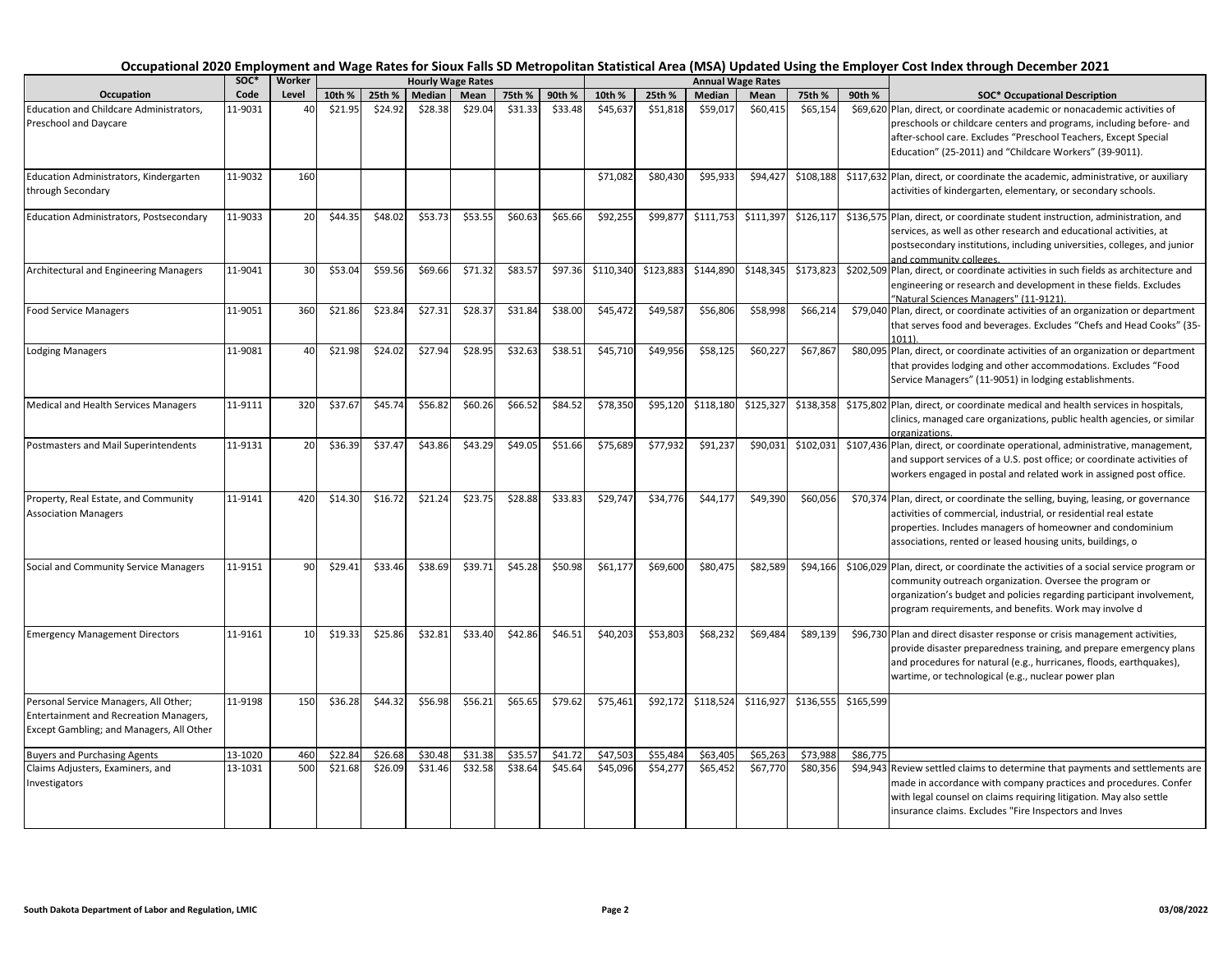|                                                                                  | soc*    | Worker |         |         |         | <b>Hourly Wage Rates</b> |         |         |          |          |          | <b>Annual Wage Rates</b> |          |           |                                                                                                                                                                                                                                                                                   |
|----------------------------------------------------------------------------------|---------|--------|---------|---------|---------|--------------------------|---------|---------|----------|----------|----------|--------------------------|----------|-----------|-----------------------------------------------------------------------------------------------------------------------------------------------------------------------------------------------------------------------------------------------------------------------------------|
| Occupation                                                                       | Code    | Level  | 10th %  | 25th %  | Median  | Mean                     | 75th %  | 90th %  | 10th %   | 25th %   | Median   | Mean                     | 75th %   | 90th %    | <b>SOC* Occupational Description</b>                                                                                                                                                                                                                                              |
| <b>Compliance Officers</b>                                                       | 13-1041 | 450    | \$21.16 | \$24.74 | \$30.27 | \$31.78                  | \$37.64 | \$45.73 | \$44,021 | \$51,458 | \$62,978 | \$66,086                 | \$78,289 |           | \$95,116 Examine, evaluate, and investigate eligibility for or conformity with<br>laws and regulations governing contract compliance of licenses and<br>permits, and perform other compliance and enforcement inspection<br>and analysis activities not classified elsewhere. Ex  |
| <b>Cost Estimators</b>                                                           | 13-1051 | 360    | \$22.33 | \$25.83 | \$29.93 | \$30.85                  | \$34.83 | \$41.41 | \$46,444 | \$53,736 | \$62,256 | \$64,161                 | \$72,454 |           | \$86,123 Prepare cost estimates for product manufacturing, construction<br>projects, or services to aid management in bidding on or determining<br>price of product or service. May specialize according to particular<br>service performed or type of product manufactured.      |
| Human Resources Specialists                                                      | 13-1071 | 510    | \$19.19 | \$22.53 | \$26.89 | \$29.53                  | \$34.74 | \$43.73 | \$39,927 | \$46,849 | \$55,915 | \$61,438                 | \$72,251 |           | \$90,963 Recruit, screen, interview, or place individuals within an organization.<br>May perform other activities in multiple human resources areas.<br>Excludes "Compensation, Benefits, and Job Analysis Specialists" (13-<br>1141) and "Training and Development Specialists"  |
| Logisticians                                                                     | 13-1081 | 30     | \$24.55 | \$27.52 | \$33.14 | \$36.60                  | \$46.14 | \$55.56 | \$51,077 | \$57,240 | \$68,944 | \$76,140                 | \$95,981 |           | \$115,549 Analyze and coordinate the ongoing logistical functions of a firm or<br>organization. Responsible for the entire life cycle of a product,<br>including acquisition, distribution, internal allocation, delivery, and final<br>disposal of resources. Excludes "Transpor |
| <b>Management Analysts</b>                                                       | 13-1111 | 1,270  | \$23.81 | \$28.66 | \$36.36 | \$38.34                  | \$46.39 | \$54.90 | \$49,534 | \$59,607 | \$75,629 | \$79,757                 | \$96,498 |           | \$114,197 Conduct organizational studies and evaluations, design systems and<br>procedures, conduct work simplification and measurement studies,<br>and prepare operations and procedures manuals to assist management<br>in operating more efficiently and effectively. Includes |
| Meeting, Convention, and Event Planners                                          | 13-1121 | 100    | \$15.18 | \$17.17 | \$19.33 | \$20.58                  | \$23.34 | \$28.86 | \$31,566 | \$35,719 | \$40,203 | \$42,803                 | \$48,543 |           | \$60,031 Coordinate activities of staff, convention personnel, or clients to make<br>arrangements for group meetings, events, or conventions.                                                                                                                                     |
| Fundraisers                                                                      | 13-1131 | 50     | \$21.10 | \$22.75 | \$25.49 | \$26.75                  | \$30.74 | \$34.26 | \$43,879 | \$47,307 | \$53,021 | \$55,652                 | \$63,956 |           | \$71,262 Organize activities to raise funds or otherwise solicit and gather<br>monetary donations or other gifts for an organization. May design and<br>produce promotional materials. May also raise awareness of the<br>organization's work, goals, and financial needs.        |
| Compensation, Benefits, and Job Analysis<br><b>Specialists</b>                   | 13-1141 | 290    | \$19.44 | \$22.80 | \$27.70 | \$28.40                  | \$32.96 | \$39.45 | \$40,449 | \$47,434 | \$57,607 | \$59,070                 | \$68,567 |           | \$82,044 Conduct programs of compensation and benefits and job analysis for<br>employer. May specialize in specific areas, such as position<br>classification and pension programs.                                                                                               |
| Training and Development Specialists                                             | 13-1151 | 330    | \$18.42 | \$22.01 | \$25.97 | \$27.33                  | \$31.89 | \$38.79 | \$38,313 | \$45,770 | \$54,014 | \$56,861                 | \$66,332 |           | \$80,690 Design or conduct work-related training and development programs to<br>improve individual skills or organizational performance. May analyze<br>organizational training needs or evaluate training effectiveness.<br>Excludes "Career/Technical Education Teachers, Post  |
| Market Research Analysts and Marketing<br>Specialists                            | 13-1161 | 670    | \$21.22 | \$24.50 | \$29.69 | \$30.71                  | \$35.49 | \$42.94 | \$44,120 | \$50,962 | \$61,759 | \$63,875                 | \$73,809 |           | \$89,328 Research conditions in local, regional, national, or online markets.<br>Gather information to determine potential sales of a product or<br>service, or plan a marketing or advertising campaign. May gather<br>information on competitors, prices, sales, and methods o  |
| Project Management Specialists and<br>Business Operations Specialists, All Other | 13-1198 | 440    | \$26.62 | \$29.43 | \$34.47 | \$37.87                  | \$42.80 | \$55.12 | \$55,364 | \$61,224 | \$71,697 | \$78,786                 | \$89,010 | \$114,653 |                                                                                                                                                                                                                                                                                   |
| <b>Accountants and Auditors</b>                                                  | 13-2011 | 2,050  | \$26.16 | \$29.32 | \$34.49 | \$36.46                  | \$41.53 | \$51.04 | \$54,408 | \$60,967 | \$71,725 | \$75,840                 | \$86,394 |           | \$106,178 Examine, analyze, and interpret accounting records to prepare financial<br>statements, give advice, or audit and evaluate statements prepared by<br>others. Install or advise on systems of recording costs or other financial<br>and budgetary data. Excludes "Tax Exa |
| <b>Property Appraisers and Assessors</b>                                         | 13-2020 | 70     | \$21.22 | \$22.96 | \$25.82 | \$27.84                  | \$30.92 | \$38.35 | \$44,136 | \$47,749 | \$53,708 | \$57,894                 | \$64,316 | \$79,768  |                                                                                                                                                                                                                                                                                   |
| <b>Budget Analysts</b>                                                           | 13-2031 | 30     | \$28.28 | \$33.14 | \$35.42 | \$37.42                  | \$41.69 | \$48.78 | \$58,837 | \$68,937 | \$73,675 | \$77,831                 | \$86,723 |           | \$101,460 Examine budget estimates for completeness, accuracy, and<br>conformance with procedures and regulations. Analyze budgeting and<br>accounting reports. Excludes "Financial and Investment Analysts" (13-<br>2051).                                                       |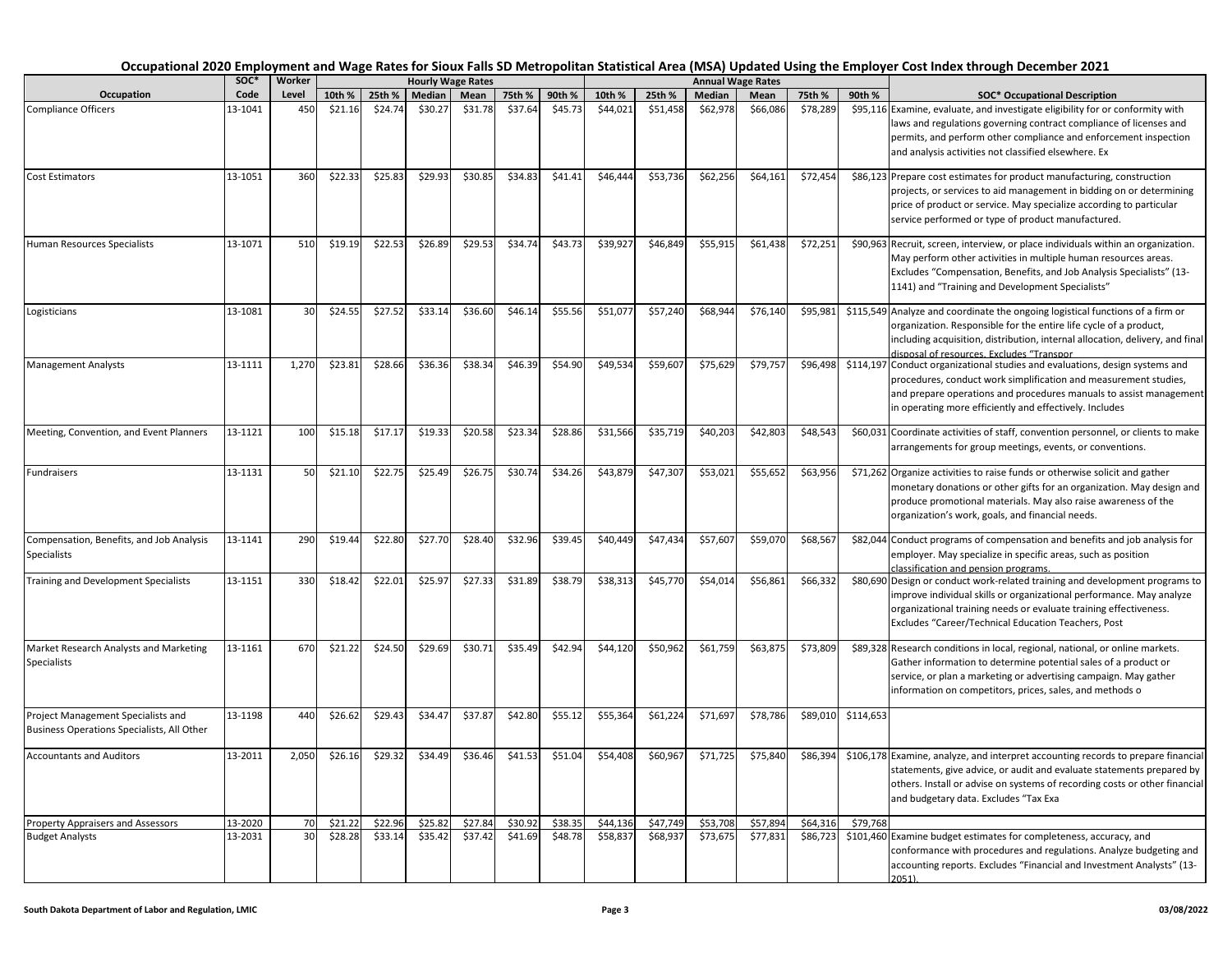|                                                                                                           | SOC*    | Worker          |         |         |         | <b>Hourly Wage Rates</b> |         |         |          |          |           | <b>Annual Wage Rates</b> |           |           |                                                                                                                                                                                                                                                                                   |
|-----------------------------------------------------------------------------------------------------------|---------|-----------------|---------|---------|---------|--------------------------|---------|---------|----------|----------|-----------|--------------------------|-----------|-----------|-----------------------------------------------------------------------------------------------------------------------------------------------------------------------------------------------------------------------------------------------------------------------------------|
| Occupation                                                                                                | Code    | Level           | 10th %  | 25th %  | Median  | Mean                     | 75th %  | 90th %  | 10th %   | 25th %   | Median    | Mean                     | 75th %    | 90th %    | <b>SOC* Occupational Description</b>                                                                                                                                                                                                                                              |
| <b>Credit Analysts</b>                                                                                    | 13-2041 | 260             | \$21.93 | \$25.88 | \$31.68 | \$33.95                  | \$41.22 | \$50.72 | \$45,631 | \$53,815 | \$65,894  | \$70,626                 | \$85,739  |           | \$105,487 Analyze credit data and financial statements of individuals or firms to<br>determine the degree of risk involved in extending credit or lending<br>money. Prepare reports with credit information for use in<br>decisionmaking. Excludes "Financial Risk Specialists" ( |
| <b>Personal Financial Advisors</b>                                                                        | 13-2052 | 130             | \$22.49 | \$25.59 | \$30.97 | \$37.41                  | \$40.01 | \$58.40 | \$46,766 | \$53,233 | \$64,432  | \$77,812                 | \$83,234  |           | \$121,471 Advise clients on financial plans using knowledge of tax and investment<br>strategies, securities, insurance, pension plans, and real estate. Duties<br>include assessing clients' assets, liabilities, cash flow, insurance<br>coverage, tax status, and financial obi |
| <b>Insurance Underwriters</b>                                                                             | 13-2053 | 240             | \$23.70 | \$27.41 | \$33.98 | \$34.83                  | \$39.97 | \$48.68 | \$49,290 | \$57,012 | \$70,67   | \$72,455                 | \$83,133  |           | \$101,248 Review individual applications for insurance to evaluate degree of risk<br>nvolved and determine acceptance of applications.                                                                                                                                            |
| <b>Financial Examiners</b>                                                                                | 13-2061 | 80              | \$25.83 | \$31.29 | \$45.36 | \$49.59                  | \$63.54 | \$85.87 | \$53,725 | \$65,082 | \$94,339  | \$103,144                | \$132,162 |           | \$178,623 Enforce or ensure compliance with laws and regulations governing<br>financial and securities institutions and financial and real estate<br>transactions. May examine, verify, or authenticate records.                                                                  |
| Credit Counselors                                                                                         | 13-2071 | 20              | \$14.18 | \$15.92 | \$19.84 | \$19.67                  | \$23.47 | \$25.54 | \$29,497 | \$33,105 | \$41,275  | \$40,927                 | \$48,810  |           | \$53,120 Advise and educate individuals or organizations on acquiring and<br>managing debt. May provide guidance in determining the best type of<br>loan and explain loan requirements or restrictions. May help develop<br>debt management plans or student financial aid packa  |
| Loan Officers                                                                                             | 13-2072 | 910             | \$23.27 | \$27.99 | \$33.39 | \$34.65                  | \$39.82 | \$48.77 | \$48,410 | \$58,212 | \$69,455  | \$72,089                 | \$82,839  |           | \$101,443 Evaluate, authorize, or recommend approval of commercial, real<br>estate, or credit loans. Advise borrowers on financial status and<br>payment methods. Includes mortgage loan officers and agents,<br>collection analysts, loan servicing officers, and loan underwrit |
| Tax Examiners and Collectors, and Revenue<br><b>Agents</b>                                                | 13-2081 | 30 <sup>1</sup> | \$19.02 | \$19.96 | \$22.81 | \$27.21                  | \$31.71 | \$46.14 | \$39,562 | \$41,536 | \$47,448  | \$56,599                 | \$65,959  |           | \$95,978 Determine tax liability or collect taxes from individuals or business<br>irms according to prescribed laws and regulations.                                                                                                                                              |
| <b>Tax Preparers</b>                                                                                      | 13-2082 |                 | \$13.78 | \$15.48 | \$19.15 | \$20.33                  | \$24.18 | \$29.81 | \$28,663 | \$32,210 | \$39,823  | \$42,276                 | \$50,289  |           | \$61,990 Prepare tax returns for individuals or small businesses. Excludes<br>'Accountants and Auditors" (13-2011).                                                                                                                                                               |
| Financial and Investment Analysts, Financial<br>Risk Specialists, and Financial Specialists, All<br>Other | 13-2098 | 530             | \$24.92 | \$30.2  | \$38.11 | \$41.79                  | \$49.11 | \$67.50 | \$51,836 | \$62,978 | \$79,28   | \$86,927                 | \$102,150 | \$140,407 |                                                                                                                                                                                                                                                                                   |
| <b>Computer Systems Analysts</b>                                                                          | 15-1211 | 560             | \$28.16 | \$33.01 | \$39.00 | \$39.84                  | \$46.48 | \$53.62 | \$58,575 | \$68,668 | \$81,103  | \$82,861                 | \$96,684  |           | \$111,531 Analyze science, engineering, business, and other data processing<br>problems to develop and implement solutions to complex applications<br>problems, system administration issues, or network concerns. Perform<br>systems management and integration functions, impro |
| <b>Information Security Analysts</b>                                                                      | 15-1212 | 270             | \$34.63 | \$39.07 | \$45.69 | \$45.84                  | \$51.52 | \$58.96 | \$72,030 | \$81,260 | \$95,02   | \$95,347                 | \$107,160 |           | \$122,637 Plan, implement, upgrade, or monitor security measures for the<br>protection of computer networks and information. Assess system<br>vulnerabilities for security risks and propose and implement risk<br>mitigation strategies. May ensure appropriate security control |
| <b>Computer Network Support Specialists</b>                                                               | 15-1231 | 410             | \$16.85 | \$19.63 | \$23.69 | \$24.01                  | \$28.10 | \$32.54 | \$35,058 | \$40,833 | \$49,274  | \$49,955                 | \$58,440  |           | \$67,674 Analyze, test, troubleshoot, and evaluate existing network systems,<br>such as local area networks (LAN), wide area networks (WAN), cloud<br>networks, servers, and other data communications networks. Perform<br>network maintenance to ensure networks operate corre  |
| <b>Computer User Support Specialists</b>                                                                  | 15-1232 | 600             | \$14.58 | \$17.27 | \$20.22 | \$21.12                  | \$24.67 | \$29.18 | \$30,331 | \$35,926 | \$42,069  | \$43,920                 | \$51,326  |           | \$60,689 Provide technical assistance to computer users. Answer questions or<br>resolve computer problems for clients in person, via telephone, or<br>electronically. May provide assistance concerning the use of computer<br>hardware and software, including printing, instal  |
| <b>Computer Network Architects</b>                                                                        | 15-1241 | 320             | \$39.60 | \$46.70 | \$56.86 | \$55.59                  | \$64.57 | \$71.74 | \$82,350 | \$97,148 | \$118,262 | \$115,630                | \$134,323 |           | \$149,217 Design and implement computer and information networks, such as<br>local area networks (LAN), wide area networks (WAN), intranets,<br>extranets, and other data communications networks. Perform network<br>modeling, analysis, and planning, including analysis of cap |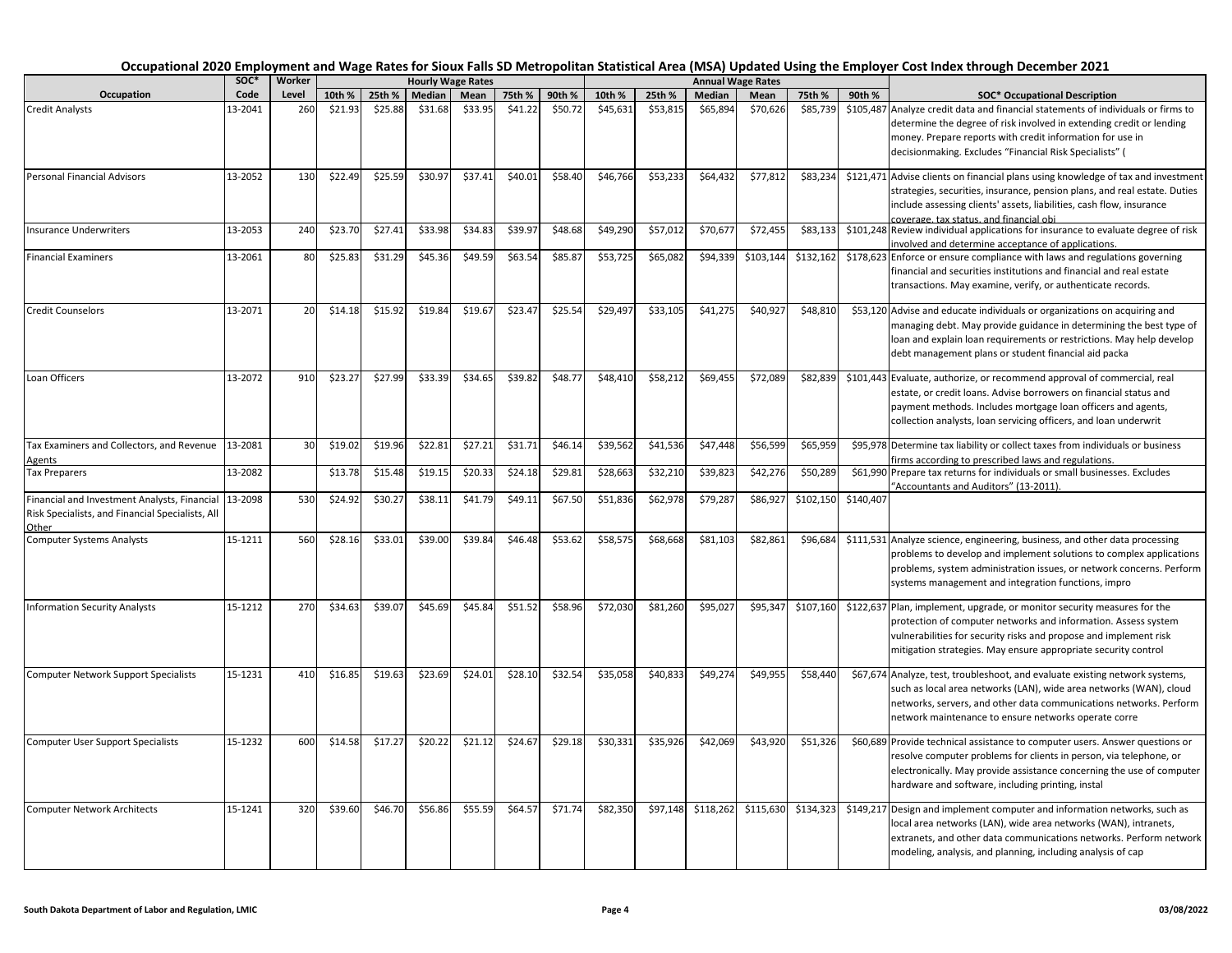|                                                                                   | soc*    | Worker |         |         |         | <b>Hourly Wage Rates</b> |         |         |          |          |          | <b>Annual Wage Rates</b> |           |           |                                                                                                                                                                                                                                                                                    |
|-----------------------------------------------------------------------------------|---------|--------|---------|---------|---------|--------------------------|---------|---------|----------|----------|----------|--------------------------|-----------|-----------|------------------------------------------------------------------------------------------------------------------------------------------------------------------------------------------------------------------------------------------------------------------------------------|
| Occupation                                                                        | Code    | Level  | 10th %  | 25th %  | Median  | Mean                     | 75th %  | 90th %  | 10th %   | 25th %   | Median   | Mean                     | 75th %    | 90th %    | <b>SOC* Occupational Description</b>                                                                                                                                                                                                                                               |
| Network and Computer Systems<br>Administrators                                    | 15-1244 | 910    | \$24.67 | \$28.54 | \$33.34 | \$34.02                  | \$39.28 | \$44.51 | \$51,334 | \$59,352 | \$69,336 | \$70,757                 | \$81,698  |           | \$92,580 Install, configure, and maintain an organization's local area network<br>LAN), wide area network (WAN), data communications network,<br>operating systems, and physical and virtual servers. Perform system<br>monitoring and verify the integrity and availability of    |
| Database Administrators and Architects                                            | 15-1245 | 120    | \$29.59 | \$35.26 | \$43.97 | \$44.72                  | \$51.87 | \$61.38 | \$61,536 | \$73,341 | \$91,471 | \$93,013                 | \$107,892 | \$127,685 |                                                                                                                                                                                                                                                                                    |
| <b>Computer Programmers</b>                                                       | 15-1251 | 240    | \$21.48 | \$24.28 | \$28.93 | \$29.73                  | \$33.80 | \$40.06 | \$44,676 | \$50,492 | \$60,172 | \$61,830                 | \$70,295  |           | \$83,328 Create, modify, and test the code and scripts that allow computer<br>applications to run. Work from specifications drawn up by software<br>and web developers or other individuals. May develop and write<br>computer programs to store, locate, and retrieve specific    |
| Software Developers and Software Quality<br><b>Assurance Analysts and Testers</b> | 15-1256 | 1,470  | \$27.76 | \$31.85 | \$38.58 | \$40.35                  | \$47.68 | \$55.79 | \$57,753 | \$66,244 | \$80,241 | \$83,938                 | \$99,179  | \$116,031 |                                                                                                                                                                                                                                                                                    |
| Web Developers and Digital Interface<br>Designers                                 | 15-1257 | 140    | \$18.62 | \$22.23 | \$28.18 | \$28.92                  | \$34.63 | \$41.17 | \$38,726 | \$46,235 | \$58,61  | \$60,153                 | \$72,038  | \$85,633  |                                                                                                                                                                                                                                                                                    |
| Computer Occupations, All Other                                                   | 15-1299 | 80     | \$27.49 | \$33.93 | \$41.31 | \$41.23                  | \$49.13 | \$56.23 | \$57,179 | \$70,565 | \$85,928 | \$85,773                 | \$102,185 |           | \$116,956 All computer occupations not listed separately. Excludes "Computer<br>and Information Systems Managers" (11-3021), "Computer Hardware<br>Engineers" (17-2061), "Electrical and Electronics Engineers" (17-2070),<br>"Computer Science Teachers, Postsecondary" (25-1021  |
| Data Scientists and Mathematical Science<br>Occupations, All Other                | 15-2098 | 40     | \$20.75 | \$27.37 | \$34.64 | \$37.73                  | \$48.66 | \$59.28 | \$43,144 | \$56,947 | \$72,044 | \$78,472                 | \$101,216 | \$123,316 |                                                                                                                                                                                                                                                                                    |
| Architects, Except Landscape and Naval                                            | 17-1011 | 50     | \$28.78 | \$33.43 | \$39.02 | \$39.73                  | \$46.84 | \$52.17 | \$59,859 | \$69,538 | \$81,152 | \$82,643                 | \$97,439  |           | \$108,527 Plan and design structures, such as private residences, office buildings,<br>theaters, factories, and other structural property. Excludes "Landscape<br>Architects" (17-1012) and "Marine Engineers and Naval Architects" (17-<br>2121)                                  |
| Landscape Architects                                                              | 17-1012 |        | \$26.39 | \$27.66 | \$29.82 | \$31.06                  | \$31.98 | \$41.91 | \$54,889 | \$57,524 | \$62,025 | \$64,592                 | \$66,525  |           | \$87,170 Plan and design land areas for projects such as parks and other<br>recreational facilities, airports, highways, hospitals, schools, land<br>subdivisions, and commercial, industrial, and residential sites.                                                              |
| Cartographers and Photogrammetrists                                               | 17-1021 | 20     | \$20.05 | \$24.15 | \$29.79 | \$29.97                  | \$36.09 | \$40.52 | \$41,714 | \$50,222 | \$61,960 | \$62,341                 | \$75,066  |           | \$84,281 Research, study, and prepare maps and other spatial data in digital or<br>graphic form for one or more purposes, such as legal, social, political,<br>educational, and design purposes. May work with Geographic<br>Information Systems (GIS). May design and evaluate    |
| Surveyors                                                                         | 17-1022 | 50     | \$28.41 | \$33.90 | \$39.31 | \$44.44                  | \$48.47 | \$80.58 | \$59,088 | \$70,511 | \$81,774 | \$92,422                 | \$100,810 |           | \$167,610 Make exact measurements and determine property boundaries.<br>Provide data relevant to the shape, contour, gravitation, location,<br>elevation, or dimension of land or land features on or near the earth's<br>surface for engineering, mapmaking, mining, land evalua  |
| <b>Civil Engineers</b>                                                            | 17-2051 | 370    | \$29.87 | \$34.48 | \$41.12 | \$43.96                  | \$52.52 | \$62.73 | \$62,140 | \$71,722 | \$85,527 | \$91,442                 | \$109,238 |           | \$130,464 Perform engineering duties in planning, designing, and overseeing<br>construction and maintenance of building structures and facilities, such<br>as roads, railroads, airports, bridges, harbors, channels, dams,<br>irrigation projects, pipelines, power plants, and   |
| Computer Hardware Engineers                                                       | 17-2061 |        | \$35.01 | \$41.81 | \$46.66 | \$47.35                  | \$52.86 | \$61.69 | \$72,820 | \$86,973 | \$97,058 | \$98,500                 | \$109,943 |           | \$128,303 Research, design, develop, or test computer or computer-related<br>equipment for commercial, industrial, military, or scientific use. May<br>supervise the manufacturing and installation of computer or computer-<br>related equipment and components. Excludes "Softwa |
| <b>Electrical Engineers</b>                                                       | 17-2071 | 40     | \$33.25 | \$39.08 | \$47.84 | \$48.98                  | \$59.51 | \$68.29 | \$69,176 | \$81,285 | \$99,497 | \$101,884                | \$123,795 | \$142,047 | Research, design, develop, test, or supervise the manufacturing and<br>installation of electrical equipment, components, or systems for<br>commercial, industrial, military, or scientific use. Excludes "Computer<br>Hardware Engineers" (17-2061).                               |
| <b>Environmental Engineers</b>                                                    | 17-2081 | 40     | \$34.79 | \$38.01 | \$42.89 | \$43.90                  | \$48.58 | \$52.45 | \$72,351 | \$79,057 | \$89,223 | \$91,311                 | \$101,053 |           | \$109,095 Research, design, plan, or perform engineering duties in the<br>prevention, control, and remediation of environmental hazards using<br>various engineering disciplines. Work may include waste treatment,<br>site remediation, or pollution control technology.          |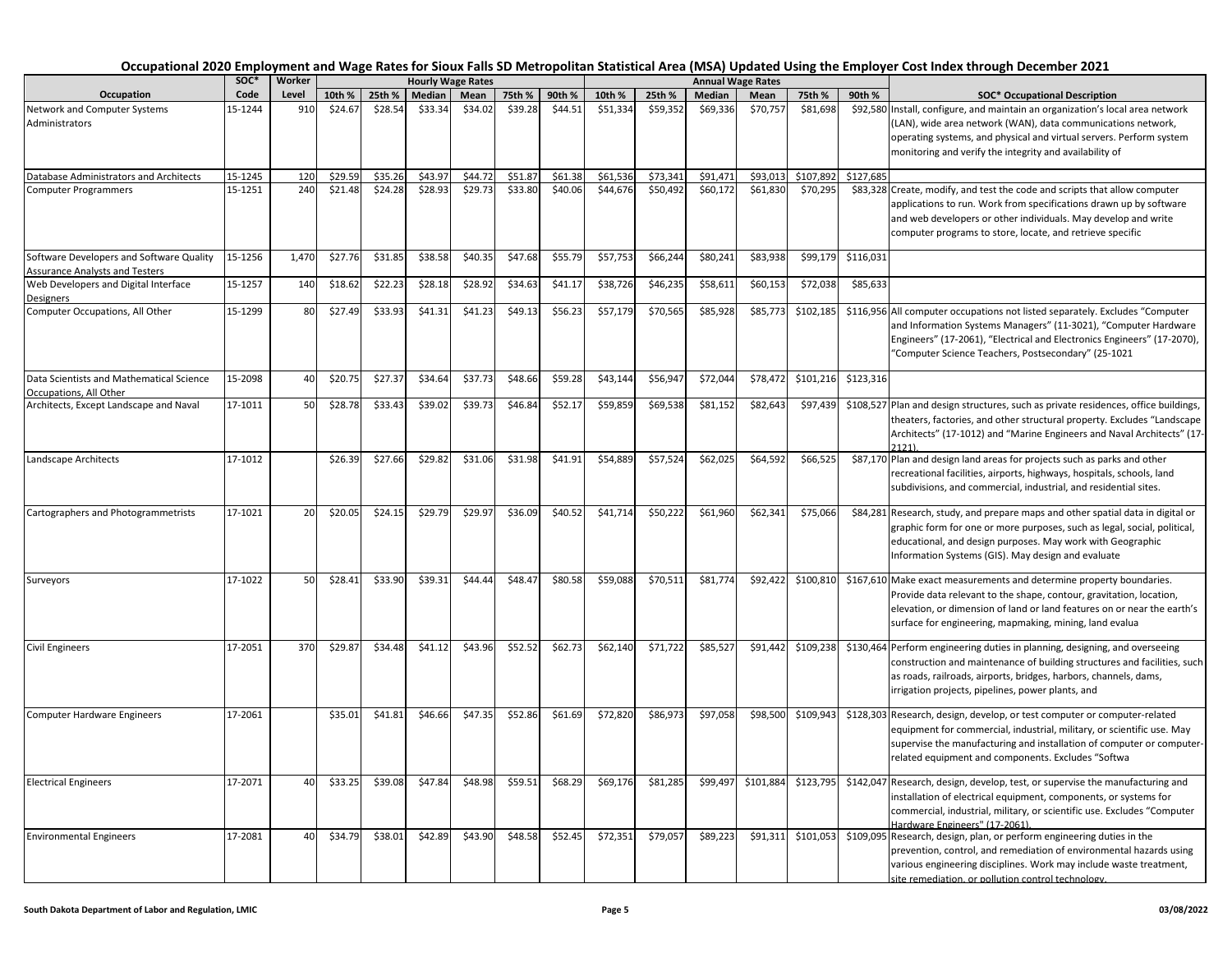|                                                                               | soc*    | Worker |         |         |         | <b>Hourly Wage Rates</b> |         |         |          |          |          | <b>Annual Wage Rates</b> |           |        |                                                                                                                                                                                                                                                                                   |
|-------------------------------------------------------------------------------|---------|--------|---------|---------|---------|--------------------------|---------|---------|----------|----------|----------|--------------------------|-----------|--------|-----------------------------------------------------------------------------------------------------------------------------------------------------------------------------------------------------------------------------------------------------------------------------------|
| Occupation                                                                    | Code    | Level  | 10th %  | 25th %  | Median  | Mean                     | 75th %  | 90th %  | 10th %   | 25th %   | Median   | Mean                     | 75th %    | 90th % | <b>SOC* Occupational Description</b>                                                                                                                                                                                                                                              |
| Health and Safety Engineers, Except Mining<br>Safety Engineers and Inspectors | 17-2111 | 10     | \$29.54 | \$33.89 | \$41.17 | \$40.70                  | \$48.21 | \$52.60 | \$61,426 | \$70,495 | \$85,625 | \$84,648                 | \$100,262 |        | \$109,428 Promote worksite or product safety by applying knowledge of<br>industrial processes, mechanics, chemistry, psychology, and industrial<br>health and safety laws. Includes industrial product safety engineers.                                                          |
| <b>Industrial Engineers</b>                                                   | 17-2112 | 130    | \$28.01 | \$32.29 | \$38.10 | \$38.16                  | \$43.60 | \$50.78 | \$58,271 | \$67,151 | \$79,256 | \$79,377                 | \$90,680  |        | \$105,624 Design, develop, test, and evaluate integrated systems for managing<br>industrial production processes, including human work factors, quality<br>control, inventory control, logistics and material flow, cost analysis,<br>and production coordination. Excludes "Heal |
| <b>Mechanical Engineers</b>                                                   | 17-2141 | 180    | \$28.73 | \$32.57 | \$38.98 | \$40.08                  | \$46.88 | \$52.96 | \$59,746 | \$67,742 | \$81,065 | \$83,372                 | \$97,515  |        | \$110,166 Perform engineering duties in planning and designing tools, engines,<br>machines, and other mechanically functioning equipment. Oversee<br>installation, operation, maintenance, and repair of equipment such as<br>centralized heat, gas, water, and steam systems.    |
| Architectural and Civil Drafters                                              | 17-3011 | 100    | \$17.62 | \$21.00 | \$23.70 | \$23.97                  | \$26.84 | \$31.35 | \$36,638 | \$43,684 | \$49,286 | \$49,860                 | \$55,816  |        | \$65,207 Prepare detailed drawings of architectural and structural features of<br>buildings or drawings and topographical relief maps used in civil<br>engineering projects, such as highways, bridges, and public works. Use<br>knowledge of building materials, engineering pr  |
| <b>Electrical and Electronics Drafters</b>                                    | 17-3012 | 10     | \$19.27 | \$22.50 | \$27.95 | \$29.68                  | \$37.13 | \$40.96 | \$40,071 | \$46,805 | \$58,148 | \$61,740                 | \$77,224  |        | \$85,195 Prepare wiring diagrams, circuit board assembly diagrams, and layout<br>drawings used for the manufacture, installation, or repair of electrical<br>equipment.                                                                                                           |
| <b>Mechanical Drafters</b>                                                    | 17-3013 | 50     | \$17.40 | \$19.73 | \$22.64 | \$22.74                  | \$25.54 | \$29.86 | \$36,182 | \$41,037 | \$47,096 | \$47,311                 | \$53,114  |        | \$62,109 Prepare detailed working diagrams of machinery and mechanical<br>devices, including dimensions, fastening methods, and other<br>engineering information.                                                                                                                 |
| Civil Engineering Technologists and<br>Technicians                            | 17-3022 | 140    | \$18.13 | \$21.40 | \$24.12 | \$24.39                  | \$27.48 | \$32.11 | \$37,716 | \$44,517 | \$50,157 | \$50,735                 | \$57,147  |        | \$66,794 Apply theory and principles of civil engineering in planning, designing,<br>and overseeing construction and maintenance of structures and<br>facilities under the direction of engineering staff or physical scientists.                                                 |
| Electrical and Electronic Engineering<br><b>Technologists and Technicians</b> | 17-3023 | 30     | \$17.46 | \$19.35 | \$34.46 | \$29.27                  | \$36.84 | \$36.84 | \$36,321 | \$40,246 | \$71,686 | \$60,888                 | \$76,626  |        | \$76,634 Apply electrical and electronic theory and related knowledge, usually<br>under the direction of engineering staff, to design, build, repair, adjust,<br>and modify electrical components, circuitry, controls, and machinery<br>for subsequent evaluation and use by en  |
| Industrial Engineering Technologists and<br>Technicians                       | 17-3026 | 60     | \$17.16 | \$18.77 | \$21.61 | \$21.62                  | \$24.33 | \$25.99 | \$35,692 | \$39,059 | \$44,938 | \$44,963                 | \$50,607  |        | \$54,044 Apply engineering theory and principles to problems of industrial<br>layout or manufacturing production, usually under the direction of<br>engineering staff. May perform time and motion studies on worker<br>operations in a variety of industries for purposes such   |
| Mechanical Engineering Technologists and<br>Technicians                       | 17-3027 | 40     | \$14.32 | \$16.89 | \$22.32 | \$22.21                  | \$26.12 | \$30.99 | \$29,782 | \$35,146 | \$46,426 | \$46,183                 | \$54,331  |        | \$64,448 Apply theory and principles of mechanical engineering to modify,<br>develop, test, or adjust machinery and equipment under direction of<br>engineering staff or physical scientists.                                                                                     |
| Surveying and Mapping Technicians                                             | 17-3031 | 60     | \$16.77 | \$18.02 | \$20.12 | \$20.42                  | \$23.25 | \$25.44 | \$34,874 | \$37,487 | \$41,845 | \$42,470                 | \$48,358  |        | \$52,928 Perform surveying and mapping duties, usually under the direction of<br>an engineer, surveyor, cartographer, or photogrammetrist, to obtain<br>data used for construction, mapmaking, boundary location, mining, or<br>other purposes. May calculate mapmaking informat  |
| <b>Animal Scientists</b>                                                      | 19-1011 | 20     | \$23.30 | \$26.96 | \$34.21 | \$33.53                  | \$39.51 | \$42.70 | \$48,461 | \$56,095 | \$71,146 | \$69,743                 | \$82,177  |        | \$88,824 Conduct research in the genetics, nutrition, reproduction, growth, and<br>development of domestic farm animals.                                                                                                                                                          |
| Soil and Plant Scientists                                                     | 19-1013 |        | \$28.00 | \$30.34 | \$34.14 | \$36.24                  | \$41.54 | \$50.20 | \$58,249 | \$63,119 | \$71,010 | \$75,361                 | \$86,391  |        | \$104,420 Conduct research in breeding, physiology, production, yield, and<br>management of crops and agricultural plants or trees, shrubs, and<br>nursery stock, their growth in soils, and control of pests; or study the<br>chemical, physical, biological, and mineralogical  |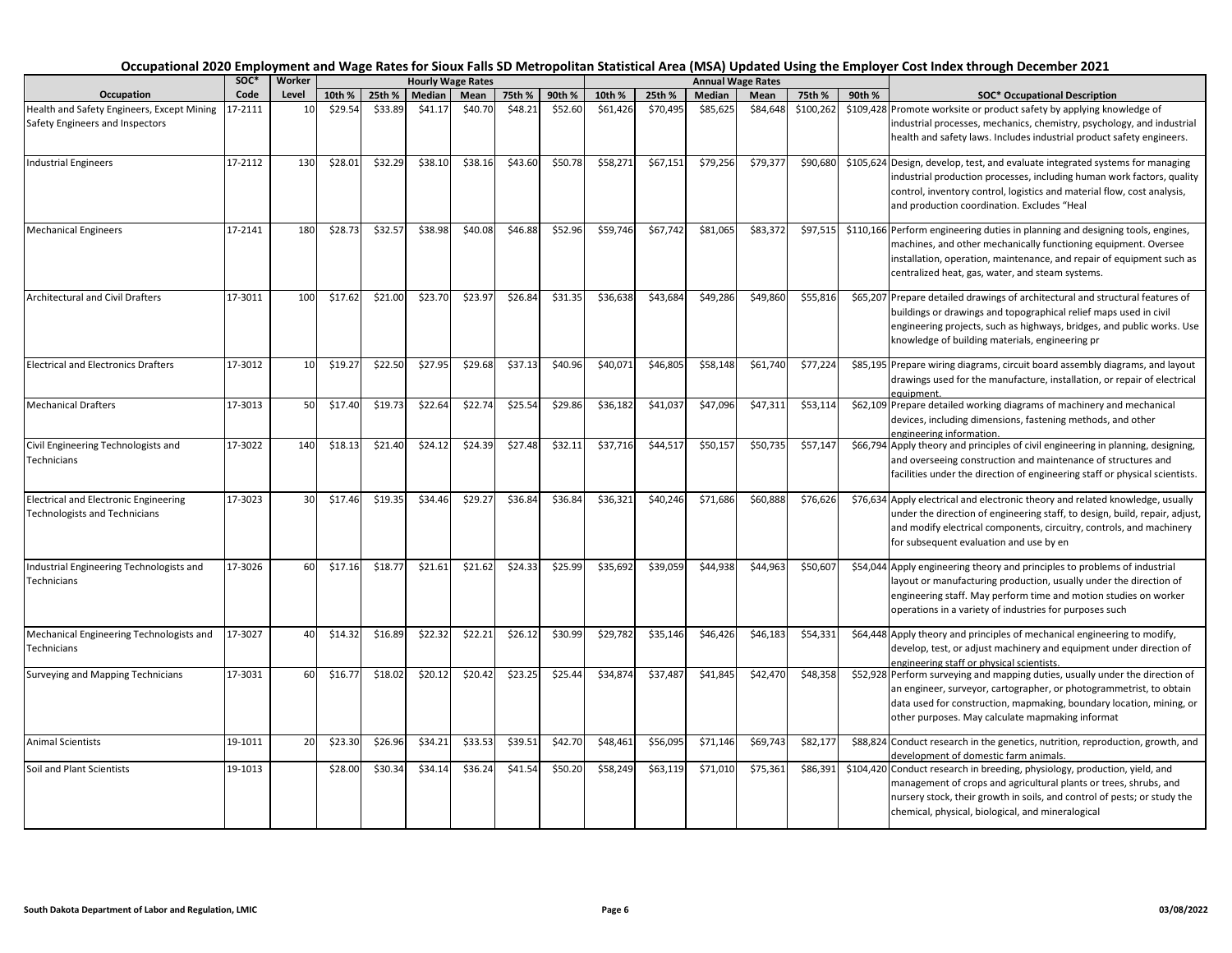| Occupation                                                    | SOC*    | Worker          |         |         |         | <b>Hourly Wage Rates</b> |         |         |          |          |          | <b>Annual Wage Rates</b> |           |          |                                                                                                                                                                                                                                                                                   |
|---------------------------------------------------------------|---------|-----------------|---------|---------|---------|--------------------------|---------|---------|----------|----------|----------|--------------------------|-----------|----------|-----------------------------------------------------------------------------------------------------------------------------------------------------------------------------------------------------------------------------------------------------------------------------------|
|                                                               | Code    | Level           | 10th %  | 25th %  | Median  | Mean                     | 75th %  | 90th %  | 10th %   | 25th %   | Median   | Mean                     | 75th %    | 90th %   | <b>SOC* Occupational Description</b>                                                                                                                                                                                                                                              |
| <b>Conservation Scientists</b>                                | 19-1031 | 20              | \$23.74 | \$26.83 | \$33.38 | \$34.11                  | \$41.85 | \$46.47 | \$49,372 | \$55,794 | \$69,430 | \$70,962                 | \$87,053  |          | \$96,672 Manage, improve, and protect natural resources to maximize their use<br>without damaging the environment. May conduct soil surveys and<br>develop plans to eliminate soil erosion or to protect rangelands. May<br>instruct farmers, agricultural production managers,   |
| Foresters                                                     | 19-1032 | 20              | \$22.01 | \$22.91 | \$26.83 | \$31.37                  | \$39.61 | \$47.81 | \$45,779 | \$47,649 | \$55,796 | \$65,267                 | \$82,378  |          | \$99,433 Manage public and private forested lands for economic, recreational,<br>and conservation purposes. May inventory the type, amount, and<br>location of standing timber, appraise the timber's worth, negotiate the<br>purchase, and draw up contracts for procurement. M  |
| Medical Scientists, Except Epidemiologists                    | 19-1042 | 120             | \$26.20 | \$31.29 | \$46.96 | \$53.31                  | \$76.61 | \$91.12 | \$54,480 | \$65,083 | \$97,667 | \$110,883                | \$159,346 |          | \$189,538 Conduct research dealing with the understanding of human diseases<br>and the improvement of human health. Engage in clinical investigation,<br>research and development, or other related activities. Includes<br>physicians, dentists, public health specialists, phar |
| Atmospheric and Space Scientists                              | 19-2021 | 40              | \$23.91 | \$28.40 | \$32.48 | \$36.57                  | \$46.06 | \$53.74 | \$49,729 | \$59,087 | \$67,542 | \$76,067                 | \$95,809  |          | \$111,772 Investigate atmospheric phenomena and interpret meteorological<br>data, gathered by surface and air stations, satellites, and radar to<br>prepare reports and forecasts for public and other uses. Includes<br>weather analysts and forecasters whose functions require |
| Chemists                                                      | 19-2031 | 10              | \$26.35 | \$27.91 | \$30.52 | \$30.76                  | \$33.16 | \$38.03 | \$54,827 | \$58,041 | \$63,481 | \$63,993                 | \$68,980  |          | \$79,108 Conduct qualitative and quantitative chemical analyses or experiments<br>in laboratories for quality or process control or to develop new<br>products or knowledge. Excludes "Biochemists and Biophysicists" (19-<br>1021) and "Geoscientists, Except Hydrologists and G |
| Environmental Scientists and Specialists,<br>Including Health | 19-2041 | 40              | \$26.43 | \$28.15 | \$31.95 | \$33.03                  | \$37.34 | \$42.19 | \$54,963 | \$58,549 | \$66,451 | \$68,706                 | \$77,654  |          | \$87,764 Conduct research or perform investigation for the purpose of<br>identifying, abating, or eliminating sources of pollutants or hazards that<br>affect either the environment or public health. Using knowledge of<br>various scientific disciplines, may collect, synthe  |
| Geoscientists, Except Hydrologists and<br>Geographers         | 19-2042 | 70              | \$28.09 | \$31.20 | \$35.73 | \$35.69                  | \$39.77 | \$43.65 | \$58,423 | \$64,882 | \$74,330 | \$74,237                 | \$82,740  |          | \$90,789 Study the composition, structure, and other physical aspects of the<br>Earth. May use geological, physics, and mathematics knowledge in<br>exploration for oil, gas, minerals, or underground water; or in waste<br>disposal, land reclamation, or other environmental   |
| Clinical, Counseling, and School<br>Psychologists             | 19-3031 | 60              | \$27.24 | \$29.67 | \$35.33 | \$39.69                  | \$43.51 | \$59.38 | \$56,663 | \$61,730 | \$73,501 | \$82,562                 | \$90,500  |          | \$123,495 Diagnose and treat mental disorders; learning disabilities; and<br>cognitive, behavioral, and emotional problems, using individual, child,<br>family, and group therapies. May design and implement behavior<br>modification programs.                                  |
| Urban and Regional Planners                                   | 19-3051 | 50              | \$25.91 | \$28.51 | \$32.01 | \$33.43                  | \$37.84 | \$43.10 | \$53,909 | \$59,298 | \$66,596 | \$69,528                 | \$78,714  |          | \$89,663 Develop comprehensive plans and programs for use of land and<br>physical facilities of jurisdictions, such as towns, cities, counties, and<br>metropolitan areas.                                                                                                        |
| Agricultural and Food Science Technicians                     | 19-4010 | 80              | \$16.53 | \$17.31 | \$18.63 | \$18.43                  | \$19.93 | \$20.72 | \$34,385 | \$36,018 | \$38,739 | \$38,326                 | \$41,459  | \$43,092 |                                                                                                                                                                                                                                                                                   |
| <b>Biological Technicians</b>                                 | 19-4021 | 90              | \$13.31 | \$14.05 | \$15.28 | \$15.72                  | \$17.32 | \$19.52 | \$27,692 | \$29,222 | \$31,772 | \$32,689                 | \$36,032  |          | \$40,611 Assist biological and medical scientists. Set up, operate, and maintain<br>laboratory instruments and equipment, monitor experiments, collect<br>data and samples, make observations, and calculate and record results.<br>May analyze organic substances, such as bloo  |
| <b>Forest and Conservation Technicians</b>                    | 19-4071 | 10 <sup>1</sup> | \$16.59 | \$16.60 | \$19.18 | \$19.45                  | \$21.61 | \$24.67 | \$34,508 | \$34,520 | \$39,908 | \$40,442                 | \$44,948  |          | \$51,314 Provide technical assistance regarding the conservation of soil, water,<br>forests, or related natural resources. May compile data pertaining to<br>size, content, condition, and other characteristics of forest tracts under<br>the direction of foresters, or train   |
| Occupational Health and Safety Specialists                    | 19-5011 | 50              | \$18.71 | \$24.13 | \$34.78 | \$34.24                  | \$40.57 | \$49.07 | \$38,910 | \$50,189 | \$72,332 | \$71,210                 | \$84,382  |          | \$102,048 Review, evaluate, and analyze work environments and design<br>programs and procedures to control, eliminate, and prevent disease or<br>injury caused by chemical, physical, and biological agents or ergonomic<br>factors. May conduct inspections and enforce adherenc |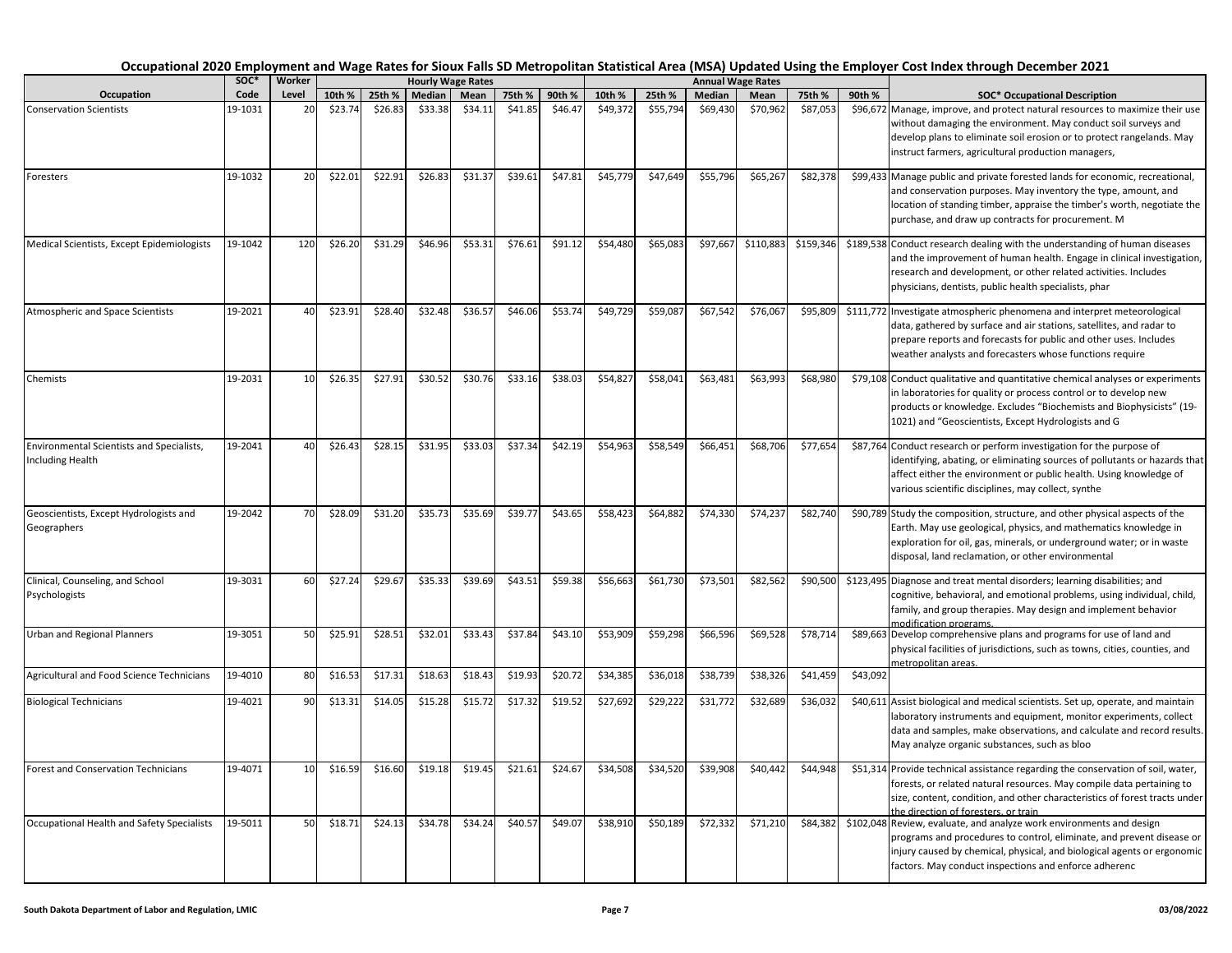|                                                                            | SOC*    | Worker |         |         |         | <b>Hourly Wage Rates</b> |         |         |          |          |               | <b>Annual Wage Rates</b> |           |          |                                                                                                                                                                                                                                                                                  |
|----------------------------------------------------------------------------|---------|--------|---------|---------|---------|--------------------------|---------|---------|----------|----------|---------------|--------------------------|-----------|----------|----------------------------------------------------------------------------------------------------------------------------------------------------------------------------------------------------------------------------------------------------------------------------------|
| Occupation                                                                 | Code    | Level  | 10th %  | 25th %  | Median  | Mean                     | 75th %  | 90th %  | 10th %   | 25th %   | <b>Median</b> | Mean                     | 75th %    | 90th %   | <b>SOC* Occupational Description</b>                                                                                                                                                                                                                                             |
| Educational, Guidance, and Career                                          | 21-1012 | 210    | \$17.29 | \$19.40 | \$23.26 | \$23.82                  | \$28.00 | \$32.32 | \$35,979 | \$40,352 | \$48,377      | \$49,550                 | \$58,256  |          | \$67,222 Advise and assist students and provide educational and vocational                                                                                                                                                                                                       |
| <b>Counselors and Advisors</b>                                             |         |        |         |         |         |                          |         |         |          |          |               |                          |           |          | guidance services.                                                                                                                                                                                                                                                               |
| Marriage and Family Therapists                                             | 21-1013 | 60     | \$14.23 | \$16.25 | \$19.35 | \$20.50                  | \$23.41 | \$26.02 | \$29,603 | \$33,812 | \$40,241      | \$42,628                 | \$48,694  |          | \$54,116 Diagnose and treat mental and emotional disorders, whether cognitive,<br>affective, or behavioral, within the context of marriage and family<br>systems. Apply psychotherapeutic and family systems theories and<br>techniques in the delivery of services to individua |
| <b>Rehabilitation Counselors</b>                                           | 21-1015 | 110    | \$17.64 | \$20.29 | \$24.53 | \$26.42                  | \$31.08 | \$39.45 | \$36,688 | \$42,198 | \$51,017      | \$54.940                 | \$64,657  |          | \$82,053 Counsel individuals to maximize the independence and employability<br>of persons coping with personal, social, and vocational difficulties that<br>result from birth defects, illness, disease, accidents, aging, or the stress<br>of daily life. Coordinate activities |
| Substance abuse, behavioral disorder, and<br>mental health counselors      | 21-1018 | 630    | \$15.46 | \$17.84 | \$21.23 | \$22.65                  | \$25.56 | \$32.08 | \$32,149 | \$37,104 | \$44,156      | \$47,106                 | \$53,158  | \$66,716 |                                                                                                                                                                                                                                                                                  |
| Child, Family, and School Social Workers                                   | 21-1021 | 590    | \$16.31 | \$18.18 | \$20.87 | \$21.69                  | \$25.08 | \$29.63 | \$33,914 | \$37,812 | \$43,413      | \$45,112                 | \$52,180  |          | \$61,629 Provide social services and assistance to improve the social and<br>psychological functioning of children and their families and to<br>maximize the family well-being and the academic functioning of<br>children. May assist parents, arrange adoptions, and find fost |
| <b>Healthcare Social Workers</b>                                           | 21-1022 | 250    | \$17.42 | \$19.88 | \$24.22 | \$25.21                  | \$29.56 | \$34.93 | \$36,244 | \$41,347 | \$50,394      | \$52,437                 | \$61,475  |          | \$72,654 Provide individuals, families, and groups with the psychosocial support<br>needed to cope with chronic, acute, or terminal illnesses. Services<br>include advising family caregivers. Provide patients with information<br>and counseling, and make referrals for other |
| Mental Health and Substance Abuse Social<br>Workers                        | 21-1023 |        | \$16.79 | \$19.20 | \$22.35 | \$21.88                  | \$24.80 | \$26.31 | \$34,921 | \$39,940 | \$46,496      | \$45,505                 | \$51,585  |          | \$54,725 Assess and treat individuals with mental, emotional, or substance<br>abuse problems, including abuse of alcohol, tobacco, and/or other<br>drugs. Activities may include individual and group therapy, crisis<br>intervention, case management, client advocacy, prevent |
| <b>Health Education Specialists</b>                                        | 21-1091 | 120    | \$17.35 | \$20.13 | \$27.11 | \$26.25                  | \$31.23 | \$35.57 | \$36,072 | \$41,862 | 556,385       | \$54,598                 | \$64,958  |          | \$73,986 Provide and manage health education programs that help individuals,<br>families, and their communities maximize and maintain healthy<br>lifestyles. Use data to identify community needs prior to planning,<br>implementing, monitoring, and evaluating programs design |
| <b>Probation Officers and Correctional</b><br><b>Treatment Specialists</b> | 21-1092 | 100    | \$20.86 | \$21.88 | \$24.88 | \$25.38                  | \$28.55 | \$30.57 | \$43,404 | \$45,513 | \$51,758      | \$52,782                 | \$59,388  |          | \$63,578 Provide social services to assist in rehabilitation of law offenders in<br>custody or on probation or parole. Make recommendations for actions<br>involving formulation of rehabilitation plan and treatment of offender,<br>including conditional release and educatio |
| Social and Human Service Assistants                                        | 21-1093 | 240    | \$10.52 | \$11.62 | \$13.43 | \$13.30                  | \$14.97 | \$15.89 | \$21,878 | \$24,187 | \$27,925      | \$27,661                 | \$31,148  |          | \$33,038 Assist other social and human service providers in providing client<br>services in a wide variety of fields, such as psychology, rehabilitation,<br>or social work, including support for families. May assist clients in<br>identifying and obtaining available benefi |
| Clergy                                                                     | 21-2011 | 100    | \$16.39 | \$18.35 | \$21.56 | \$22.52                  | \$25.38 | \$30.89 | \$34,084 | \$38,186 | \$44,836      | \$46,852                 | \$52,796  |          | \$64,259 Conduct religious worship and perform other spiritual functions<br>associated with beliefs and practices of religious faith or denomination.<br>Provide spiritual and moral guidance and assistance to members.                                                         |
| Lawyers                                                                    | 23-1011 | 390    | \$34.90 | \$40.4  | \$59.21 | \$65.30                  | \$74.49 |         | \$72,592 | \$84,180 | \$123,159     | \$135,813                | \$154,926 |          | Represent clients in criminal and civil litigation and other legal<br>proceedings, draw up legal documents, or manage or advise clients on<br>legal transactions. May specialize in a single area or may practice<br>broadly in many areas of law.                               |
| Paralegals and Legal Assistants                                            | 23-2011 | 220    | \$20.62 | \$22.07 | \$24.38 | \$25.14                  | \$27.86 | \$32.20 | \$42,896 | \$45,898 | \$50,719      | \$52,286                 | \$57,944  |          | \$66,974 Assist lawyers by investigating facts, preparing legal documents, or<br>researching legal precedent. Conduct research to support a legal<br>proceeding, to formulate a defense, or to initiate legal action. Excludes<br>"Legal Secretaries" (43-6012).                 |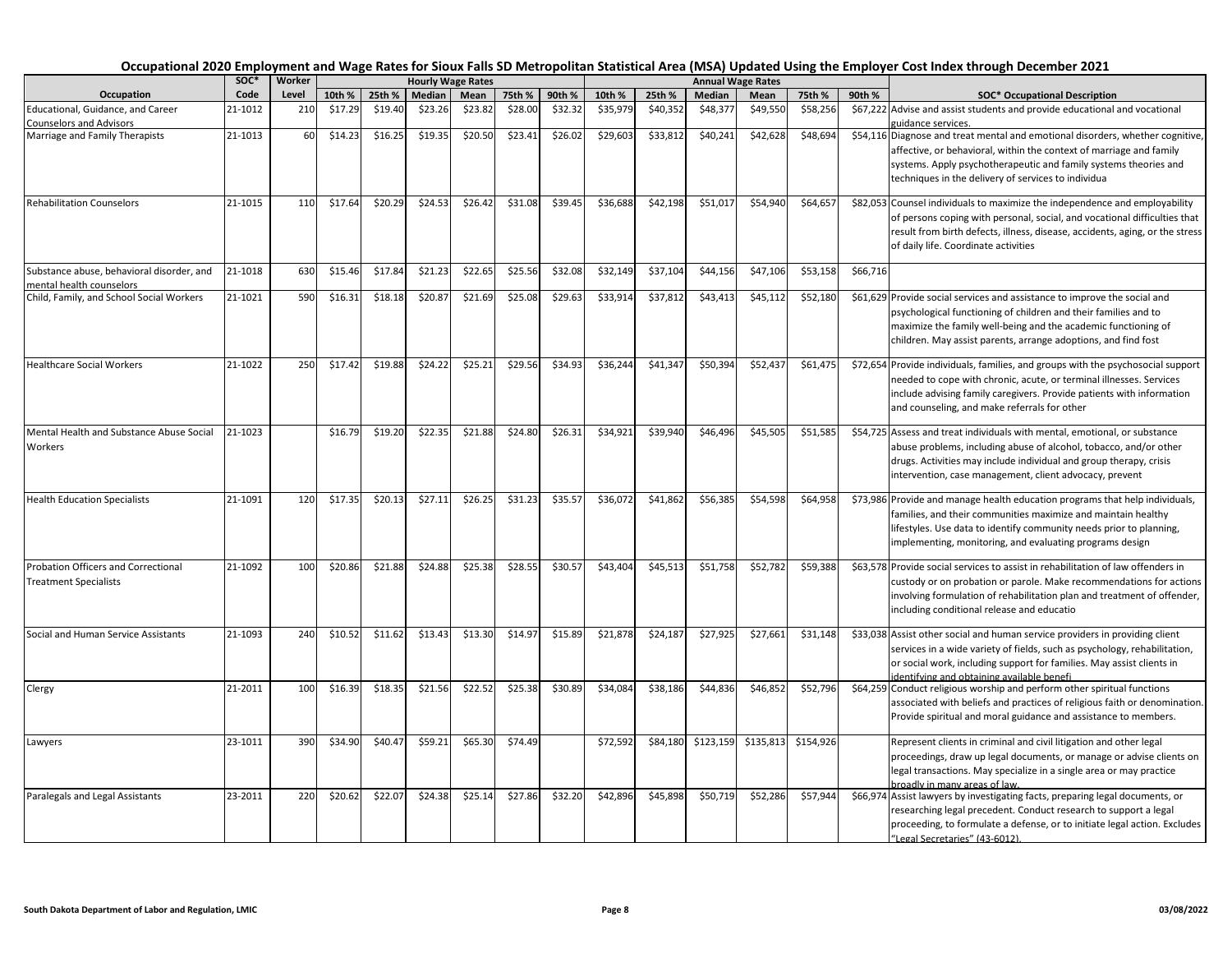|                                                            | soc*    | Worker |         |         |         | <b>Hourly Wage Rates</b> |         |         |          |          |          | <b>Annual Wage Rates</b> |          |        |                                                                                                                                                                                                                                                                                  |
|------------------------------------------------------------|---------|--------|---------|---------|---------|--------------------------|---------|---------|----------|----------|----------|--------------------------|----------|--------|----------------------------------------------------------------------------------------------------------------------------------------------------------------------------------------------------------------------------------------------------------------------------------|
| Occupation                                                 | Code    | Level  | 10th %  | 25th %  | Median  | Mean                     | 75th %  | 90th %  | 10th %   | 25th %   | Median   | Mean                     | 75th %   | 90th % | <b>SOC* Occupational Description</b>                                                                                                                                                                                                                                             |
| Title Examiners, Abstractors, and Searchers                | 23-2093 | 60     | \$17.15 | \$18.73 | \$23.35 | \$25.74                  | \$31.91 | \$38.82 | \$35,673 | \$38,955 | \$48,572 | \$53,528                 | \$66,374 |        | \$80,739 Search real estate records, examine titles, or summarize pertinent legal<br>or insurance documents or details for a variety of purposes. May<br>compile lists of mortgages, contracts, and other instruments pertaining<br>to titles by searching public and private re |
| Business Teachers, Postsecondary                           | 25-1011 | 70     |         |         |         |                          |         |         | \$46,621 | \$52,297 | \$61,823 | \$65,191                 | \$72,233 |        | \$84,704 Teach courses in business administration and management, such as<br>accounting, finance, human resources, labor and industrial relations,<br>marketing, and operations research. Includes both teachers primarily<br>engaged in teaching and those who do a combination |
| Mathematical Science Teachers,<br>Postsecondary            | 25-1022 | 20     |         |         |         |                          |         |         | \$44,006 | \$51,592 | \$60,517 | \$59,450                 | \$68,198 |        | \$75,010 Teach courses pertaining to mathematical concepts, statistics, and<br>actuarial science and to the application of original and standardized<br>mathematical techniques in solving specific problems and situations.<br>Includes both teachers primarily engaged in teac |
| Psychology Teachers, Postsecondary                         | 25-1066 | 10     |         |         |         |                          |         |         | \$50,092 | \$57,255 | \$64,368 | \$64,272                 | \$71,122 |        | \$80,764 Teach courses in psychology, such as child, clinical, and developmental<br>psychology, and psychological counseling. Includes both teachers<br>primarily engaged in teaching and those who do a combination of<br>teaching and research.                                |
| Sociology Teachers, Postsecondary                          | 25-1067 | 10     |         |         |         |                          |         |         | \$46,494 | \$51,535 | \$61,042 | \$61,660                 | \$70,678 |        | \$80,979 Teach courses in sociology. Includes both teachers primarily engaged in<br>teaching and those who do a combination of teaching and research.                                                                                                                            |
| Health Specialties Teachers, Postsecondary                 | 25-1071 | 50     |         |         |         |                          |         |         | \$55,358 | \$58,312 | \$63,138 | \$65,10                  | \$68,747 |        | \$80,889 Teach courses in health specialties, in fields such as dentistry,<br>laboratory technology, medicine, pharmacy, public health, therapy, and<br>veterinary medicine. Excludes "Biological Science Teachers,<br>Postsecondary" (25-1042) and "Nursing Instructors and Tea |
| Nursing Instructors and Teachers,<br>Postsecondary         | 25-1072 | 90     |         |         |         |                          |         |         | \$56,858 | \$62,370 | \$72,131 | \$71,325                 | \$81,210 |        | \$87,061 Demonstrate and teach patient care in classroom and clinical units to<br>nursing students. Includes both teachers primarily engaged in teaching<br>and those who do a combination of teaching and research.                                                             |
| <b>Education Teachers, Postsecondary</b>                   | 25-1081 | 50     |         |         |         |                          |         |         | \$47,326 | \$53,613 | \$62,382 | \$62,626                 | \$70,447 |        | \$81,547 Teach courses pertaining to education, such as counseling, curriculum,<br>guidance, instruction, teacher education, and teaching English as a<br>second language. Includes both teachers primarily engaged in teaching<br>and those who do a combination of teaching an |
| English Language and Literature Teachers,<br>Postsecondary | 25-1123 | 50     |         |         |         |                          |         |         | \$46,806 | \$52,568 | \$60,838 | \$62,172                 | \$69,884 |        | \$82,570 Teach courses in English language and literature, including linguistics<br>and comparative literature. Includes both teachers primarily engaged<br>in teaching and those who do a combination of teaching and research.                                                 |
| Recreation and Fitness Studies Teachers,<br>Postsecondary  | 25-1193 | 30     |         |         |         |                          |         |         | \$38,518 | \$47,224 | \$54,948 | \$55,767                 | \$65,379 |        | \$74,874 Teach courses pertaining to recreation, leisure, and fitness studies,<br>including exercise physiology and facilities management. Includes both<br>teachers primarily engaged in teaching and those who do a<br>combination of teaching and research.                   |
| Career/Technical Education Teachers,<br>Postsecondary      | 25-1194 | 90     | \$19.66 | \$23.58 | \$30.54 | \$29.57                  | \$36.20 | \$39.30 | \$40,875 | \$49,048 | \$63,540 | \$61,502                 | \$75,314 |        | \$81,745 Teach vocational courses intended to provide occupational training<br>below the baccalaureate level in subjects such as construction,<br>mechanics/repair, manufacturing, transportation, or cosmetology,<br>primarily to students who have graduated from or left high |
| Preschool Teachers, Except Special<br>Education            | 25-2011 | 530    | \$11.09 | \$12.64 | \$14.83 | \$15.40                  | \$17.79 | \$20.18 | \$23,060 | \$26,298 | \$30,836 | \$32,044                 | \$36,993 |        | \$41,977 Instruct preschool-aged students, following curricula or lesson plans, in<br>activities designed to promote social, physical, and intellectual growth.<br>Excludes "Special Education Teachers" (25-2050), "Substitute Teachers,<br>Short-Term" (25-3031), and "Childca |
| Kindergarten Teachers, Except Special<br>Education         | 25-2012 | 180    |         |         |         |                          |         |         | \$36,946 | \$41,720 | \$48,658 | \$49,027                 | \$55,457 |        | \$64,512 Teach academic and social skills to kindergarten students. Excludes<br>"Special Education Teachers" (25-2050) and "Substitute Teachers,<br>Short-Term" (25-3031).                                                                                                       |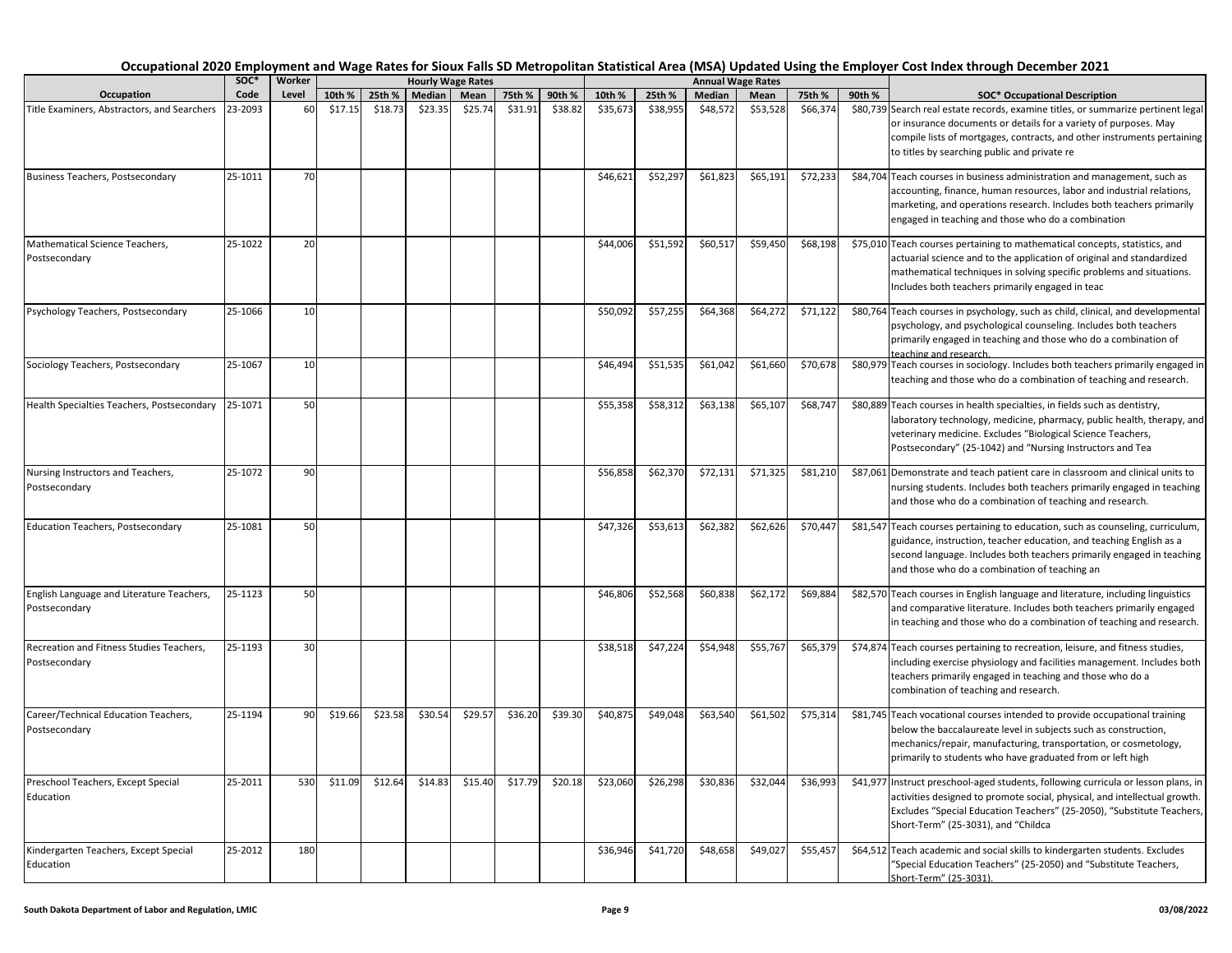|                                                            | SOC*    | Worker |         |         | <b>Hourly Wage Rates</b> |         |         |         |          |          | <b>Annual Wage Rates</b> |          |          |                                                |                                                                                                                                                          |
|------------------------------------------------------------|---------|--------|---------|---------|--------------------------|---------|---------|---------|----------|----------|--------------------------|----------|----------|------------------------------------------------|----------------------------------------------------------------------------------------------------------------------------------------------------------|
| Occupation                                                 | Code    | Level  | 10th %  | 25th %  | <b>Median</b>            | Mean    | 75th %  | 90th %  | 10th %   | 25th %   | Median                   | Mean     | 75th %   | 90th %<br><b>SOC* Occupational Description</b> |                                                                                                                                                          |
| Elementary School Teachers, Except Special                 | 25-2021 | 1,100  |         |         |                          |         |         |         | \$36,754 | \$42,310 | \$49,369                 | \$49,672 | \$57,028 |                                                | \$65,437 Teach academic and social skills to students at the elementary school                                                                           |
| Education                                                  |         |        |         |         |                          |         |         |         |          |          |                          |          |          |                                                | level. Excludes "Special Education Teachers" (25-2050) and "Substitute<br>Teachers. Short-Term" (25-3031).                                               |
| Middle School Teachers, Except Special and                 | 25-2022 | 570    |         |         |                          |         |         |         | \$36,909 | \$42,393 | \$49,504                 | \$49,765 | \$57,543 |                                                | \$65,479 Teach one or more subjects to students at the middle, intermediate, or                                                                          |
| Career/Technical Education                                 |         |        |         |         |                          |         |         |         |          |          |                          |          |          |                                                | junior high school level. Excludes "Career/Technical Education                                                                                           |
|                                                            |         |        |         |         |                          |         |         |         |          |          |                          |          |          |                                                | Teachers, Middle School" (25-2023), "Special Education Teachers" (25-                                                                                    |
|                                                            |         |        |         |         |                          |         |         |         |          |          |                          |          |          |                                                | 2050), and "Substitute Teachers, Short Term" (25-30                                                                                                      |
| Career/Technical Education Teachers,                       | 25-2023 | 20     |         |         |                          |         |         |         | \$37,427 | \$42,597 | \$47,452                 | \$46,898 | \$52,086 |                                                | \$54,956 Teach occupational, vocational, career, or technical subjects to                                                                                |
| Middle School                                              |         |        |         |         |                          |         |         |         |          |          |                          |          |          |                                                | students at the middle, intermediate, or junior high school level.                                                                                       |
|                                                            |         |        |         |         |                          |         |         |         |          |          |                          |          |          |                                                | Excludes "Special Education Teachers" (25-2050) and "Substitute<br>Teachers, Short-Term" (25-3031).                                                      |
| Secondary School Teachers, Except Special                  | 25-2031 | 820    |         |         |                          |         |         |         | \$37,137 | \$42,856 | \$49,731                 | \$50,267 | \$57,752 |                                                | \$66,220 Teach one or more subjects to students at the secondary school level.                                                                           |
| and Career/Technical Education                             |         |        |         |         |                          |         |         |         |          |          |                          |          |          |                                                | Excludes "Career/Technical Education Teachers, Secondary School" (25-                                                                                    |
|                                                            |         |        |         |         |                          |         |         |         |          |          |                          |          |          |                                                | 2032), "Special Education Teachers" (25-2050), and "Substitute                                                                                           |
|                                                            |         |        |         |         |                          |         |         |         |          |          |                          |          |          |                                                | Teachers. Short-Term" (25-3031).                                                                                                                         |
| Career/Technical Education Teachers,                       | 25-2032 | 70     |         |         |                          |         |         |         | \$41,856 | \$45,732 | \$50,794                 | \$51,367 | \$57,298 |                                                | \$65,426 Teach occupational, vocational, career, or technical subjects to                                                                                |
| Secondary School                                           |         |        |         |         |                          |         |         |         |          |          |                          |          |          |                                                | students at the secondary school level. Excludes "Special Education                                                                                      |
|                                                            |         |        |         |         |                          |         |         |         |          |          |                          |          |          |                                                | Teachers" (25-2050), and "Substitute Teachers, Short-Term" (25-3031).                                                                                    |
| Special Education Teachers, Kindergarten                   | 25-2052 | 200    |         |         |                          |         |         |         | \$37,133 | \$42,132 | \$49,852                 | \$50,340 | \$59,261 |                                                | \$66,481 Teach elementary school subjects to educationally and physically                                                                                |
| and Elementary School                                      |         |        |         |         |                          |         |         |         |          |          |                          |          |          |                                                | handicapped students. Includes teachers who specialize and work with                                                                                     |
|                                                            |         |        |         |         |                          |         |         |         |          |          |                          |          |          |                                                | audibly and visually handicapped students and those who teach basic                                                                                      |
|                                                            |         |        |         |         |                          |         |         |         |          |          |                          |          |          |                                                | academic and life processes skills to the mentally i                                                                                                     |
| Special Education Teachers, Middle School                  | 25-2057 | 110    |         |         |                          |         |         |         | \$36,945 | \$42,902 | \$50,335                 | \$50,362 | \$58,820 |                                                | \$65,981 Teach academic, social, and life skills to middle school students with                                                                          |
|                                                            |         |        |         |         |                          |         |         |         |          |          |                          |          |          |                                                | learning, emotional, or physical disabilities. Includes teachers who                                                                                     |
|                                                            |         |        |         |         |                          |         |         |         |          |          |                          |          |          |                                                | specialize and work with students who are blind or have visual                                                                                           |
|                                                            |         |        |         |         |                          |         |         |         |          |          |                          |          |          |                                                | impairments; students who are deaf or have hearing                                                                                                       |
| Special Education Teachers, Secondary                      | 25-2058 | 150    |         |         |                          |         |         |         | \$36,653 | \$43,369 | \$51,029                 | \$50,787 | \$59,869 |                                                | \$66,309 Teach academic, social, and life skills to secondary school students                                                                            |
| School                                                     |         |        |         |         |                          |         |         |         |          |          |                          |          |          |                                                | with learning, emotional, or physical disabilities. Includes teachers who                                                                                |
|                                                            |         |        |         |         |                          |         |         |         |          |          |                          |          |          |                                                | specialize and work with students who are blind or have visual                                                                                           |
|                                                            |         |        |         |         |                          |         |         |         |          |          |                          |          |          |                                                | impairments; students who are deaf or have heari                                                                                                         |
| Adult Basic Education, Adult Secondary                     | 25-3011 | 110    | \$14.51 | \$16.61 | \$18.90                  | \$20.26 | \$21.44 | \$25.62 | \$30,189 | \$34,544 | \$39,317                 | \$42,146 | \$44,590 |                                                | \$53,284 Teach or instruct out-of-school youths and adults in basic education,                                                                           |
| Education, and English as a Second<br>Language Instructors |         |        |         |         |                          |         |         |         |          |          |                          |          |          |                                                | literacy, or English as a Second Language classes, or in classes for<br>earning a high school equivalency credential.                                    |
| Self-Enrichment Teachers                                   | 25-3021 | 90     | \$15.76 | \$17.70 | \$20.14                  | \$24.62 | \$30.24 | \$42.88 | \$32,784 | \$36,815 | \$41,886                 | \$51,221 | \$62,894 |                                                | \$89,186 Teach or instruct individuals or groups for the primary purpose of self-                                                                        |
|                                                            |         |        |         |         |                          |         |         |         |          |          |                          |          |          |                                                | enrichment or recreation, rather than for an occupational objective,                                                                                     |
|                                                            |         |        |         |         |                          |         |         |         |          |          |                          |          |          |                                                | educational attainment, competition, or fitness. Excludes "Coaches and                                                                                   |
|                                                            |         |        |         |         |                          |         |         |         |          |          |                          |          |          |                                                | Scouts" (27-2022) and "Exercise Trainers a                                                                                                               |
| Substitute Teachers, Short-Term                            | 25-3031 | 250    | \$13.16 | \$13.88 | \$15.10                  | \$15.34 | \$16.66 | \$19.14 | \$27,358 | \$28,876 | \$31,407                 | \$31,918 | \$34,664 |                                                | \$39,816 Teach students on a short-term basis as a temporary replacement for a                                                                           |
|                                                            |         |        |         |         |                          |         |         |         |          |          |                          |          |          |                                                | regular classroom teacher, typically using the regular teacher's lesson                                                                                  |
|                                                            |         |        |         |         |                          |         |         |         |          |          |                          |          |          |                                                | plan. Excludes long-term substitute teachers who perform all the                                                                                         |
|                                                            |         |        |         |         |                          |         |         |         |          |          |                          |          |          |                                                | duties of a regular teacher; these teachers are                                                                                                          |
| <b>Futors and Teachers and Instructors, All</b>            | 25-3097 | 110    |         |         |                          |         |         |         | \$29,616 | \$34,974 | \$38,398                 | \$38,408 | \$41,826 | \$48,507                                       |                                                                                                                                                          |
| Other                                                      | 25-4012 | 10     | \$20.95 | \$23.48 | \$28.28                  | \$28.61 | \$33.21 | \$39.16 | \$43,564 | \$48,831 | \$58,814                 | \$59,523 |          |                                                |                                                                                                                                                          |
| Curators                                                   |         |        |         |         |                          |         |         |         |          |          |                          |          | \$69,089 |                                                | \$81,460 Administer collections, such as artwork, collectibles, historic items, or<br>scientific specimens of museums or other institutions. May conduct |
|                                                            |         |        |         |         |                          |         |         |         |          |          |                          |          |          |                                                | instructional, research, or public service activities of institution.                                                                                    |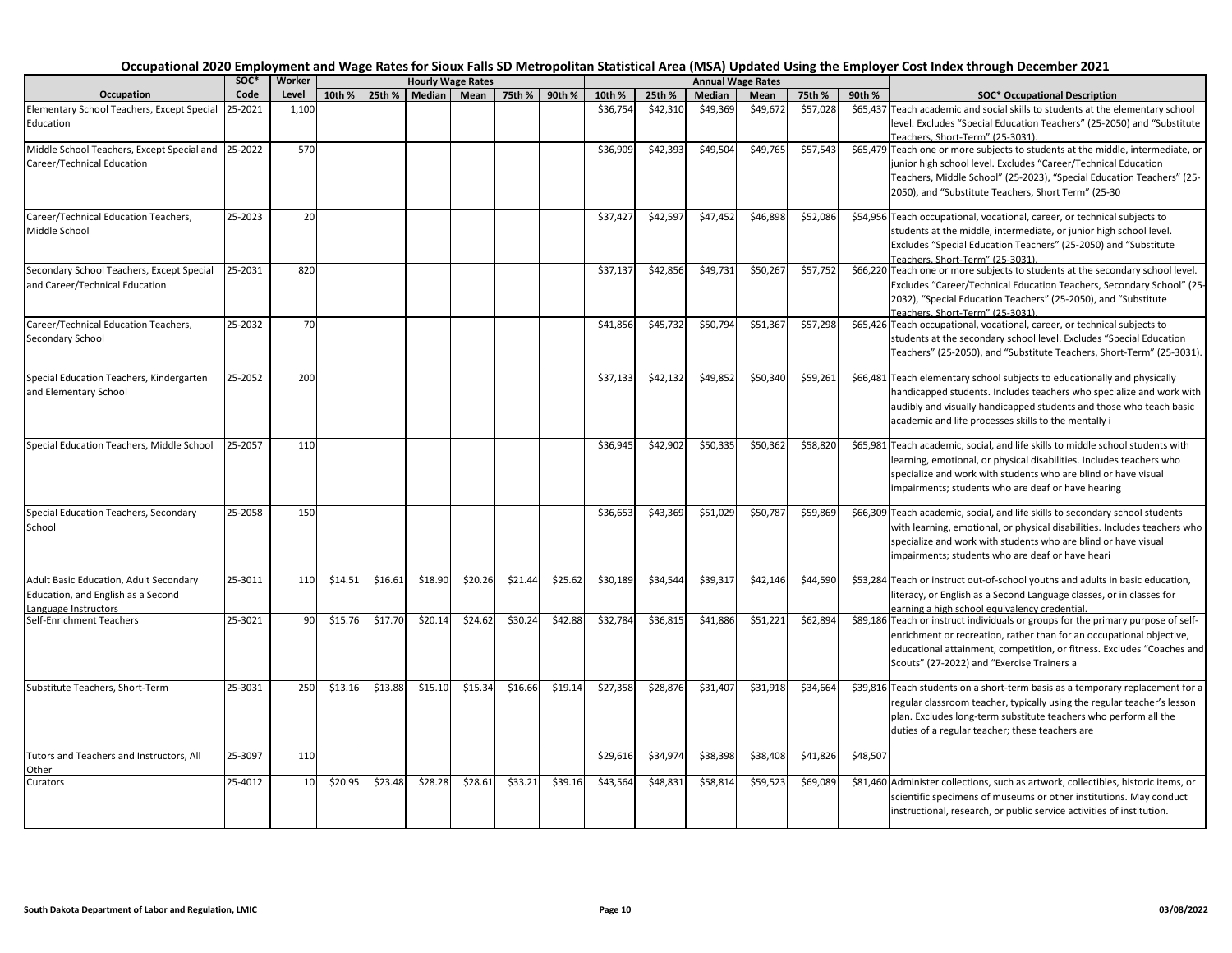| Occupation                                           | SOC*    | Worker |         |         |         | <b>Hourly Wage Rates</b> |         |         |          |          |          | <b>Annual Wage Rates</b> |          |          |                                                                                                                                                                                                                                                                                   |
|------------------------------------------------------|---------|--------|---------|---------|---------|--------------------------|---------|---------|----------|----------|----------|--------------------------|----------|----------|-----------------------------------------------------------------------------------------------------------------------------------------------------------------------------------------------------------------------------------------------------------------------------------|
|                                                      | Code    | Level  | 10th %  | 25th %  | Median  | Mean                     | 75th %  | 90th %  | 10th %   | 25th %   | Median   | Mean                     | 75th %   | 90th %   | <b>SOC* Occupational Description</b>                                                                                                                                                                                                                                              |
| Librarians and Media Collections Specialists         | 25-4022 | 110    | \$16.34 | \$19.31 | \$24.53 | \$25.38                  | \$30.71 | \$36.18 | \$33,973 | \$40,156 | \$51,025 | \$52,787                 | \$63,887 |          | \$75,250 Administer and maintain libraries or collections of information, for<br>public or private access through reference or borrowing. Work in a<br>variety of settings, such as educational institutions, museums, and<br>corporations, and with various types of informatio  |
| Library Technicians                                  | 25-4031 | 120    | \$10.67 | \$11.76 | \$14.54 | \$17.32                  | \$23.26 | \$27.90 | \$22,181 | \$24,470 | \$30,253 | \$36,040                 | \$48,366 |          | \$58,040 Assist librarians by helping readers in the use of library catalogs,<br>databases, and indexes to locate books and other materials; and by<br>answering questions that require only brief consultation of standard<br>reference. Compile records; sort and shelve books  |
| <b>Instructional Coordinators</b>                    | 25-9031 | 150    | \$20.74 | \$23.51 | \$28.53 | \$31.36                  | \$41.13 | \$49.53 | \$43,137 | \$48,905 | \$59,329 | \$65,242                 | \$85,553 |          | \$103,029 Develop instructional material, coordinate educational content, and<br>incorporate current technology into instruction in order to provide<br>guidelines to educators and instructors for developing curricula and<br>conducting courses. May train and coach teachers. |
| Teaching Assistants, Except Postsecondary            | 25-9045 | 880    |         |         |         |                          |         |         | \$21,261 | \$22,789 | \$25,344 | \$26,909                 | \$30,378 | \$35,135 |                                                                                                                                                                                                                                                                                   |
| <b>Art Directors</b>                                 | 27-1011 | 20     | \$27.18 | \$29.5  | \$33.69 | \$36.05                  | \$44.23 | \$49.78 | \$56,545 | \$61,508 | \$70,078 | \$74,978                 | \$91,992 |          | \$103,536 Formulate design concepts and presentation approaches for visual<br>productions and media, such as print, broadcasting, video, and film.<br>Direct workers engaged in artwork or layout design. Excludes "Set and<br>Exhibit Designers" (27-1027).                      |
| Special Effects Artists and Animators                | 27-1014 | 30     | \$15.54 | \$18.14 | \$22.85 | \$25.44                  | \$30.67 | \$39.23 | \$32,331 | \$37,729 | \$47,515 | \$52,907                 | \$63,788 |          | \$81,603 Create special effects or animations using film, video, computers, or<br>other electronic tools and media for use in products, such as computer<br>games, movies, music videos, and commercials.                                                                         |
| <b>Commercial and Industrial Designers</b>           | 27-1021 | 20     | \$16.03 | \$17.49 | \$19.58 | \$20.83                  | \$24.11 | \$29.46 | \$33,353 | \$36,391 | \$40,733 | \$43,321                 | \$50,145 |          | \$61,276 Design and develop manufactured products, such as cars, home<br>appliances, and children's toys. Combine artistic talent with research<br>on product use, marketing, and materials to create the most functional<br>and appealing product design.                        |
| <b>Floral Designers</b>                              | 27-1023 | 70     | \$11.41 | \$13.08 | \$15.08 | \$16.01                  | \$18.78 | \$22.98 | \$23,743 | \$27,211 | \$31,360 | \$33,296                 | \$39,070 |          | \$47,806 Design, cut, and arrange live, dried, or artificial flowers and foliage.                                                                                                                                                                                                 |
| <b>Graphic Designers</b>                             | 27-1024 | 240    | \$14.86 | \$17.25 | \$20.28 | \$20.97                  | \$24.34 | \$28.22 | \$30,898 | \$35,880 | \$42,178 | \$43,606                 | \$50,619 |          | \$58,700 Design or create graphics to meet specific commercial or promotional<br>needs, such as packaging, displays, or logos. May use a variety of<br>mediums to achieve artistic or decorative effects. Excludes "Web and<br>Digital Interface Designers" (15-1255).            |
| <b>Interior Designers</b>                            | 27-1025 |        | \$21.22 | \$27.29 | \$31.62 | \$34.66                  | \$45.21 | \$50.23 | \$44,141 | \$56,763 | \$65,764 | \$72,097                 | \$94,041 |          | \$104,481 Plan, design, and furnish the internal space of rooms or buildings.<br>Design interior environments or create physical layouts that are<br>practical, aesthetic, and conducive to the intended purposes. May<br>specialize in a particular field, style, or phase of in |
| Merchandise Displayers and Window<br><b>Trimmers</b> | 27-1026 | 100    | \$10.93 | \$12.23 | \$14.76 | \$16.19                  | \$19.40 | \$24.41 | \$22,740 | \$25,450 | \$30,711 | \$33,679                 | \$40,363 |          | \$50,774 Plan and erect commercial displays, such as those in windows and<br>interiors of retail stores and at trade exhibitions.                                                                                                                                                 |
| Actors                                               | 27-2011 | 10     | \$12.07 | \$13.90 | \$16.12 | \$19.03                  | \$23.24 | \$25.41 |          |          |          |                          |          |          | Play parts in stage, television, radio, video, or film productions, or<br>other settings for entertainment, information, or instruction. Interpret<br>serious or comic role by speech, gesture, and body movement to<br>entertain or inform audience. May dance and sin           |
| <b>Producers and Directors</b>                       | 27-2012 | 90     | \$19.84 | \$22.68 | \$26.70 | \$31.33                  | \$41.92 | \$48.69 | \$41,282 | \$47,181 | \$55,530 | \$65,175                 | \$87,188 |          | \$101,278 Produce or direct stage, television, radio, video, or film productions for<br>entertainment, information, or instruction. Responsible for creative<br>decisions, such as interpretation of script, choice of actors or guests,<br>set design, sound, special effects, a |
| <b>Coaches and Scouts</b>                            | 27-2022 | 220    |         |         |         |                          |         |         | \$28,001 | \$32,865 | \$40,786 | \$45,381                 | \$52,897 |          | \$69,034 Instruct or coach groups or individuals in the fundamentals of sports<br>for the primary purpose of competition. Demonstrate techniques and<br>methods of participation. May evaluate athletes' strengths and<br>weaknesses as possible recruits or to improve the athl  |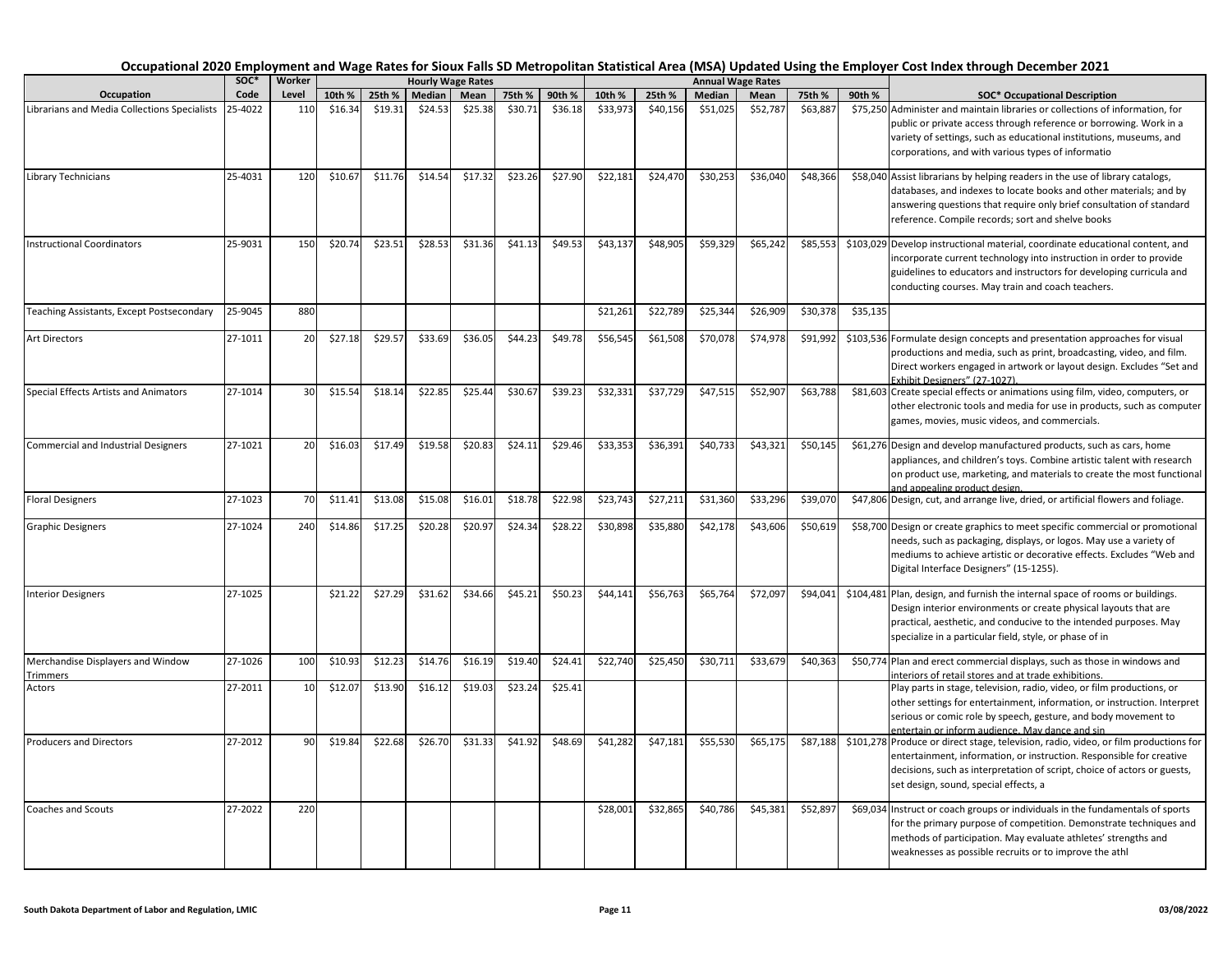| Occupation                                 | SOC*    | Worker |         |         |         | <b>Hourly Wage Rates</b> |          |          |           |           |           | <b>Annual Wage Rates</b> |           |        |                                                                                   |
|--------------------------------------------|---------|--------|---------|---------|---------|--------------------------|----------|----------|-----------|-----------|-----------|--------------------------|-----------|--------|-----------------------------------------------------------------------------------|
|                                            | Code    | Level  | 10th %  | 25th %  | Median  | Mean                     | 75th %   | 90th %   | 10th %    | 25th %    | Median    | Mean                     | 75th %    | 90th % | <b>SOC* Occupational Description</b>                                              |
| Choreographers                             | 27-2032 | 70     | \$12.57 | \$16.63 | \$19.78 | \$19.82                  | \$23.59  | \$26.20  | \$26,141  | \$34,587  | \$41,138  | \$41,227                 | \$49,071  |        | \$54,494 Create new dance routines. Rehearse performance of routines. May         |
|                                            |         |        |         |         |         |                          |          |          |           |           |           |                          |           |        | direct and stage presentations.                                                   |
| Miscellaneous Entertainers and Performers, | 27-2090 | 30     | \$10.56 | \$11.42 | \$13.61 | \$16.86                  | \$20.12  | \$26.73  |           |           |           |                          |           |        |                                                                                   |
| Sports and Related Workers                 |         |        |         |         |         |                          |          |          |           |           |           |                          |           |        |                                                                                   |
| <b>Broadcast Announcers and Radio Disc</b> | 27-3011 | 40     | \$12.22 | \$14.08 | \$16.59 | \$17.95                  | \$21.25  | \$25.56  | \$25,426  | \$29,288  | \$34,505  | \$37.343                 | \$44,212  |        | \$53,164 Speak or read from scripted materials, such as news reports or           |
| Jockeys                                    |         |        |         |         |         |                          |          |          |           |           |           |                          |           |        | commercial messages, on radio, television, or other communications                |
|                                            |         |        |         |         |         |                          |          |          |           |           |           |                          |           |        | media. May play and queue music, announce artist or title of                      |
|                                            |         |        |         |         |         |                          |          |          |           |           |           |                          |           |        | performance, identify station, or interview guests. Excludes "N                   |
| News Analysts, Reporters, and Journalists  | 27-3023 | 90     | \$13.70 | \$15.08 | \$17.99 | \$21.16                  | \$23.56  | \$31.73  | \$28,510  | \$31,364  | \$37,412  | \$44,002                 | \$48,999  |        | \$65,996 Narrate or write news stories, reviews, or commentary for print,         |
|                                            |         |        |         |         |         |                          |          |          |           |           |           |                          |           |        | broadcast, or other communications media such as newspapers,                      |
|                                            |         |        |         |         |         |                          |          |          |           |           |           |                          |           |        | magazines, radio, or television. May collect and analyze information              |
|                                            |         |        |         |         |         |                          |          |          |           |           |           |                          |           |        | through interview, investigation, or observation.                                 |
|                                            |         |        |         |         |         |                          |          |          |           |           |           |                          |           |        |                                                                                   |
| <b>Public Relations Specialists</b>        | 27-3031 | 190    | \$19.10 | \$22.66 | \$28.28 | \$28.77                  | \$33.39  | \$40.30  | \$39,729  | \$47,130  | \$58,818  | \$59,835                 | \$69,444  |        | \$83,828 Promote or create an intended public image for individuals, groups, or   |
|                                            |         |        |         |         |         |                          |          |          |           |           |           |                          |           |        | organizations. May write or select material for release to various                |
|                                            |         |        |         |         |         |                          |          |          |           |           |           |                          |           |        | communications media. May specialize in using social media.                       |
|                                            |         |        |         |         |         |                          |          |          |           |           |           |                          |           |        |                                                                                   |
| Editors                                    | 27-3041 | 60     | \$18.86 | \$21.4  | \$24.71 | \$26.76                  | \$30.82  | \$39.32  | \$39,233  | \$44,663  | \$51,400  | \$55,666                 | \$64,104  |        | \$81,801 Plan, coordinate, revise, or edit written material. May review proposals |
|                                            |         |        |         |         |         |                          |          |          |           |           |           |                          |           |        | and drafts for possible publication.                                              |
| <b>Technical Writers</b>                   | 27-3042 | 70     | \$21.48 | \$25.81 | \$30.94 | \$30.66                  | \$36.49  | \$40.24  | \$44,680  | \$53,676  | \$64,359  | \$63,774                 | \$75,892  |        | \$83,698 Write technical materials, such as equipment manuals, appendices, or     |
|                                            |         |        |         |         |         |                          |          |          |           |           |           |                          |           |        | operating and maintenance instructions. May assist in layout work.                |
| <b>Writers and Authors</b>                 | 27-3043 | 60     | \$14.30 | \$16.64 | \$21.59 | \$23.49                  | \$28.89  | \$32.55  | \$29,737  | \$34,620  | \$44,901  | \$48,867                 | \$60,077  |        | \$67,708 Originate and prepare written material, such as scripts, stories,        |
|                                            |         |        |         |         |         |                          |          |          |           |           |           |                          |           |        | advertisements, and other material. Excludes "News Analysts,                      |
|                                            |         |        |         |         |         |                          |          |          |           |           |           |                          |           |        | Reporters, and Journalists" (27-3023), "Public Relations Specialists" (27-        |
|                                            |         |        |         |         |         |                          |          |          |           |           |           |                          |           |        | 3031), and "Technical Writers" (27-3042).                                         |
| Interpreters and Translators               | 27-3091 | 120    | \$14.64 | \$17.07 | \$20.34 | \$22.06                  | \$24.45  | \$29.47  | \$30,451  | \$35,518  | \$42,299  | \$45,882                 | \$50,85   |        | \$61,294 Interpret oral or sign language, or translate written text from one      |
|                                            |         |        |         |         |         |                          |          |          |           |           |           |                          |           |        | language into another.                                                            |
| Media and Communication Workers, All       | 27-3099 | 10     | \$13.58 | \$14.32 | \$15.57 | \$16.24                  | \$17.81  | \$20.36  | \$28,240  | \$29,799  | \$32,399  | \$33,778                 | \$37,049  |        | \$42,350 All media and communication workers not listed separately.               |
| Other                                      |         |        |         |         |         |                          |          |          |           |           |           |                          |           |        |                                                                                   |
| Audio and Video Technicians                | 27-4011 | 40     | \$10.08 | \$11.06 | \$14.11 | \$15.69                  | \$18.77  | \$24.01  | \$20,965  | \$23,009  | \$29,344  | \$32,621                 | \$39,057  |        | \$49,955 Set up, maintain, and dismantle audio and video equipment, such as       |
|                                            |         |        |         |         |         |                          |          |          |           |           |           |                          |           |        | microphones, sound speakers, connecting wires and cables, sound and               |
|                                            |         |        |         |         |         |                          |          |          |           |           |           |                          |           |        | mixing boards, video cameras, video monitors and servers, and related             |
|                                            |         |        |         |         |         |                          |          |          |           |           |           |                          |           |        | electronic equipment for live or recorded events,                                 |
| <b>Broadcast Technicians</b>               | 27-4012 | 60     | \$11.31 | \$12.87 | \$17.24 | \$18.75                  | \$23.39  | \$28.85  | \$23,530  | \$26,773  | \$35,852  | \$39,016                 | \$48,656  |        | \$60,016 Set up, operate, and maintain the electronic equipment used to           |
|                                            |         |        |         |         |         |                          |          |          |           |           |           |                          |           |        | acquire, edit, and transmit audio and video for radio or television               |
|                                            |         |        |         |         |         |                          |          |          |           |           |           |                          |           |        | programs. Control and adjust incoming and outgoing broadcast signals              |
|                                            |         |        |         |         |         |                          |          |          |           |           |           |                          |           |        | to regulate sound volume, signal strength, and signal                             |
|                                            |         |        |         |         |         |                          |          |          |           |           |           |                          |           |        |                                                                                   |
| Photographers                              | 27-4021 | 30     | \$11.16 | \$12.46 | \$17.58 | \$17.05                  | \$19.45  | \$20.77  | \$23,219  | \$25,929  | \$36,567  | \$35,47                  | \$40,453  |        | \$43,197 Photograph people, landscapes, merchandise, or other subjects. May       |
|                                            |         |        |         |         |         |                          |          |          |           |           |           |                          |           |        | use lighting equipment to enhance a subject's appearance. May use                 |
|                                            |         |        |         |         |         |                          |          |          |           |           |           |                          |           |        | editing software to produce finished images and prints. Includes                  |
|                                            |         |        |         |         |         |                          |          |          |           |           |           |                          |           |        | commercial and industrial photographers, scientific phot                          |
| Camera Operators, Television, Video, and   | 27-4031 | 40     | \$14.79 | \$17.03 | \$19.10 | \$19.39                  | \$21.98  | \$25.04  | \$30,766  | \$35,432  | \$39,732  | \$40,342                 | \$45,719  |        | \$52,085 Operate television, video, or film camera to record images or scenes     |
| Film                                       |         |        |         |         |         |                          |          |          |           |           |           |                          |           |        | for television, video, or film productions.                                       |
| Chiropractors                              | 29-1011 | 70     | \$27.01 | \$28.69 | \$31.48 | \$37.72                  | \$39.22  | \$70.56  | \$56,174  | \$59,660  | \$65,471  | \$78,457                 | \$81,582  |        | \$146,767 Assess, treat, and care for patients by manipulation of spine and       |
|                                            |         |        |         |         |         |                          |          |          |           |           |           |                          |           |        | musculoskeletal system. May provide spinal adjustment or address                  |
|                                            |         |        |         |         |         |                          |          |          |           |           |           |                          |           |        | sacral or pelvic misalignment.                                                    |
| Dentists, General                          | 29-1021 | 80     | \$51.59 | \$59.92 | \$84.66 | \$82.65                  | \$104.63 | \$115.16 | \$107,300 | \$124,631 | \$176,091 | \$171,902                | \$217,627 |        | \$239,545 Examine, diagnose, and treat diseases, injuries, and malformations of   |
|                                            |         |        |         |         |         |                          |          |          |           |           |           |                          |           |        | teeth and gums. May treat diseases of nerve, pulp, and other dental               |
|                                            |         |        |         |         |         |                          |          |          |           |           |           |                          |           |        | tissues affecting oral hygiene and retention of teeth. May fit dental             |
|                                            |         |        |         |         |         |                          |          |          |           |           |           |                          |           |        | appliances or provide preventive care. Exclude                                    |
|                                            |         |        |         |         |         |                          |          |          |           |           |           |                          |           |        |                                                                                   |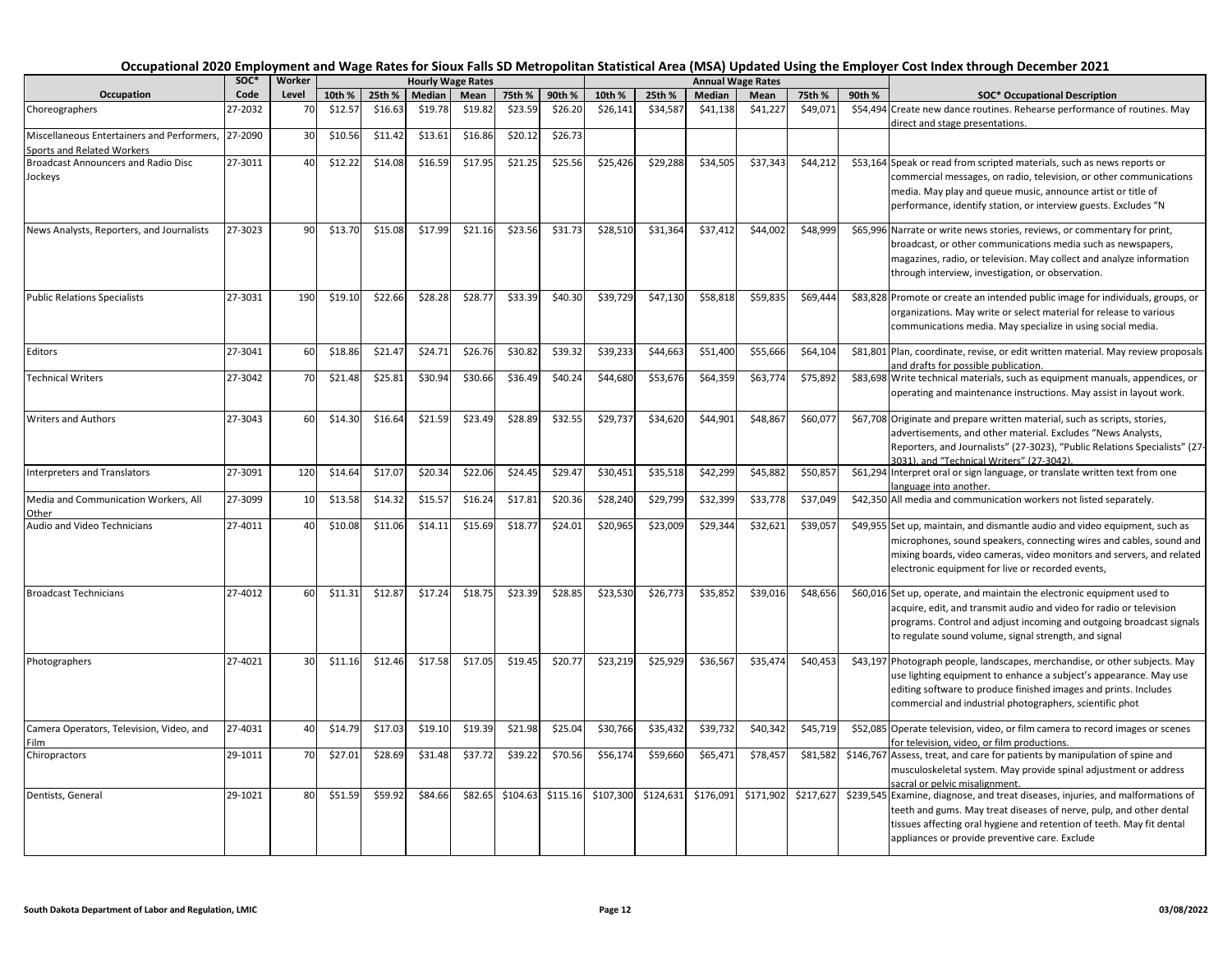| Occupation                          | soc*    | Worker |         |         |               | <b>Hourly Wage Rates</b> |          |         |           |           |           | <b>Annual Wage Rates</b> |           |        |                                                                                                                                                                                                                                                                                   |
|-------------------------------------|---------|--------|---------|---------|---------------|--------------------------|----------|---------|-----------|-----------|-----------|--------------------------|-----------|--------|-----------------------------------------------------------------------------------------------------------------------------------------------------------------------------------------------------------------------------------------------------------------------------------|
|                                     | Code    | Level  | 10th %  | 25th %  | <b>Median</b> | Mean                     | 75th %   | 90th %  | 10th %    | 25th %    | Median    | Mean                     | 75th %    | 90th % | <b>SOC* Occupational Description</b>                                                                                                                                                                                                                                              |
| <b>Dietitians and Nutritionists</b> | 29-1031 | 130    | \$20.95 | \$23.12 | \$26.90       | \$27.44                  | \$30.94  | \$35.99 | \$43,564  | \$48,100  | \$55,949  | \$57,059                 | \$64,356  |        | \$74,857 Plan and conduct food service or nutritional programs to assist in the<br>promotion of health and control of disease. May supervise activities of<br>a department providing quantity food services, counsel individuals, or<br>conduct nutritional research.             |
| Optometrists                        | 29-1041 | 50     | \$37.53 | \$41.71 | \$47.79       | \$53.57                  | \$59.49  | \$73.80 | \$78,053  | \$86,743  | \$99,397  | \$111,418                | \$123,745 |        | \$153,504 Diagnose, manage, and treat conditions and diseases of the human eye<br>and visual system. Examine eyes and visual system, diagnose problems<br>or impairments, prescribe corrective lenses, and provide treatment.<br>May prescribe therapeutic drugs to treat specifi |
| Pharmacists                         | 29-1051 | 640    | \$48.28 | \$56.87 | \$62.03       | \$60.30                  | \$67.48  | \$73.09 | \$100,415 | \$118,295 | \$129,033 | \$125,43                 | \$140,373 |        | \$152,036 Dispense drugs prescribed by physicians and other health practitioners<br>and provide information to patients about medications and their use.<br>May advise physicians and other health practitioners on the selection,<br>dosage, interactions, and side effects of m |
| Physician Assistants                | 29-1071 | 200    | \$40.87 | \$47.38 | \$54.40       | \$54.98                  | \$62.31  | \$67.92 | \$84,996  | \$98,535  | \$113,157 | \$114,354                | \$129,589 |        | \$141,290 Provide healthcare services typically performed by a physician, under<br>the supervision of a physician. Conduct complete physicals, provide<br>treatment, and counsel patients. May, in some cases, prescribe<br>medication. Must graduate from an accredited educatio |
| <b>Occupational Therapists</b>      | 29-1122 | 200    | \$27.42 | \$31.05 | \$37.43       | \$37.47                  | \$43.86  | \$49.95 | \$57,030  | \$64,574  | \$77,859  | \$77,942                 | \$91,236  |        | \$103,885 Assess, plan, and organize rehabilitative programs that help build or<br>restore vocational, homemaking, and daily living skills, as well as<br>general independence, to persons with disabilities or developmental<br>delays. Use therapeutic techniques, adapt the in |
| <b>Physical Therapists</b>          | 29-1123 | 360    | \$27.38 | \$31.15 | \$37.26       | \$37.42                  | \$43.53  | \$50.01 | \$56,965  | \$64,796  | \$77,505  | \$77,84                  | \$90,544  |        | \$104,019 Assess, plan, organize, and participate in rehabilitative programs that<br>improve mobility, relieve pain, increase strength, and improve or<br>correct disabling conditions resulting from disease or injury.                                                          |
| <b>Respiratory Therapists</b>       | 29-1126 | 200    | \$20.59 | \$22.43 | \$25.45       | \$26.03                  | \$29.95  | \$32.92 | \$42,821  | \$46,656  | \$52,929  | \$54,141                 | \$62,283  |        | \$68,476 Assess, treat, and care for patients with breathing disorders. Assume<br>primary responsibility for all respiratory care modalities, including the<br>supervision of respiratory therapy technicians. Initiate and conduct<br>therapeutic procedures; maintain patient   |
| Speech-Language Pathologists        | 29-1127 | 130    | \$20.22 | \$23.96 | \$28.95       | \$30.78                  | \$33.36  | \$48.74 | \$42,064  | \$49,841  | \$60,208  | \$64,003                 | \$69,390  |        | \$101,376 Assess and treat persons with speech, language, voice, and fluency<br>disorders. May select alternative communication systems and teach<br>their use. May perform research related to speech and language<br>problems.                                                  |
| Therapists, All Other               | 29-1129 | 10     | \$18.10 | \$20.9  | \$25.14       | \$27.63                  | \$33.10  | \$41.07 | \$37,650  | \$43,537  | \$52,282  | \$57,47                  | \$68,84   |        | \$85,414 All therapists not listed separately.                                                                                                                                                                                                                                    |
| Veterinarians                       | 29-1131 | 100    | \$27.95 | \$35.09 | \$42.15       | \$46.32                  | \$58.69  | \$68.60 | \$58,134  | \$72,988  | \$87,656  | \$96,330                 | \$122,081 |        | \$142,672 Diagnose, treat, or research diseases and injuries of animals. Includes<br>veterinarians who conduct research and development, inspect<br>livestock, or care for pets and companion animals.                                                                            |
| <b>Registered Nurses</b>            | 29-1141 | 6,550  | \$22.59 | \$26.21 | \$30.64       | \$31.18                  | \$36.21  | \$40.98 | \$46,986  | \$54,509  | \$63,735  | \$64,85                  | \$75,323  |        | \$85,245 Assess patient health problems and needs, develop and implement<br>nursing care plans, and maintain medical records. Administer nursing<br>care to ill, injured, convalescent, or disabled patients. May advise<br>patients on health maintenance and disease preventio  |
| <b>Nurse Anesthetists</b>           | 29-1151 | 200    | \$79.86 | \$89.80 | \$98.31       | \$98.47                  | \$106.40 |         | \$166,109 | \$186,784 | \$204,481 | \$204,82                 | \$221,301 |        | Administer anesthesia, monitor patient's vital signs, and oversee<br>patient recovery from anesthesia. May assist anesthesiologists,<br>surgeons, other physicians, or dentists. Must be registered nurses who<br>have specialized graduate education.                            |
| <b>Nurse Practitioners</b>          | 29-1171 | 280    | \$39.92 | \$45.69 | \$52.00       | \$52.03                  | \$59.65  | \$65.57 | \$83,041  | \$95,031  | \$108,152 | \$108,221                | \$124,081 |        | \$136,399 Diagnose and treat acute, episodic, or chronic illness, independently or<br>as part of a healthcare team. May focus on health promotion and<br>disease prevention. May order, perform, or interpret diagnostic tests<br>such as lab work and x rays. May prescribe medi |
| Audiologists                        | 29-1181 |        | \$33.91 | \$35.45 | \$37.84       | \$37.98                  | \$40.23  | \$41.66 | \$70,533  | \$73,738  | \$78,707  | \$78,992                 | \$83,677  |        | \$86,659 Assess and treat persons with hearing and related disorders. May fit<br>hearing aids and provide auditory training. May perform research<br>related to hearing problems.                                                                                                 |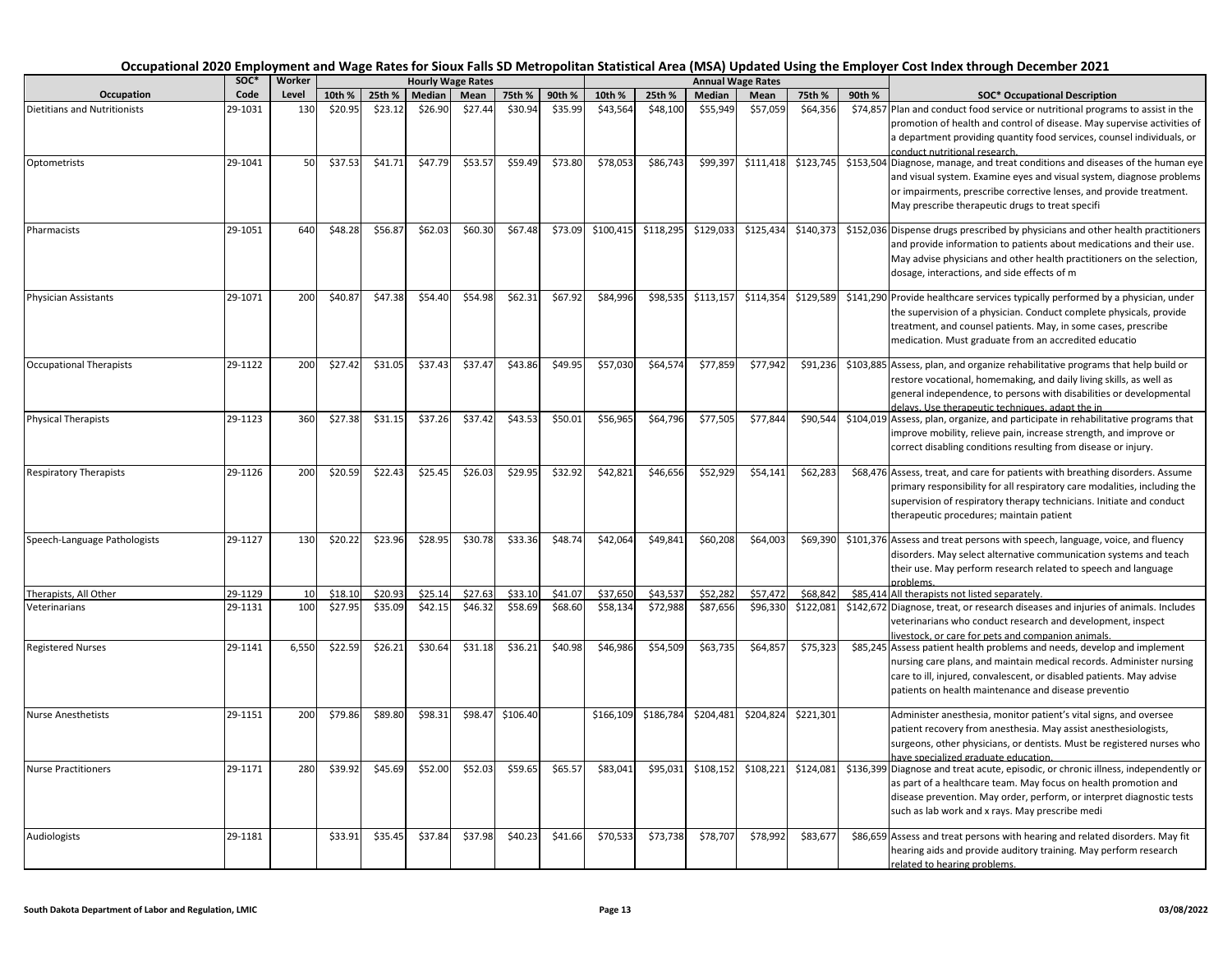| Occupation                                                   | soc*    | Worker |         |         |         | <b>Hourly Wage Rates</b> |          |          |           |           |           | <b>Annual Wage Rates</b> |           |          |                                                                                    |
|--------------------------------------------------------------|---------|--------|---------|---------|---------|--------------------------|----------|----------|-----------|-----------|-----------|--------------------------|-----------|----------|------------------------------------------------------------------------------------|
|                                                              | Code    | Level  | 10th %  | 25th %  | Median  | Mean                     | 75th %   | 90th %   | 10th %    | 25th %    | Median    | Mean                     | 75th %    | 90th %   | <b>SOC* Occupational Description</b>                                               |
| Anesthesiologists                                            | 29-1211 | 30     |         |         |         | \$151.14                 |          |          |           |           |           | \$314,37                 |           |          | Administer anesthetics and analgesics for pain management prior to,                |
|                                                              |         |        |         |         |         |                          |          |          |           |           |           |                          |           |          | during, or after surgery.                                                          |
| <b>Family Medicine Physicians</b>                            | 29-1215 | 120    | \$30.48 | \$59.95 | \$98.04 | \$92.65                  |          |          | \$63,398  | \$124,717 | \$203,922 | \$192,716                |           |          | Diagnose, treat, and provide preventive care to individuals and families           |
|                                                              |         |        |         |         |         |                          |          |          |           |           |           |                          |           |          | across the lifespan. May refer patients to specialists when needed for             |
|                                                              |         |        |         |         |         |                          |          |          |           |           |           |                          |           |          | further diagnosis or treatment. Excludes "General Internal Medicine                |
|                                                              |         |        |         |         |         |                          |          |          |           |           |           |                          |           |          | Physicians" (29-1216) and "Pediatricians,                                          |
| General Internal Medicine Physicians                         | 29-1216 | 100    |         |         |         | \$147.89                 |          |          |           |           |           | \$307,618                |           |          | Diagnose and provide nonsurgical treatment for a wide range of                     |
|                                                              |         |        |         |         |         |                          |          |          |           |           |           |                          |           |          | diseases and injuries of internal organ systems. Provide care mainly for           |
|                                                              |         |        |         |         |         |                          |          |          |           |           |           |                          |           |          | adults and adolescents, and are based primarily in an outpatient care              |
|                                                              |         |        |         |         |         |                          |          |          |           |           |           |                          |           |          | setting. Excludes "Family Medicine Physicians" (                                   |
| <b>Obstetricians and Gynecologists</b>                       | 29-1218 |        | \$99.80 |         |         | \$139.83                 |          |          | \$207,584 |           |           | \$290,837                |           |          | Provide medical care related to pregnancy or childbirth. Diagnose,                 |
|                                                              |         |        |         |         |         |                          |          |          |           |           |           |                          |           |          | treat, and help prevent diseases of women, particularly those affecting            |
|                                                              |         |        |         |         |         |                          |          |          |           |           |           |                          |           |          | the reproductive system. May also provide general care to women.                   |
|                                                              |         |        |         |         |         |                          |          |          |           |           |           |                          |           |          | May perform both medical and gynecological surgery                                 |
| Pediatricians, General                                       | 29-1221 | 20     | \$75.98 | \$89.89 | \$98.15 | \$97.65                  | \$106.21 | \$113.03 | \$158,030 | \$186,967 | \$204,169 | \$203,117                | \$220,902 |          | \$235,103 Diagnose, treat, and help prevent diseases and injuries in children. May |
|                                                              |         |        |         |         |         |                          |          |          |           |           |           |                          |           |          | refer patients to specialists for further diagnosis or treatment, as               |
|                                                              |         |        |         |         |         |                          |          |          |           |           |           |                          |           |          | needed. Excludes "Family Medicine Physicians" (29-1215) and "General               |
|                                                              |         |        |         |         |         |                          |          |          |           |           |           |                          |           |          | Internal Medicine Physicians" (29-1216).                                           |
|                                                              |         |        |         |         |         |                          |          |          |           |           |           |                          |           |          |                                                                                    |
| Physicians, All Other and Ophthalmologists,                  | 29-1228 | 190    |         |         |         | \$143.05                 |          |          |           |           |           | \$297,547                |           |          |                                                                                    |
| <b>Except Pediatric</b><br>Surgeons, Except Ophthalmologists | 29-1248 | 130    | \$98.80 |         |         | \$142.41                 |          |          | \$205,516 |           |           | \$296,220                |           |          |                                                                                    |
| <b>Dental Hygienists</b>                                     | 29-1292 | 180    | \$29.25 | \$33.65 | \$38.00 | \$37.72                  | \$41.78  | \$44.96  | \$60,845  | \$69,997  | \$79,031  | \$78,441                 | \$86,899  |          | \$93,519 Administer oral hygiene care to patients. Assess patient oral hygiene     |
|                                                              |         |        |         |         |         |                          |          |          |           |           |           |                          |           |          | problems or needs and maintain health records. Advise patients on                  |
|                                                              |         |        |         |         |         |                          |          |          |           |           |           |                          |           |          | oral health maintenance and disease prevention. May provide                        |
|                                                              |         |        |         |         |         |                          |          |          |           |           |           |                          |           |          | advanced care such as providing fluoride treatment or admi                         |
|                                                              |         |        |         |         |         |                          |          |          |           |           |           |                          |           |          |                                                                                    |
| Clinical Laboratory Technologists and                        | 29-2010 | 620    | \$15.72 | \$20.35 | \$25.05 | \$26.03                  | \$31.87  | \$38.68  | \$32,704  | \$42,329  | \$52,104  | \$54,152                 | \$66,276  | \$80,450 |                                                                                    |
| Technicians                                                  |         |        |         |         |         |                          |          |          |           |           |           |                          |           |          |                                                                                    |
| Cardiovascular Technologists and                             | 29-2031 | 170    | \$15.21 | \$20.04 | \$25.50 | \$26.70                  | \$31.42  | \$38.00  | \$31,640  | \$41,693  | \$53,058  | \$55,539                 | \$65,352  |          | \$79,046 Conduct tests on pulmonary or cardiovascular systems of patients for      |
| Technicians                                                  |         |        |         |         |         |                          |          |          |           |           |           |                          |           |          | diagnostic, therapeutic, or research purposes. May conduct or assist in            |
|                                                              |         |        |         |         |         |                          |          |          |           |           |           |                          |           |          | electrocardiograms, cardiac catheterizations, pulmonary functions,                 |
|                                                              |         |        |         |         |         |                          |          |          |           |           |           |                          |           |          | lung capacity, and similar tests.                                                  |
| Diagnostic Medical Sonographers                              | 29-2032 | 190    | \$23.37 | \$27.08 | \$31.04 | \$31.41                  | \$36.24  | \$40.67  | \$48,610  | \$56,318  | \$64,553  | \$65,328                 | \$75,364  |          | \$84,587 Produce ultrasonic recordings of internal organs for use by physicians.   |
|                                                              |         |        |         |         |         |                          |          |          |           |           |           |                          |           |          | Includes vascular technologists. Excludes "Cardiovascular Technologists            |
|                                                              |         |        |         |         |         |                          |          |          |           |           |           |                          |           |          | and Technicians" (29-2031)                                                         |
| Nuclear Medicine Technologists                               | 29-2033 | 100    | \$18.56 | \$22.56 | \$30.45 | \$31.01                  | \$38.77  | \$45.94  | \$38,620  | \$46,939  | \$63,338  | \$64,485                 | \$80,643  |          | \$95,548 Prepare, administer, and measure radioactive isotopes in therapeutic,     |
|                                                              |         |        |         |         |         |                          |          |          |           |           |           |                          |           |          | diagnostic, and tracer studies using a variety of radioisotope                     |
|                                                              |         |        |         |         |         |                          |          |          |           |           |           |                          |           |          | equipment. Prepare stock solutions of radioactive materials and                    |
|                                                              |         |        |         |         |         |                          |          |          |           |           |           |                          |           |          | calculate doses to be administered by radiologists. Subje                          |
| Radiologic Technologists and Technicians                     | 29-2034 | 430    | \$19.76 | \$22.69 | \$26.73 | \$27.98                  | \$32.36  | \$38.56  | \$41,111  | \$47,195  | \$55,609  | \$58,200                 | \$67,305  |          | \$80,198 Take x-rays and CAT scans or administer nonradioactive materials into     |
|                                                              |         |        |         |         |         |                          |          |          |           |           |           |                          |           |          | patient's bloodstream for diagnostic or research purposes. Includes                |
|                                                              |         |        |         |         |         |                          |          |          |           |           |           |                          |           |          | radiologic technologists and technicians who specialize in other                   |
|                                                              |         |        |         |         |         |                          |          |          |           |           |           |                          |           |          | scanning modalities. Excludes "Diagnostic Medical S                                |
|                                                              |         |        |         |         |         |                          |          |          |           |           |           |                          |           |          |                                                                                    |
| Magnetic Resonance Imaging Technologists                     | 29-2035 | 70     | \$24.55 | \$27.63 | \$30.37 | \$30.30                  | \$33.12  | \$38.06  | \$51,053  | \$57,457  | \$63,155  | \$63,029                 | \$68,876  |          | \$79,177 Operate Magnetic Resonance Imaging (MRI) scanners. Monitor patient        |
|                                                              |         |        |         |         |         |                          |          |          |           |           |           |                          |           |          | safety and comfort, and view images of area being scanned to ensure                |
|                                                              |         |        |         |         |         |                          |          |          |           |           |           |                          |           |          | quality of pictures. May administer gadolinium contrast dosage                     |
|                                                              |         |        |         |         |         |                          |          |          |           |           |           |                          |           |          | intravenously. May interview patient, explain MRI proced                           |
| <b>Emergency Medical Technicians and</b>                     | 29-2040 | 270    | \$12.06 | \$14.36 | \$18.22 | \$18.48                  | \$22.87  | \$25.17  | \$25,095  | \$29,885  | \$37,893  | \$38,430                 | \$47,564  | \$52,350 |                                                                                    |
| Paramedics                                                   |         |        |         |         |         |                          |          |          |           |           |           |                          |           |          |                                                                                    |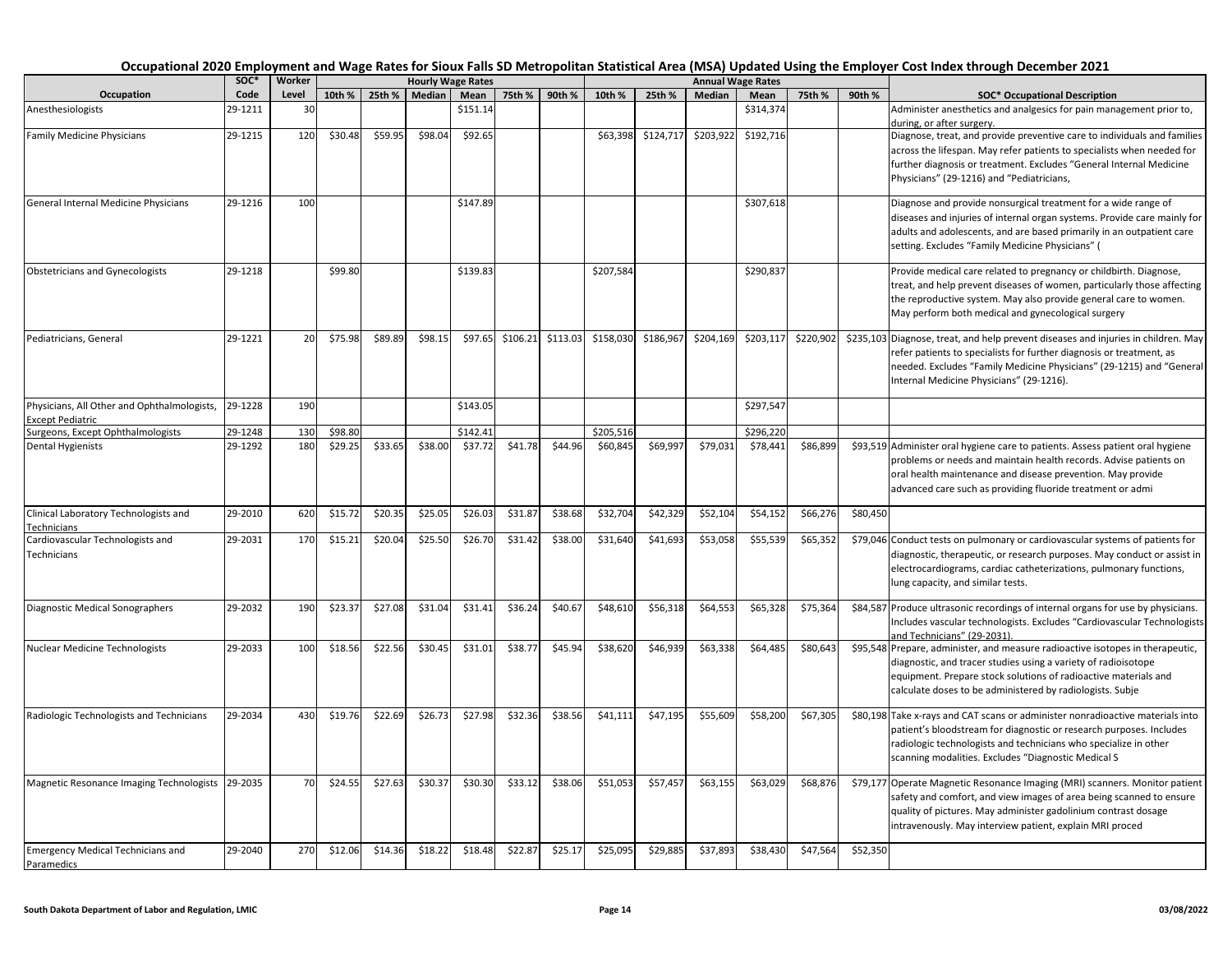|                                                                     | soc*    | Worker     |         |         |         | <b>Hourly Wage Rates</b> |         |         |          |          |          | <b>Annual Wage Rates</b> |          |          |                                                                                                                                                   |
|---------------------------------------------------------------------|---------|------------|---------|---------|---------|--------------------------|---------|---------|----------|----------|----------|--------------------------|----------|----------|---------------------------------------------------------------------------------------------------------------------------------------------------|
| Occupation                                                          | Code    | Level      | 10th %  | 25th %  | Median  | Mean                     | 75th %  | 90th %  | 10th %   | 25th %   | Median   | Mean                     | 75th %   | 90th %   | <b>SOC* Occupational Description</b>                                                                                                              |
| <b>Pharmacy Technicians</b>                                         | 29-2052 | 710        | \$13.95 | \$15.61 | \$17.86 | \$18.29                  | \$20.30 | \$24.11 | \$29,021 | \$32,478 | \$37,140 | \$38,039                 | \$42,226 |          | \$50,149 Prepare medications under the direction of a pharmacist. May                                                                             |
|                                                                     |         |            |         |         |         |                          |         |         |          |          |          |                          |          |          | measure, mix, count out, label, and record amounts and dosages of                                                                                 |
|                                                                     | 29-2055 |            |         |         |         |                          |         |         |          |          |          |                          |          |          | medications according to prescription orders.                                                                                                     |
| <b>Surgical Technologists</b>                                       |         | 360        | \$16.77 | \$18.85 | \$22.19 | \$22.38                  | \$25.59 | \$29.76 | \$34,868 | \$39,192 | \$46,142 | \$46,54                  | \$53,219 |          | \$61,888 Assist in operations, under the supervision of surgeons, registered                                                                      |
|                                                                     |         |            |         |         |         |                          |         |         |          |          |          |                          |          |          | nurses, or other surgical personnel. May help set up operating room,<br>prepare and transport patients for surgery, adjust lights and             |
|                                                                     |         |            |         |         |         |                          |         |         |          |          |          |                          |          |          | equipment, pass instruments and other supplies to surge                                                                                           |
|                                                                     |         |            |         |         |         |                          |         |         |          |          |          |                          |          |          |                                                                                                                                                   |
| Veterinary Technologists and Technicians                            | 29-2056 | 60         | \$16.32 | \$17.13 | \$18.44 | \$18.52                  | \$19.75 | \$20.83 | \$33,934 | \$35,632 | \$38,355 | \$38,515                 | \$41,079 |          | \$43,337 Perform medical tests in a laboratory environment for use in the                                                                         |
|                                                                     |         |            |         |         |         |                          |         |         |          |          |          |                          |          |          | treatment and diagnosis of diseases in animals. Prepare vaccines and                                                                              |
|                                                                     |         |            |         |         |         |                          |         |         |          |          |          |                          |          |          | serums for prevention of diseases. Prepare tissue samples, take blood                                                                             |
|                                                                     |         |            |         |         |         |                          |         |         |          |          |          |                          |          |          | samples, and execute laboratory tests, such as uri                                                                                                |
| Ophthalmic Medical Technicians                                      | 29-2057 | 50         | \$15.76 | \$17.66 | \$20.32 | \$21.05                  | \$24.32 | \$26.88 | \$32,773 | \$36,744 | \$42,260 | \$43,784                 | \$50,583 |          | \$55,901 Assist ophthalmologists by performing ophthalmic clinical functions.                                                                     |
|                                                                     |         |            |         |         |         |                          |         |         |          |          |          |                          |          |          | May administer eye exams, administer eye medications, and instruct                                                                                |
|                                                                     |         |            |         |         |         |                          |         |         |          |          |          |                          |          |          | the patient in care and use of corrective lenses.                                                                                                 |
|                                                                     |         |            |         |         |         |                          |         |         |          |          |          |                          |          |          |                                                                                                                                                   |
| Licensed Practical and Licensed Vocational                          | 29-2061 | 700        | \$16.29 | \$17.78 | \$20.16 | \$20.41                  | \$23.49 | \$25.45 | \$33,868 | \$36,977 | \$41,929 | \$42,465                 | \$48,846 |          | \$52,935 Care for ill, injured, or convalescing patients or persons with disabilities                                                             |
| Nurses                                                              |         |            |         |         |         |                          |         |         |          |          |          |                          |          |          | in hospitals, nursing homes, clinics, private homes, group homes, and                                                                             |
|                                                                     |         |            |         |         |         |                          |         |         |          |          |          |                          |          |          | similar institutions. May work under the supervision of a registered<br>nurse. Licensing required.                                                |
| Opticians, Dispensing                                               | 29-2081 | 240        | \$13.87 | \$15.45 | \$17.55 | \$17.86                  | \$19.80 | \$23.34 | \$28,848 | \$32,120 | \$36,489 | \$37,144                 | \$41,183 |          | \$48,539 Design, measure, fit, and adapt lenses and frames for client according                                                                   |
|                                                                     |         |            |         |         |         |                          |         |         |          |          |          |                          |          |          | to written optical prescription or specification. Assist client with                                                                              |
|                                                                     |         |            |         |         |         |                          |         |         |          |          |          |                          |          |          | inserting, removing, and caring for contact lenses. Assist client with                                                                            |
|                                                                     |         |            |         |         |         |                          |         |         |          |          |          |                          |          |          | selecting frames. Measure customer for size                                                                                                       |
| <b>Orthotists and Prosthetists</b>                                  | 29-2091 |            | \$25.27 | \$27.60 | \$33.80 | \$34.21                  | \$40.02 | \$43.53 | \$52,561 | \$57,413 | \$70,305 | \$71,144                 | \$83,240 |          | \$90,543 Design, measure, fit, and adapt orthopedic braces, appliances or                                                                         |
|                                                                     |         |            |         |         |         |                          |         |         |          |          |          |                          |          |          | prostheses, such as limbs or facial parts for patients with disabling                                                                             |
|                                                                     |         |            |         |         |         |                          |         |         |          |          |          |                          |          |          | conditions.                                                                                                                                       |
| Medical Dosimetrists, Medical Records                               | 29-2098 | <b>580</b> | \$14.71 | \$17.30 | \$22.08 | \$23.53                  | \$28.90 | \$34.62 | \$30,593 | \$35,991 | \$45,923 | \$48,936                 | \$60,096 | \$72,004 |                                                                                                                                                   |
| Specialists, and Health Technologists and                           |         |            |         |         |         |                          |         |         |          |          |          |                          |          |          |                                                                                                                                                   |
| Technicians. All Other<br><b>Athletic Trainers</b>                  | 29-9091 | 80         |         |         |         |                          |         |         | \$39,778 | \$45,182 | \$51,346 | \$52,532                 | \$59,611 |          | \$67,432 Evaluate and treat musculoskeletal injuries or illnesses. Provide                                                                        |
|                                                                     |         |            |         |         |         |                          |         |         |          |          |          |                          |          |          | preventive, therapeutic, emergency, and rehabilitative care. Excludes                                                                             |
|                                                                     |         |            |         |         |         |                          |         |         |          |          |          |                          |          |          | "Physical Therapists" (29-1123).                                                                                                                  |
| Health Information Technologists, Medical                           | 29-9098 | 100        |         |         |         |                          |         |         |          |          |          |                          |          |          |                                                                                                                                                   |
| Registrars, Surgical Assistants, and                                |         |            |         |         |         |                          |         |         |          |          |          |                          |          |          |                                                                                                                                                   |
| <b>Healthcare Practitioners and Technical</b><br>Workers, All Other |         |            |         |         |         |                          |         |         |          |          |          |                          |          |          |                                                                                                                                                   |
| Home Health and Personal Care Aides                                 | 31-1120 | 1,170      | \$11.36 | \$12.61 | \$14.73 | \$15.12                  | \$16.91 | \$20.20 | \$23,638 | \$26,246 | \$30,637 | \$31,450                 | \$35,171 | \$42,014 |                                                                                                                                                   |
| <b>Nursing Assistants</b>                                           | 31-1131 | 2,430      | \$11.56 | \$13.02 | \$15.10 | \$15.15                  | \$16.92 | \$19.45 | \$24,037 | \$27,082 | \$31,408 | \$31,507                 | \$35,196 |          | \$40,455 Provide or assist with basic care or support under the direction of                                                                      |
|                                                                     |         |            |         |         |         |                          |         |         |          |          |          |                          |          |          | onsite licensed nursing staff. Perform duties such as monitoring of                                                                               |
|                                                                     |         |            |         |         |         |                          |         |         |          |          |          |                          |          |          | health status, feeding, bathing, dressing, grooming, toileting, or                                                                                |
|                                                                     |         |            |         |         |         |                          |         |         |          |          |          |                          |          |          | ambulation of patients in a health or nursing facil                                                                                               |
| <b>Occupational Therapy Assistants</b>                              | 31-2011 | 60         | \$16.54 | \$18.45 | \$21.04 | \$21.26                  | \$24.41 | \$26.97 | \$34,415 | \$38,370 | \$43,749 | \$44,204                 | \$50,784 |          | \$56,086 Assist occupational therapists in providing occupational therapy                                                                         |
|                                                                     |         |            |         |         |         |                          |         |         |          |          |          |                          |          |          | treatments and procedures. May, in accordance with State laws, assist                                                                             |
|                                                                     |         |            |         |         |         |                          |         |         |          |          |          |                          |          |          | in development of treatment plans, carry out routine functions, direct                                                                            |
|                                                                     |         |            |         |         |         |                          |         |         |          |          |          |                          |          |          | activity programs, and document the progress of                                                                                                   |
|                                                                     |         |            |         |         |         |                          |         |         |          |          |          |                          |          |          |                                                                                                                                                   |
| <b>Physical Therapist Assistants</b>                                | 31-2021 | 80         | \$17.41 | \$18.70 | \$20.65 | \$20.99                  | \$23.25 | \$26.59 | \$36,216 | \$38,889 | \$42,943 | \$43,673                 | \$48,352 |          | \$55,316 Assist physical therapists in providing physical therapy treatments and<br>procedures. May, in accordance with State laws, assist in the |
|                                                                     |         |            |         |         |         |                          |         |         |          |          |          |                          |          |          | development of treatment plans, carry out routine functions,                                                                                      |
|                                                                     |         |            |         |         |         |                          |         |         |          |          |          |                          |          |          | document the progress of treatment, and modify specific tre                                                                                       |
|                                                                     |         |            |         |         |         |                          |         |         |          |          |          |                          |          |          |                                                                                                                                                   |
| <b>Massage Therapists</b>                                           | 31-9011 |            | \$12.33 | \$13.96 | \$15.83 | \$16.13                  | \$17.59 | \$21.11 | \$25,632 | \$29,024 | \$32,926 | \$33,543                 | \$36,596 |          | \$43,904 Perform therapeutic massages of soft tissues and joints. May assist in                                                                   |
|                                                                     |         |            |         |         |         |                          |         |         |          |          |          |                          |          |          | the assessment of range of motion and muscle strength, or propose                                                                                 |
|                                                                     |         |            |         |         |         |                          |         |         |          |          |          |                          |          |          | client therapy plans.                                                                                                                             |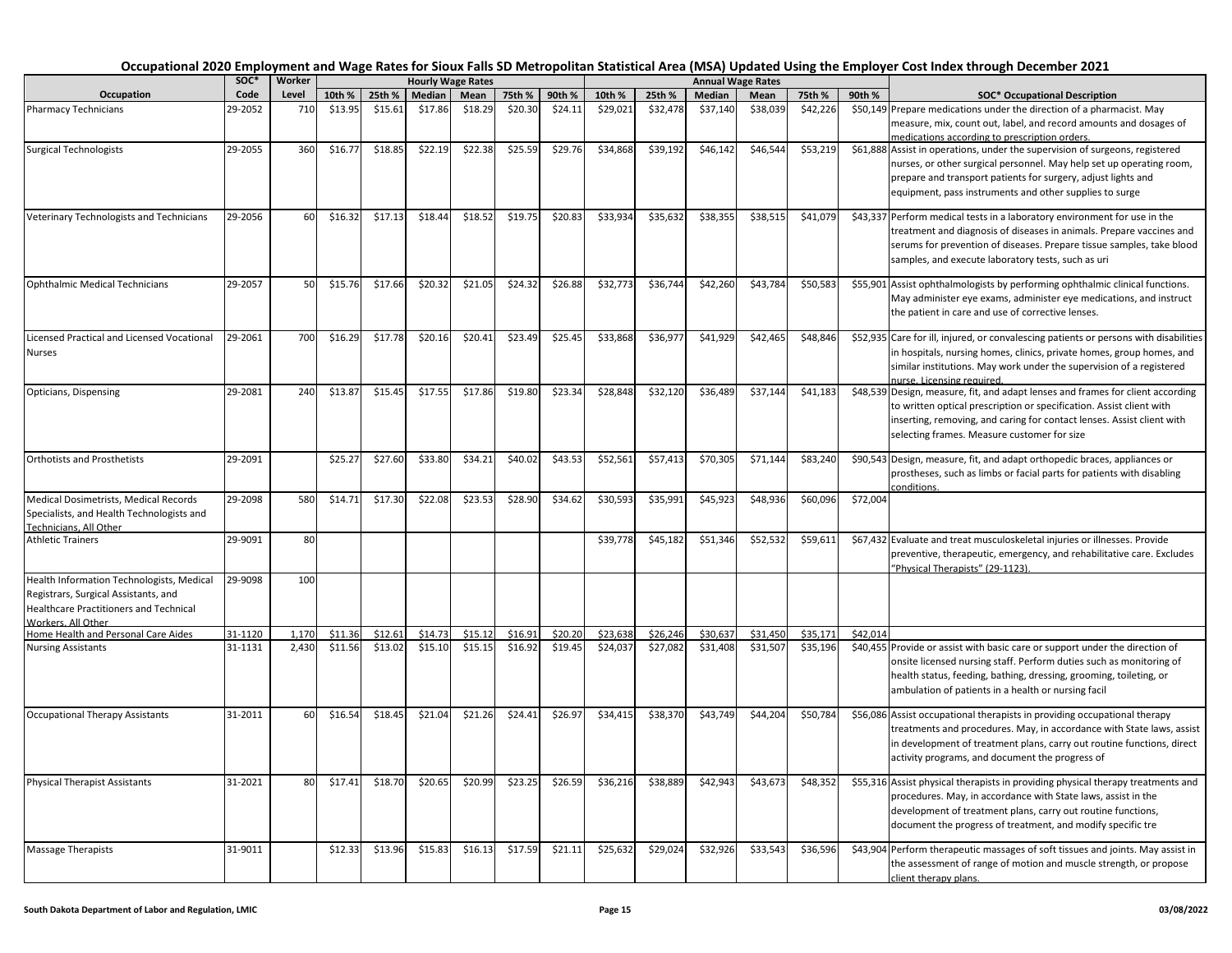|                                                                              | SOC*    | Worker |         |         |         | <b>Hourly Wage Rates</b> |         |         |          |          |           | <b>Annual Wage Rates</b> |           |                                                |                                                                                                                                                                                                                                                                                                                                 |
|------------------------------------------------------------------------------|---------|--------|---------|---------|---------|--------------------------|---------|---------|----------|----------|-----------|--------------------------|-----------|------------------------------------------------|---------------------------------------------------------------------------------------------------------------------------------------------------------------------------------------------------------------------------------------------------------------------------------------------------------------------------------|
| Occupation                                                                   | Code    | Level  | 10th %  | 25th %  | Median  | Mean                     | 75th %  | 90th %  | 10th %   | 25th %   | Median    | Mean                     | 75th %    | 90th %<br><b>SOC* Occupational Description</b> |                                                                                                                                                                                                                                                                                                                                 |
| <b>Dental Assistants</b>                                                     | 31-9091 | 250    | \$17.22 | \$23.04 | \$25.39 | \$24.94                  | \$27.84 | \$31.53 | \$35,804 | \$47,912 | \$52,830  | \$51,873                 | \$57,894  |                                                | \$65,569 Perform limited clinical duties under the direction of a dentist. Clinical<br>duties may include equipment preparation and sterilization, preparing<br>patients for treatment, assisting the dentist during treatment, and<br>providing patients with instructions for                                                 |
| <b>Medical Assistants</b>                                                    | 31-9092 | 480    | \$13.52 | \$14.72 | \$16.23 | \$16.43                  | \$17.87 | \$20.65 | \$28,113 | \$30,621 | \$33,754  | \$34,177                 | \$37,153  |                                                | \$42,951 Perform administrative and certain clinical duties under the direction<br>of a physician. Administrative duties may include scheduling<br>appointments, maintaining medical records, billing, and coding<br>information for insurance purposes. Clinical duties may inc                                                |
| <b>Medical Equipment Preparers</b>                                           | 31-9093 | 210    | \$13.91 | \$15.12 | \$16.97 | \$17.47                  | \$19.55 | \$21.54 | \$28,932 | \$31,465 | \$35,316  | \$36,346                 | \$40,662  |                                                | \$44,814 Prepare, sterilize, install, or clean laboratory or healthcare equipment.<br>May perform routine laboratory tasks and operate or inspect<br><u>equipment.</u>                                                                                                                                                          |
| <b>Medical Transcriptionists</b>                                             | 31-9094 | 240    | \$15.67 | \$17.89 | \$20.36 | \$20.75                  | \$23.28 | \$27.21 | \$32,604 | \$37,205 | \$42,364  | \$43,159                 | \$48,425  |                                                | \$56,588 Transcribe medical reports recorded by physicians and other<br>healthcare practitioners using various electronic devices, covering<br>office visits, emergency room visits, diagnostic imaging studies,<br>operations, chart reviews, and final summaries. Transcribe d                                                |
| Veterinary Assistants and Laboratory Animal 31-9096<br>Caretakers            |         | 20     | \$11.73 | \$12.82 | \$14.56 | \$15.18                  | \$17.17 | \$20.14 | \$24,413 | \$26,679 | \$30,293  | \$31,576                 | \$35,710  |                                                | \$41,890 Feed, water, and examine pets and other nonfarm animals for signs of<br>illness, disease, or injury in laboratories and animal hospitals and<br>clinics. Clean and disinfect cages and work areas, and sterilize<br>laboratory and surgical equipment. May provide rout                                                |
| Healthcare Support Workers, All Other                                        | 31-9099 | 60     | \$19.69 | \$22.65 | \$25.17 | \$24.89                  | \$27.46 | \$29.78 | \$40,958 | \$47,127 | \$52,369  | \$51,765                 | \$57,127  |                                                | \$61,928 All healthcare support workers not listed separately                                                                                                                                                                                                                                                                   |
| First-Line Supervisors of Police and<br>Detectives                           | 33-1012 | 30     | \$31.04 | \$41.81 | \$61.00 | \$57.31                  | \$73.68 | \$80.83 | \$64,555 | \$86,953 | \$126,878 | \$119,188                | \$153,274 |                                                | \$168,115 Directly supervise and coordinate activities of members of police force.                                                                                                                                                                                                                                              |
| First-Line Supervisors of Firefighting and                                   | 33-1021 | 60     | \$37.66 | \$40.14 | \$44.27 | \$45.65                  | \$50.95 | \$56.52 | \$78,333 | \$83,494 | \$92,094  | \$94,940                 | \$105,988 |                                                | \$117,563 Directly supervise and coordinate activities of workers engaged in                                                                                                                                                                                                                                                    |
| Prevention Workers<br>Miscellaneous First-Line Supervisors,                  | 33-1090 | 50     | \$18.73 | \$20.83 | \$24.75 | \$25.52                  | \$29.65 | \$33.79 | \$38,970 | \$43,321 | \$51,463  | \$53,069                 | \$61,681  | \$70,285                                       | firefighting and fire prevention and control.                                                                                                                                                                                                                                                                                   |
| Protective Service Workers<br>Firefighters                                   | 33-2011 | 220    | \$19.49 | \$23.68 | \$32.30 | \$31.31                  | \$38.93 | \$43.05 | \$40,559 | \$49,251 | \$67,171  | \$65,106                 | \$80,977  |                                                | \$89,547 Control and extinguish fires or respond to emergency situations where<br>life, property, or the environment is at risk. Duties may include fire<br>prevention, emergency medical service, hazardous material response,                                                                                                 |
| <b>Correctional Officers and Jailers</b>                                     | 33-3012 | 460    | \$19.21 | \$20.13 | \$21.86 | \$22.70                  | \$24.06 | \$28.55 | \$39,958 | \$41,874 | \$45,475  | \$47,202                 | \$50,042  |                                                | search and rescue, and disaster assistance.<br>\$59,390 Guard inmates in penal or rehabilitative institutions in accordance with<br>established regulations and procedures. May guard prisoners in transit<br>between jail, courtroom, prison, or other point. Includes deputy<br>sheriffs and police who spend the majority of |
| Detectives and Criminal Investigators                                        | 33-3021 | 50     | \$28.08 | \$32.80 | \$45.01 | \$49.02                  | \$66.38 | \$74.43 | \$58,412 | \$68,238 | \$93,631  | \$101,947                | \$138,073 |                                                | \$154,833 Conduct investigations related to suspected violations of federal, state,<br>or local laws to prevent or solve crimes. Excludes "Private Detectives<br>and Investigators" (33-9021).                                                                                                                                  |
| Police and Sheriff's Patrol Officers                                         | 33-3051 | 420    | \$23.18 | \$27.85 | \$33.58 | \$33.66                  | \$40.22 | \$44.50 | \$48,226 | \$57,931 | \$69,860  | \$70,009                 | \$83,658  |                                                | \$92,577 Maintain order and protect life and property by enforcing local, tribal,<br>State, or Federal laws and ordinances. Perform a combination of the<br>following duties: patrol a specific area; direct traffic; issue traffic<br>summonses; investigate accidents; apprehe                                                |
| <b>Security Guards</b>                                                       | 33-9032 | 560    | \$12.19 | \$13.97 | \$15.71 | \$16.14                  | \$17.62 | \$20.82 | \$25,341 | \$29,050 | \$32,663  | \$33,559                 | \$36,659  |                                                | \$43,287 Guard, patrol, or monitor premises to prevent theft, violence, or<br>infractions of rules. May operate x-ray and metal detector equipment.<br>Excludes "Police Officers" (33-3050) and "Transportation Security<br>Screeners" (33-9093)                                                                                |
| Lifeguards, Ski Patrol, and Other<br>Recreational Protective Service Workers | 33-9092 | 110    | \$10.55 | \$11.04 | \$12.11 | \$12.46                  | \$13.37 | \$15.08 | \$21,936 | \$22,967 | \$25,185  | \$25,920                 | \$27,819  |                                                | \$31,358 Monitor recreational areas, such as pools, beaches, or ski slopes, to<br>provide assistance and protection to participants.                                                                                                                                                                                            |
| Chefs and Head Cooks                                                         | 35-1011 | 60     | \$18.7  | \$20.76 | \$24.57 | \$25.09                  | \$29.38 | \$33.69 | \$39,030 | \$43,192 | \$51,110  | \$52,184                 | \$61,119  |                                                | \$70,092 Direct and may participate in the preparation, seasoning, and cooking<br>of salads, soups, fish, meats, vegetables, desserts, or other foods. May<br>plan and price menu items, order supplies, and keep records and<br>accounts.                                                                                      |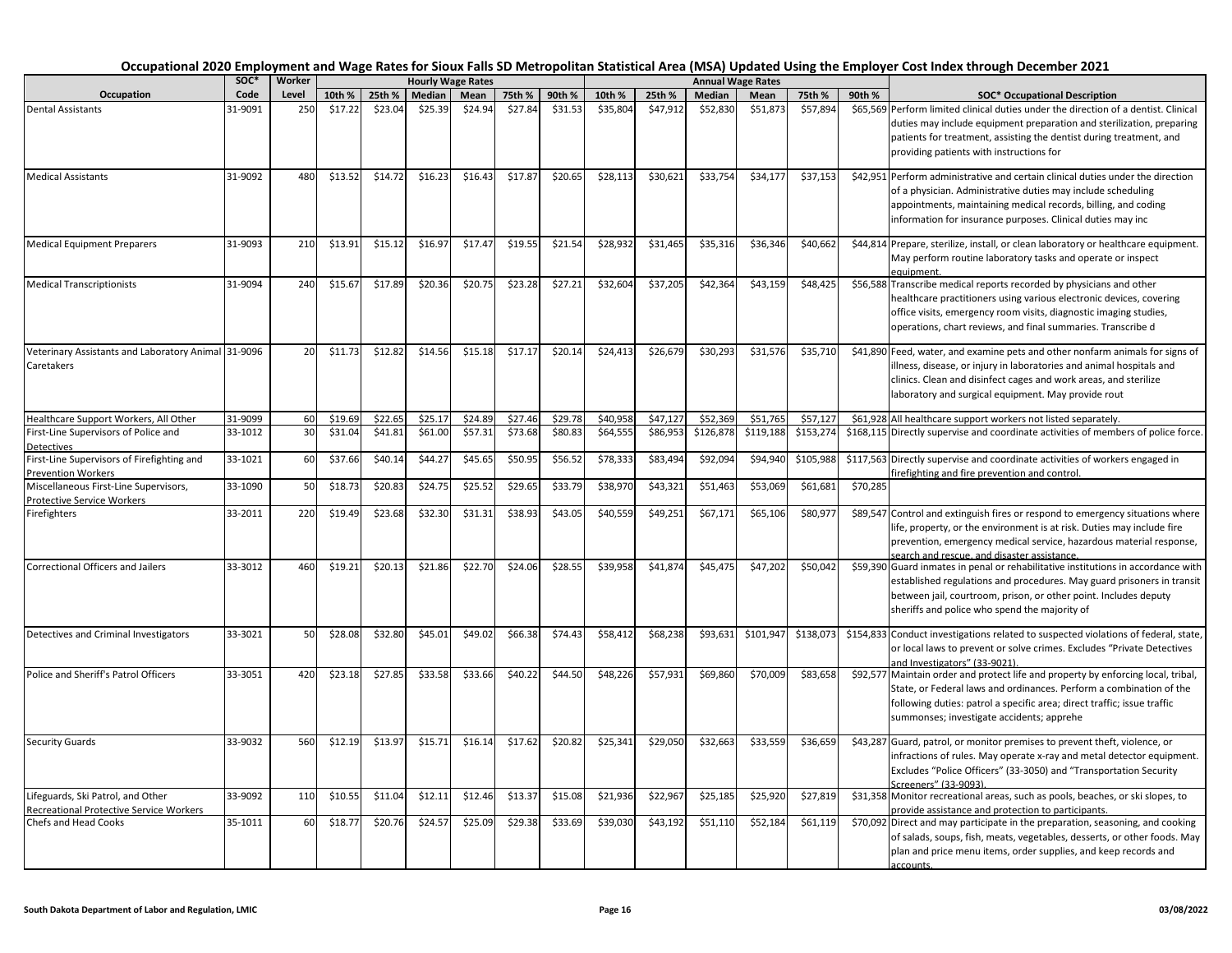|                                                                                    | SOC*    | Worker |         |         |         | <b>Hourly Wage Rates</b> |         |         |          |          | <b>Annual Wage Rates</b> |          |          |        |                                                                                                                                                                                                                                                                                  |
|------------------------------------------------------------------------------------|---------|--------|---------|---------|---------|--------------------------|---------|---------|----------|----------|--------------------------|----------|----------|--------|----------------------------------------------------------------------------------------------------------------------------------------------------------------------------------------------------------------------------------------------------------------------------------|
| Occupation                                                                         | Code    | Level  | 10th %  | 25th %  | Median  | Mean                     | 75th %  | 90th %  | 10th %   | 25th %   | Median                   | Mean     | 75th %   | 90th % | <b>SOC* Occupational Description</b>                                                                                                                                                                                                                                             |
| First-Line Supervisors of Food Preparation                                         | 35-1012 | 720    | \$14.66 | \$16.08 | \$18.69 | \$19.31                  | \$21.77 | \$26.11 | \$30,502 | \$33,450 | \$38,869                 | \$40,161 | \$45,283 |        | \$54,299 Directly supervise and coordinate activities of workers engaged in                                                                                                                                                                                                      |
| and Serving Workers                                                                |         |        |         |         |         |                          |         |         |          |          |                          |          |          |        | preparing and serving food.                                                                                                                                                                                                                                                      |
| Cooks, Fast Food                                                                   | 35-2011 | 650    | \$10.69 | \$11.19 | \$12.25 | \$12.55                  | \$13.33 | \$15.20 | \$22,221 | \$23,280 | \$25,492                 | \$26,095 | \$27,727 |        | \$31,629 Prepare and cook food in a fast food restaurant with a limited menu.<br>Duties of these cooks are limited to preparation of a few basic items<br>and normally involve operating large-volume single-purpose cooking<br>equipment.                                       |
| Cooks, Institution and Cafeteria                                                   | 35-2012 | 570    | \$11.75 | \$13.53 | \$15.37 | \$15.49                  | \$17.08 | \$20.11 | \$24,420 | \$28,140 | \$31,963                 | \$32,209 | \$35,536 |        | \$41,822 Prepare and cook large quantities of food for institutions, such as<br>schools, hospitals, or cafeterias.                                                                                                                                                               |
| Cooks, Restaurant                                                                  | 35-2014 | 600    | \$11.83 | \$13.04 | \$14.61 | \$14.95                  | \$16.5  | \$18.94 | \$24,603 | \$27,134 | \$30,377                 | \$31,084 | \$34,449 |        | \$39,412 Prepare, season, and cook dishes such as soups, meats, vegetables, or<br>desserts in restaurants. May order supplies, keep records and<br>accounts, price items on menu, or plan menu.                                                                                  |
| Cooks, Short Order                                                                 | 35-2015 | 330    | \$10.79 | \$11.61 | \$12.94 | \$13.69                  | \$15.2  | \$17.95 | \$22,429 | \$24,159 | \$26,933                 | \$28,484 | \$31,762 |        | \$37,347 Prepare and cook to order a variety of foods that require only a short<br>preparation time. May take orders from customers and serve patrons<br>at counters or tables. Excludes "Cooks, Fast Food" (35-2011).                                                           |
| Food Preparation Workers                                                           | 35-2021 | 950    | \$10.77 | \$11.24 | \$12.83 | \$13.61                  | \$15.42 | \$17.52 | \$22,399 | \$23,368 | \$26,706                 | \$28,309 | \$32,066 |        | \$36,451 Perform a variety of food preparation duties other than cooking, such<br>as preparing cold foods and shellfish, slicing meat, and brewing coffee                                                                                                                        |
| <b>Bartenders</b>                                                                  | 35-3011 | 640    | \$10.64 | \$10.91 | \$11.97 | \$12.39                  | \$13.29 | \$15.12 | \$22,136 | \$22,694 | \$24,894                 | \$25,78  | \$27,625 |        | \$31,459 Mix and serve drinks to patrons, directly or through waitstaff.                                                                                                                                                                                                         |
| Fast Food and Counter Workers                                                      | 35-3023 | 4,010  | \$10.53 | \$10.83 | \$11.73 | \$12.25                  | \$13.08 | \$14.46 | \$21,918 | \$22,534 | \$24,410                 | \$25,478 | \$27,195 |        | \$30,085 Perform duties such as taking orders and serving food and beverages.<br>Serve customers at counter or from a steam table. May take payment.<br>May prepare food and beverages. Counter attendants who also wait<br>tables are included in "Waiters and Waitresses" (35- |
| <b>Waiters and Waitresses</b>                                                      | 35-3031 | 1,870  | \$10.51 | \$10.69 | \$11.04 | \$11.66                  | \$12.42 | \$13.40 | \$21,859 | \$22,232 | \$22,974                 | \$24,249 | \$25,827 |        | \$27,859 Take orders and serve food and beverages to patrons at tables in<br>dining establishment. Excludes "Fast Food and Counter Workers" (35-<br>3023)                                                                                                                        |
| Dining Room and Cafeteria Attendants and<br><b>Bartender Helpers</b>               | 35-9011 | 1.110  | \$10.51 | \$10.81 | \$11.71 | \$12.22                  | \$13.02 | \$14.66 | \$21,871 | \$22,487 | \$24,353                 | \$25,421 | \$27,092 |        | \$30,499 Facilitate food service. Clean tables; remove dirty dishes; replace soiled<br>table linens; set tables; replenish supply of clean linens, silverware,<br>glassware, and dishes; supply service bar with food; and serve items<br>such as water, condiments, and coffee  |
| Dishwashers                                                                        | 35-9021 | 430    | \$10.6  | \$10.82 | \$11.66 | \$12.46                  | \$13.07 | \$15.50 | \$22,065 | \$22,514 | \$24,250                 | \$25,922 | \$27,176 |        | \$32,247 Clean dishes, kitchen, food preparation equipment, or utensils.                                                                                                                                                                                                         |
| Hosts and Hostesses, Restaurant, Lounge,<br>and Coffee Shop                        | 35-9031 | 260    | \$10.59 | \$10.81 | \$11.39 | \$11.79                  | \$12.60 | \$13.33 | \$22,033 | \$22,483 | \$23,689                 | \$24,527 | \$26,208 |        | \$27,724 Welcome patrons, seat them at tables or in lounge, and help ensure<br>quality of facilities and service.                                                                                                                                                                |
| First-Line Supervisors of Housekeeping and<br>Janitorial Workers                   | 37-1011 | 160    | \$16.07 | \$19.36 | \$24.16 | \$24.19                  | \$28.61 | \$33.61 | \$33,418 | \$40,273 | \$50,250                 | \$50,32  | \$59,49  |        | \$69,890 Directly supervise and coordinate work activities of cleaning personnel<br>in hotels, hospitals, offices, and other establishments.                                                                                                                                     |
| First-Line Supervisors of Landscaping, Lawn<br>Service, and Groundskeeping Workers | 37-1012 | 70     | \$23.36 | \$25.16 | \$28.15 | \$28.00                  | \$31.3  | \$33.94 | \$48,580 | \$52,340 | \$58,538                 | \$58,252 | \$65,245 |        | \$70,592 Directly supervise and coordinate activities of workers engaged in<br>landscaping or groundskeeping activities. Work may involve reviewing<br>contracts to ascertain service, machine, and workforce requirements;<br>answering inquiries from potential customers rega |
| Janitors and Cleaners, Except Maids and<br><b>Housekeeping Cleaners</b>            | 37-2011 | 2,480  | \$11.30 | \$12.48 | \$14.55 | \$15.38                  | \$17.05 | \$21.08 | \$23,503 | \$25,957 | \$30,279                 | \$31,975 | \$35,472 |        | \$43,844 Keep buildings in clean and orderly condition. Perform heavy cleaning<br>duties, such as cleaning floors, shampooing rugs, washing walls and<br>glass, and removing rubbish. Duties may include tending furnace and<br>boiler, performing routine maintenance activitie |
| Maids and Housekeeping Cleaners                                                    | 37-2012 | 990    | \$10.55 | \$11.07 | \$12.33 | \$12.85                  | \$13.77 | \$16.30 | \$21,927 | \$23,021 | \$25,652                 | \$26,728 | \$28,649 |        | \$33,899 Perform any combination of light cleaning duties to maintain private<br>households or commercial establishments, such as hotels and<br>hospitals, in a clean and orderly manner. Duties may include making<br>beds, replenishing linens, cleaning rooms and halls, and  |
| Pest Control Workers                                                               | 37-2021 |        | \$13.52 | \$15.52 | \$17.98 | \$19.53                  | \$22.31 | \$28.43 | \$28,113 | \$32,287 | \$37,386                 | \$40,618 | \$46,419 |        | \$59,150 Apply or release chemical solutions or toxic gases and set traps to kill<br>or remove pests and vermin that infest buildings and surrounding<br>areas.                                                                                                                  |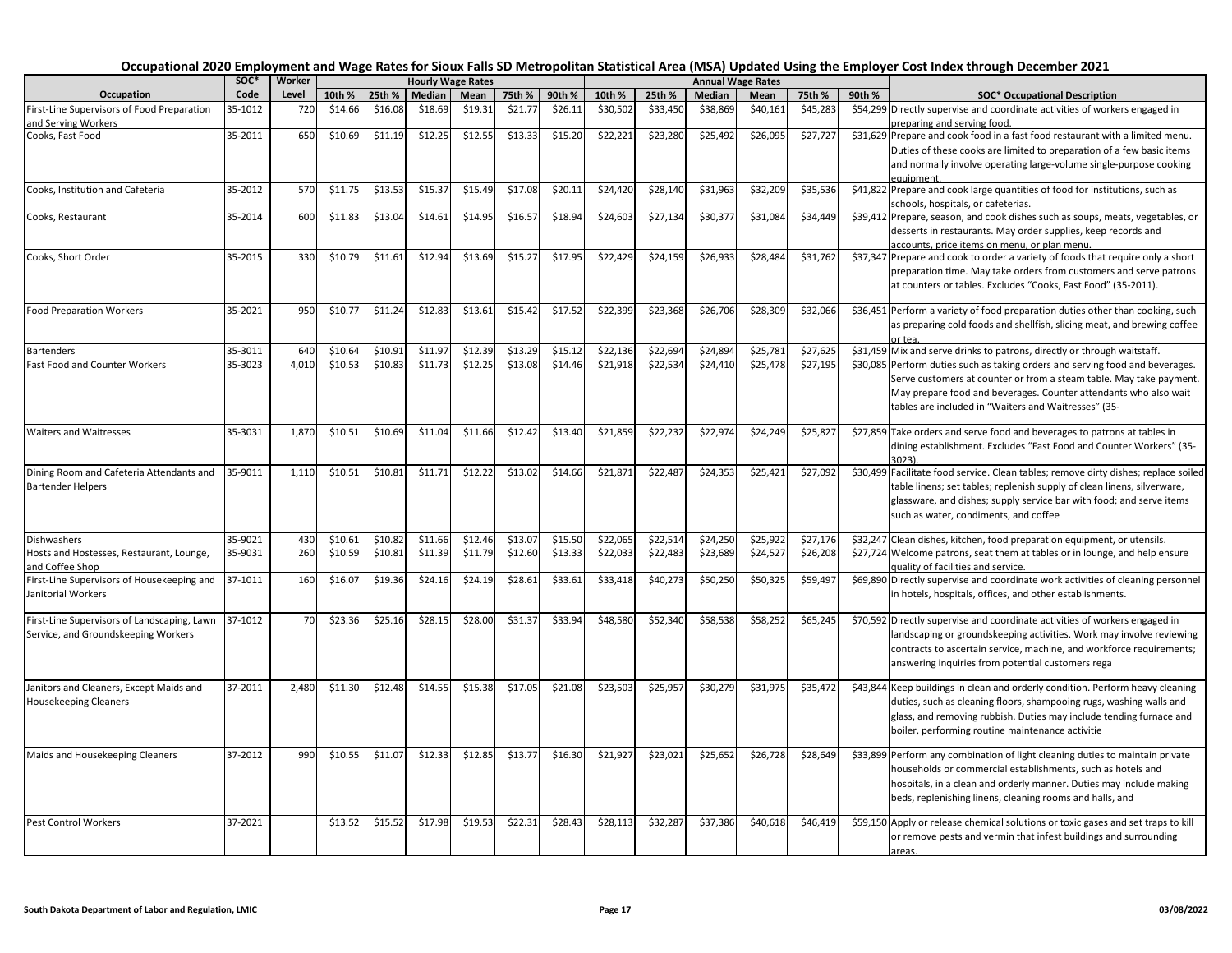| Occupation                                                                                                                 | soc*    | Worker |         |         |         | <b>Hourly Wage Rates</b> |         |         |          |          |          | <b>Annual Wage Rates</b> |          |          |                                                                                                                                                                                                                                                                                   |
|----------------------------------------------------------------------------------------------------------------------------|---------|--------|---------|---------|---------|--------------------------|---------|---------|----------|----------|----------|--------------------------|----------|----------|-----------------------------------------------------------------------------------------------------------------------------------------------------------------------------------------------------------------------------------------------------------------------------------|
|                                                                                                                            | Code    | Level  | 10th %  | 25th %  | Median  | Mean                     | 75th %  | 90th %  | 10th %   | 25th %   | Median   | Mean                     | 75th %   | 90th %   | <b>SOC* Occupational Description</b>                                                                                                                                                                                                                                              |
| Landscaping and Groundskeeping Workers                                                                                     | 37-3011 | 870    | \$11.93 | \$14.03 | \$17.47 | \$17.62                  | \$20.69 | \$24.14 | \$24,828 | \$29,192 | \$36,325 | \$36,649                 | \$43,045 |          | \$50,210 Landscape or maintain grounds of property using hand or power tools<br>or equipment. Workers typically perform a variety of tasks, which may<br>include any combination of the following: sod laying, mowing,<br>trimming, planting, watering, fertilizing, digging, ra  |
| Pesticide Handlers, Sprayers, and<br>Applicators, Vegetation                                                               | 37-3012 | 100    | \$14.70 | \$16.76 | \$18.78 | \$18.58                  | \$20.58 | \$21.85 | \$30,576 | \$34,871 | \$39,056 | \$38,644                 | \$42,816 |          | \$45,459 Mix or apply pesticides, herbicides, fungicides, or insecticides through<br>sprays, dusts, vapors, soil incorporation, or chemical application on<br>trees, shrubs, lawns, or crops. Usually requires specific training and<br>state or federal certification. Crop dus  |
| <b>Tree Trimmers and Pruners</b>                                                                                           | 37-3013 |        | \$14.01 | \$14.90 | \$16.39 | \$18.71                  | \$22.93 | \$26.94 | \$29,144 | \$31,003 | \$34,102 | \$38,918                 | \$47,687 |          | \$56,026 Using sophisticated climbing and rigging techniques, cut away dead or<br>excess branches from trees or shrubs to maintain right-of-way for<br>roads, sidewalks, or utilities, or to improve appearance, health, and<br>value of tree. Prune or treat trees or shrubs us  |
| First-Line Supervisors of Personal Service<br>and Entertainment and Recreation Workers,<br><b>Except Gambling Services</b> | 39-1098 | 130    | \$16.06 | \$18.20 | \$20.29 | \$20.71                  | \$23.03 | \$26.88 | \$33,405 | \$37,855 | \$42,206 | \$43,057                 | \$47,894 | \$55,904 |                                                                                                                                                                                                                                                                                   |
| <b>Animal Caretakers</b>                                                                                                   | 39-2021 | 150    | \$10.97 | \$11.70 | \$12.92 | \$14.18                  | \$15.42 | \$17.70 | \$22,828 | \$24,348 | \$26,881 | \$29,494                 | \$32,075 |          | \$36,810 Feed, water, groom, bathe, exercise, or otherwise provide care to<br>promote and maintain the well-being of pets and other animals that<br>are not raised for consumption, such as dogs, cats, race horses,<br>ornamental fish or birds, zoo animals, and mice. Work in  |
| Amusement and Recreation Attendants                                                                                        | 39-3091 | 310    | \$10.52 | \$11.04 | \$12.19 | \$12.57                  | \$13.34 | \$15.44 | \$21,893 | \$22,971 | \$25,339 | \$26,136                 | \$27,755 |          | \$32,129 Perform a variety of attending duties at amusement or recreation<br>facility. May schedule use of recreation facilities, maintain and provide<br>equipment to participants of sporting events or recreational pursuits,<br>or operate amusement concessions and rides.   |
| <b>Funeral Attendants</b>                                                                                                  | 39-4021 | 30     | \$10.52 | \$11.67 | \$14.57 | \$15.82                  | \$19.85 | \$22.37 | \$21,879 | \$24,268 | \$30,309 | \$32,894                 | \$41,275 |          | \$46,521 Perform a variety of tasks during funeral, such as placing casket in<br>parlor or chapel prior to service, arranging floral offerings or lights<br>around casket, directing or escorting mourners, closing casket, and<br>issuing and storing funeral equipment.         |
| Morticians, Undertakers, and Funeral<br>Arrangers                                                                          | 39-4031 | 30     | \$20.25 | \$35.77 | \$39.47 | \$39.08                  | \$43.18 | \$62.37 | \$42,119 | \$74,411 | \$82,111 | \$81,286                 | \$89,818 |          | \$129,733 Perform various tasks to arrange and direct individual funeral services,<br>such as coordinating transportation of body to mortuary, interviewing<br>family or other authorized person to arrange details, selecting<br>pallbearers, aiding with the selection of offic |
| Hairdressers, Hairstylists, and<br>Cosmetologists                                                                          | 39-5012 | 470    | \$11.75 | \$13.13 | \$15.33 | \$16.30                  | \$18.51 | \$22.05 | \$24,430 | \$27,320 | \$31,890 | \$33,908                 | \$38,512 |          | \$45,864 Provide beauty services, such as cutting, coloring, and styling hair, and<br>massaging and treating scalp. May shampoo hair, apply makeup, dress<br>wigs, remove hair, and provide nail and skincare services. Excludes<br>"Makeup Artists, Theatrical and Performance"  |
| Tour and travel guides                                                                                                     | 39-7010 | 30     | \$10.60 | \$10.81 | \$11.38 | \$12.38                  | \$13.73 | \$15.86 | \$22,058 | \$22,476 | \$23,674 | \$25,748                 | \$28,548 | \$32,984 |                                                                                                                                                                                                                                                                                   |
| <b>Childcare Workers</b>                                                                                                   | 39-9011 | 1,150  | \$10.57 | \$10.82 | \$11.41 | \$12.00                  | \$12.82 | \$13.85 | \$21,990 | \$22,501 | \$23,750 | \$24,951                 | \$26,676 |          | \$28,811 Attend to children at schools, businesses, private households, and<br>childcare institutions. Perform a variety of tasks, such as dressing,<br>feeding, bathing, and overseeing play. Excludes "Preschool Teachers,<br>Except Special Education" (25-2011) and "Teachin  |
| <b>Exercise Trainers and Group Fitness</b><br>Instructors                                                                  | 39-9031 | 540    | \$13.36 | \$15.30 | \$18.22 | \$19.62                  | \$22.80 | \$28.29 | \$27,784 | \$31,831 | \$37,894 | \$40,804                 | \$47,421 |          | \$58,841 Instruct or coach groups or individuals in exercise activities for the<br>primary purpose of personal fitness. Demonstrate techniques and<br>form, observe participants, and explain to them corrective measures<br>necessary to improve their skills. Develop and impl  |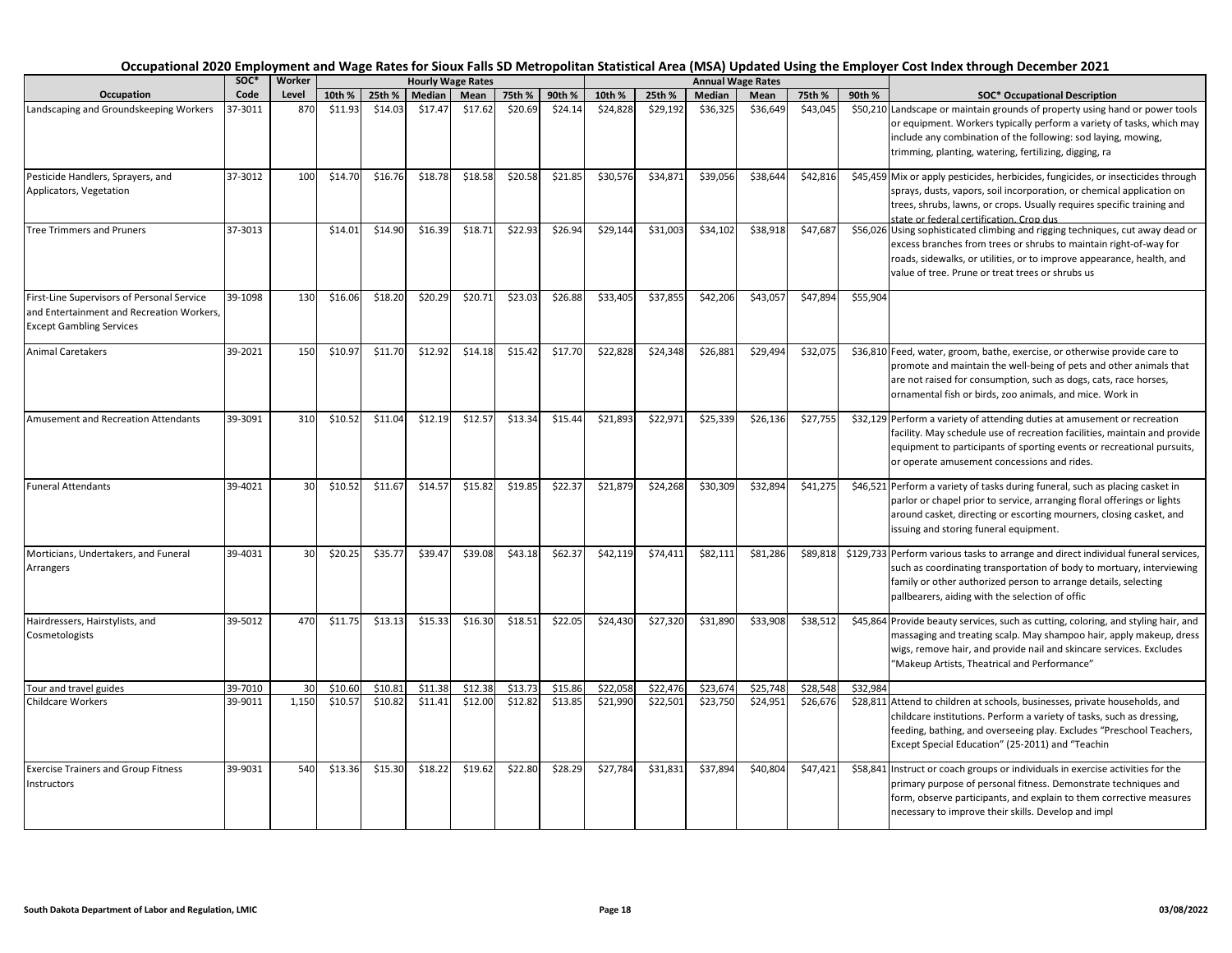|                                                                                                        | SOC*    | Worker |         |         |         | <b>Hourly Wage Rates</b> |         |          |          |          |           | <b>Annual Wage Rates</b> |           |        |                                                                                                                                                                                                                                                                                   |
|--------------------------------------------------------------------------------------------------------|---------|--------|---------|---------|---------|--------------------------|---------|----------|----------|----------|-----------|--------------------------|-----------|--------|-----------------------------------------------------------------------------------------------------------------------------------------------------------------------------------------------------------------------------------------------------------------------------------|
| Occupation                                                                                             | Code    | Level  | 10th %  | 25th %  | Median  | Mean                     | 75th %  | 90th %   | 10th %   | 25th %   | Median    | Mean                     | 75th %    | 90th % | <b>SOC* Occupational Description</b>                                                                                                                                                                                                                                              |
| <b>Recreation Workers</b>                                                                              | 39-9032 | 210    | \$13.58 | \$14.88 | \$17.13 | \$18.48                  | \$20.61 | \$25.99  | \$28,259 | \$30,950 | \$35,628  | \$38,436                 | \$42,858  |        | \$54,060 Conduct recreation activities with groups in public, private, or<br>volunteer agencies or recreation facilities. Organize and promote<br>activities, such as arts and crafts, sports, games, music, dramatics,<br>social recreation, camping, and hobbies, taking into   |
| <b>Residential Advisors</b>                                                                            | 39-9041 | 800    | \$12.43 | \$14.18 | \$15.65 | \$15.92                  | \$17.18 | \$20.50  | \$25,849 | \$29,482 | \$32,546  | \$33,105                 | \$35,732  |        | \$42,636 Coordinate activities in resident facilities in secondary and college<br>dormitories, group homes, or similar establishments. Order supplies<br>and determine need for maintenance, repairs, and furnishings. May<br>maintain household records and assign rooms. May a  |
| First-Line Supervisors of Retail Sales<br>Workers                                                      | 41-1011 | 1,020  | \$15.76 | \$19.32 | \$24.40 | \$25.87                  | \$30.61 | 538.53   | \$32,790 | \$40,183 | \$50,732  | \$53,817                 | \$63,676  |        | \$80,154 Directly supervise and coordinate activities of retail sales workers in an<br>establishment or department. Duties may include management<br>functions, such as purchasing, budgeting, accounting, and personnel<br>work, in addition to supervisory duties.              |
| First-Line Supervisors of Non-Retail Sales<br>Workers                                                  | 41-1012 | 340    | \$31.89 | \$39.78 | \$53.96 | \$58.85                  | \$68.89 | \$93.56  | \$66,341 | \$82,742 | \$112,240 | \$122,412                | \$143,289 |        | \$194,602 Directly supervise and coordinate activities of sales workers other than<br>retail sales workers. May perform duties such as budgeting,<br>accounting, and personnel work, in addition to supervisory duties.                                                           |
| Cashiers                                                                                               | 41-2011 | 3,430  | \$10.58 | \$11.25 | \$12.56 | \$13.19                  | \$14.57 | \$16.52  | \$22,004 | \$23,400 | \$26,144  | \$27,441                 | \$30,293  |        | \$34,354 Receive and disburse money in establishments other than financial<br>institutions. May use electronic scanners, cash registers, or related<br>equipment. May process credit or debit card transactions and validate<br>checks. Excludes "Gaming Cage Persons and Booth   |
| <b>Counter and Rental Clerks</b>                                                                       | 41-2021 | 350    | \$10.83 | \$12.19 | \$14.86 | \$16.65                  | \$19.32 | \$27.50  | \$22,526 | \$25,354 | \$30,905  | \$34,626                 | \$40,178  |        | \$57,192 Receive orders, generally in person, for repairs, rentals, and services.<br>May describe available options, compute cost, and accept payment.<br>Excludes "Fast Food and Counter Workers" (35-3023), "Hotel, Motel,<br>and Resort Desk Clerks" (43-4081), "Order Clerks  |
| Parts Salespersons                                                                                     | 41-2022 | 680    | \$13.50 | \$16.46 | \$20.16 | \$21.18                  | \$25.52 | \$30.84  | \$28,073 | \$34,257 | \$41,92   | \$44,069                 | \$53,073  |        | \$64,137 Sell spare and replacement parts and equipment in repair shop or parts<br>store.                                                                                                                                                                                         |
| <b>Retail Salespersons</b>                                                                             | 41-2031 | 4.840  | \$10.62 | \$11.79 | \$14.41 | \$17.50                  | \$20.41 | \$28.13  | \$22,088 | \$24,512 | \$29,95   | \$36,395                 | \$42,457  |        | \$58,517 Sell merchandise, such as furniture, motor vehicles, appliances, or<br>spparel to consumers. Excludes "Cashiers" (41-2011).                                                                                                                                              |
| <b>Advertising Sales Agents</b>                                                                        | 41-3011 | 220    | \$15.34 | \$17.96 | \$22.39 | \$25.72                  | \$31.65 | \$41.28  | \$31,909 | \$37,356 | \$46,583  | \$53,490                 | \$65,825  |        | \$85,854 Sell or solicit advertising space, time, or media in publications, signage,<br>TV, radio, or Internet establishments or public spaces.                                                                                                                                   |
| <b>Insurance Sales Agents</b>                                                                          | 41-3021 | 630    | \$22.77 | \$27.23 | \$35.44 | \$39.97                  | \$44.97 | \$60.76  | \$47,364 | \$56,648 | \$73,708  | \$83,124                 | \$93,52   |        | \$126,395 Sell life, property, casualty, health, automotive, or other types of<br>insurance. May refer clients to independent brokers, work as an<br>independent broker, or be employed by an insurance company.                                                                  |
| Securities, Commodities, and Financial<br>Services Sales Agents                                        | 41-3031 | 180    | \$23.16 | \$25.97 | \$32.18 | \$54.37                  | \$99.00 | \$112.53 | \$48,175 | \$54,020 | \$66,919  | \$113,091                | \$205,919 |        | \$234,056 Buy and sell securities or commodities in investment and trading firms,<br>or provide financial services to businesses and individuals. May advise<br>customers about stocks, bonds, mutual funds, commodities, and<br>market conditions.                               |
| <b>Travel Agents</b>                                                                                   | 41-3041 | 30     | \$12.57 | \$15.37 | \$21.46 | \$22.02                  | \$27.70 | \$33.66  | \$26,166 | \$31,952 | \$44,641  | \$45,817                 | \$57,617  |        | \$70,019 Plan and sell transportation and accommodations for customers.<br>Determine destination, modes of transportation, travel dates, costs,<br>and accommodations required. May also describe, plan, and arrange<br>itineraries and sell tour packages. May assist in resolv  |
| Sales Representatives of Services, Except<br>Advertising, Insurance, Financial Services,<br>and Travel | 41-3091 | 340    | \$15.29 | \$18.23 | \$25.93 | \$29.70                  | \$36.21 | \$48.03  | \$31,802 | \$37,930 | \$53,917  | \$61,765                 | \$75,311  |        | \$99,883 Sell services to individuals or businesses. May describe options or<br>resolve client problems. Excludes "Advertising Sales Agents" (41-3011),<br>"Insurance Sales Agents" (41-3021), "Securities, Commodities, and<br>Financial Services Sales Agents" (41-3031), "Tra  |
| Sales Representatives, Wholesale and<br>Manufacturing, Technical and Scientific<br>Products            | 41-4011 | 660    | \$31.49 | \$43.39 | \$60.27 | \$63.88                  | \$79.06 | \$98.95  | \$65,497 | \$90,247 | \$125,359 | \$132,852                | \$164,431 |        | \$205,824 Sell goods for wholesalers or manufacturers where technical or<br>scientific knowledge is required in such areas as biology, engineering,<br>chemistry, and electronics, normally obtained from at least 2 years of<br>post-secondary education. Excludes "Sales Engine |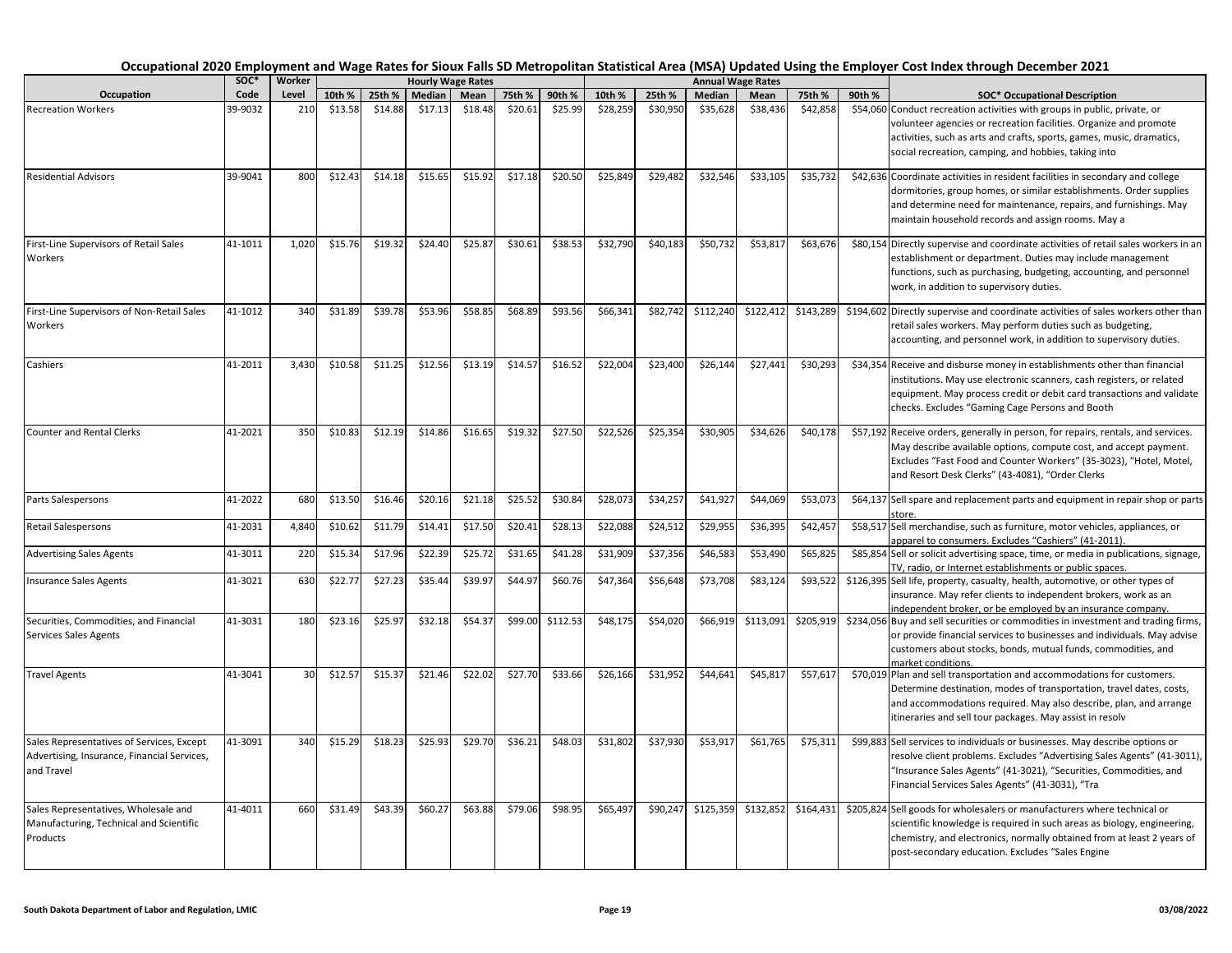|                                                                               | soc*    | Worker |         |         | <b>Hourly Wage Rates</b> |         |         |         |          |           | <b>Annual Wage Rates</b> |           |           |        |                                                                                                                                                                                                                                                                                  |
|-------------------------------------------------------------------------------|---------|--------|---------|---------|--------------------------|---------|---------|---------|----------|-----------|--------------------------|-----------|-----------|--------|----------------------------------------------------------------------------------------------------------------------------------------------------------------------------------------------------------------------------------------------------------------------------------|
| Occupation                                                                    | Code    | Level  | 10th %  | 25th %  | Median                   | Mean    | 75th %  | 90th %  | 10th %   | 25th %    | Median                   | Mean      | 75th %    | 90th % | <b>SOC* Occupational Description</b>                                                                                                                                                                                                                                             |
| Sales Representatives, Wholesale and<br>Manufacturing, Except Technical and   | 41-4012 | 2,450  | \$21.94 | \$26.43 | \$33.39                  | \$37.22 | \$43.82 | \$58.62 | \$45,631 | \$54,972  | \$69,448                 | \$77,414  | \$91,163  |        | \$121,930 Sell goods for wholesalers or manufacturers to businesses or groups of<br>ndividuals. Work requires substantial knowledge of items sold.                                                                                                                               |
| Scientific Products                                                           |         |        |         |         |                          |         |         |         |          |           |                          |           |           |        |                                                                                                                                                                                                                                                                                  |
| <b>Real Estate Brokers</b>                                                    | 41-9021 |        | \$17.71 | \$19.03 | \$21.23                  | \$28.24 | \$28.18 | \$33.33 | \$36,848 | \$39,591  | \$44,160                 | \$58,742  | \$58,608  |        | \$69,321 Operate real estate office, or work for commercial real estate firm,<br>overseeing real estate transactions. Other duties usually include selling<br>real estate or renting properties and arranging loans.                                                             |
| <b>Sales Engineers</b>                                                        | 41-9031 |        | \$40.16 | \$54.09 | \$77.36                  | \$69.46 | \$85.35 | \$90.18 | \$83,522 | \$112,504 | \$160,902                | \$144,468 | \$177,538 |        | \$187,570 Sell business goods or services, the selling of which requires a technical<br>background equivalent to a baccalaureate degree in engineering.<br>Excludes "Engineers" (17-2011 through 17-2199) whose primary<br>function is not marketing or sales.                   |
| Telemarketers                                                                 | 41-9041 | 30     | \$10.62 | \$11.58 | \$13.19                  | \$13.75 | \$15.32 | \$16.67 | \$22,102 | \$24,101  | \$27,433                 | \$28,596  | \$31,864  |        | \$34,666 Solicit donations or orders for goods or services over the telephone.                                                                                                                                                                                                   |
| First-Line Supervisors of Office and<br><b>Administrative Support Workers</b> | 43-1011 | 890    | \$18.65 | \$22.35 | \$27.49                  | \$27.86 | \$32.57 | \$38.39 | \$38,789 | \$46,471  | \$57,184                 | \$57,955  | \$67,761  |        | \$79,844 Directly supervise and coordinate the activities of clerical and<br>administrative support workers.                                                                                                                                                                     |
| <b>Bill and Account Collectors</b>                                            | 43-3011 | 910    | \$12.97 | \$14.89 | \$17.85                  | \$17.85 | \$20.42 | \$23.63 | \$26,961 | \$30,970  | \$37,116                 | \$37,113  | \$42,482  |        | \$49,155 Locate and notify customers of delinquent accounts by mail,<br>telephone, or personal visit to solicit payment. Duties include receiving<br>payment and posting amount to customer's account, preparing<br>statements to credit department if customer fails to respond |
| <b>Billing and Posting Clerks</b>                                             | 43-3021 | 360    | \$12.85 | \$14.86 | \$17.53                  | \$17.77 | \$20.45 | \$24.20 | \$26,732 | \$30,925  | \$36,469                 | \$36,975  | \$42,534  |        | \$50,349 Compile, compute, and record billing, accounting, statistical, and other<br>numerical data for billing purposes. Prepare billing invoices for services<br>rendered or for delivery or shipment of goods. Excludes "Medical<br>Records Specialists" (29-2072).           |
| Bookkeeping, Accounting, and Auditing<br>Clerks                               | 43-3031 | 2,960  | \$13.68 | \$16.12 | \$18.85                  | \$18.85 | \$21.92 | \$25.14 | \$28,457 | \$33,514  | \$39,216                 | \$39,226  | \$45,592  |        | \$52,292 Compute, classify, and record numerical data to keep financial records<br>complete. Perform any combination of routine calculating, posting, and<br>verifying duties to obtain primary financial data for use in maintaining<br>accounting records. May also check the  |
| Payroll and Timekeeping Clerks                                                | 43-3051 | 130    | \$16.23 | \$17.94 | \$20.37                  | \$20.74 | \$24.00 | \$26.27 | \$33,775 | \$37,315  | \$42,378                 | \$43,140  | \$49,922  |        | \$54,655 Compile and record employee time and payroll data. May compute<br>employees' time worked, production, and commission. May compute<br>and post wages and deductions, or prepare paychecks. Excludes<br>"Bookkeeping, Accounting, and Auditing Clerks" (43-3031).         |
| <b>Procurement Clerks</b>                                                     | 43-3061 | 30     | \$14.54 | \$16.56 | \$19.32                  | \$19.77 | \$22.79 | \$26.31 | \$30,238 | \$34,443  | \$40,193                 | \$41,106  | \$47,407  |        | \$54,732 Compile information and records to draw up purchase orders for<br>procurement of materials and services. Excludes "Wholesale and Retail<br>Buvers. Except Farm Products" (13-1022)                                                                                      |
| <b>Tellers</b>                                                                | 43-3071 | 480    | \$12.46 | \$13.72 | \$15.14                  | \$15.29 | \$16.71 | \$19.32 | \$25,911 | \$28,533  | \$31,483                 | \$31,793  | \$34,769  |        | \$40,190 Receive and pay out money. Keep records of money and negotiable<br>instruments involved in a financial institution's various transactions.                                                                                                                              |
| <b>Brokerage Clerks</b>                                                       | 43-4011 |        | \$17.42 | \$18.78 | \$21.06                  | \$21.42 | \$24.29 | \$26.25 | \$36,239 | \$39,064  | \$43,818                 | \$44,556  | \$50,508  |        | \$54,607 Perform duties related to the purchase, sale, or holding of securities.<br>Duties include writing orders for stock purchases or sales, computing<br>transfer taxes, verifying stock transactions, accepting and delivering<br>securities, tracking stock price fluctuat |
| Correspondence Clerks                                                         | 43-4021 | 130    | \$12.40 | \$13.89 | \$15.85                  | \$16.15 | \$18.79 | \$20.56 | \$25,804 | \$28,898  | \$32,965                 | \$33,590  | \$39,089  |        | \$42,770 Compose letters or electronic correspondence in reply to requests for<br>merchandise, damage claims, credit and other information, delinquent<br>accounts, incorrect billings, or unsatisfactory services. Duties may<br>include gathering data to formulate reply and  |
| Court, Municipal, and License Clerks                                          | 43-4031 | 170    | \$15.20 | \$16.31 | \$18.62                  | \$19.76 | \$22.48 | \$25.88 | \$31,630 | \$33,932  | \$38,730                 | \$41,096  | \$46,769  |        | \$53,827 Perform clerical duties for courts of law, municipalities, or<br>governmental licensing agencies and bureaus. May prepare docket of<br>cases to be called; secure information for judges and court; prepare<br>draft agendas or bylaws for town or city council; answer |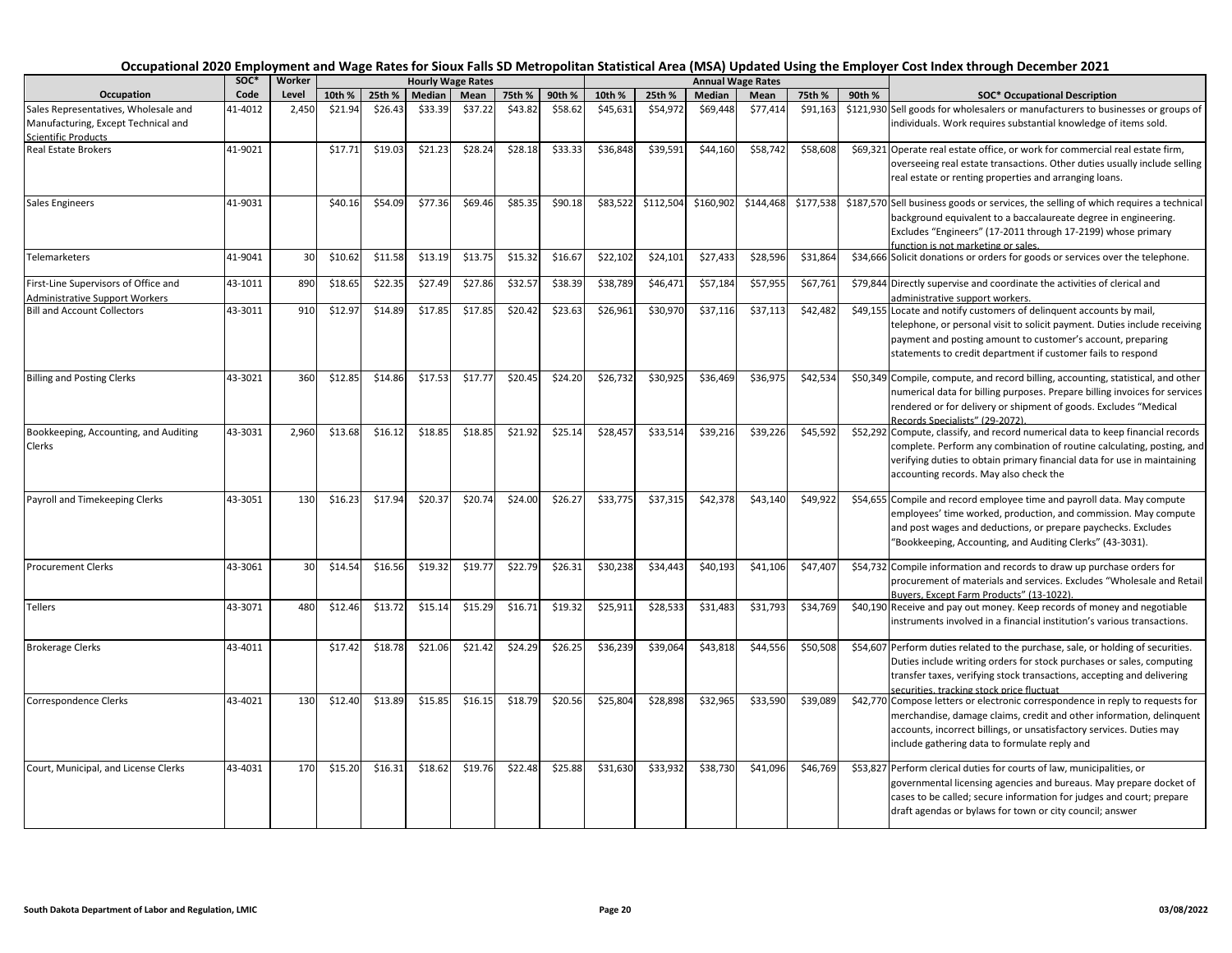|                                                                          | soc*    | Worker |         |         |         | <b>Hourly Wage Rates</b> |         |         |          |          |          | <b>Annual Wage Rates</b> |          |        |                                                                                                                                                                                                                                                                                  |
|--------------------------------------------------------------------------|---------|--------|---------|---------|---------|--------------------------|---------|---------|----------|----------|----------|--------------------------|----------|--------|----------------------------------------------------------------------------------------------------------------------------------------------------------------------------------------------------------------------------------------------------------------------------------|
| Occupation                                                               | Code    | Level  | 10th %  | 25th %  | Median  | Mean                     | 75th %  | 90th %  | 10th %   | 25th %   | Median   | Mean                     | 75th %   | 90th % | <b>SOC* Occupational Description</b>                                                                                                                                                                                                                                             |
| <b>Customer Service Representatives</b>                                  | 43-4051 | 5,530  | \$13.34 | \$15.02 | \$17.94 | \$18.31                  | \$21.04 | \$25.08 | \$27,750 | \$31,245 | \$37,313 | \$38,088                 | \$43,757 |        | \$52,182 Interact with customers to provide basic or scripted information in<br>response to routine inquiries about products and services. May handle<br>and resolve general complaints. Excludes individuals whose duties are<br>primarily installation, sales, repair, and tec |
| Eligibility Interviewers, Government<br>Programs                         | 43-4061 | 90     | \$18.47 | \$19.40 | \$19.41 | \$20.10                  | \$21.22 | \$21.67 | \$38,429 | \$40,350 | \$40,365 | \$41,796                 | \$44,136 |        | \$45,056 Determine eligibility of persons applying to receive assistance from<br>government programs and agency resources, such as welfare,<br>unemployment benefits, social security, and public housing.                                                                       |
| <b>File Clerks</b>                                                       | 43-4071 |        | \$11.16 | \$12.24 | \$15.06 | \$16.01                  | \$18.84 | \$21.43 | \$23,207 | \$25,468 | \$31,327 | \$33,306                 | \$39,205 |        | \$44,573 File correspondence, cards, invoices, receipts, and other records in<br>alphabetical or numerical order or according to the filing system used.<br>Locate and remove material from file when requested.                                                                 |
| Hotel, Motel, and Resort Desk Clerks                                     | 43-4081 | 320    | \$10.22 | \$10.89 | \$12.02 | \$13.10                  | \$13.75 | \$16.70 | \$21,252 | \$22,645 | \$25,004 | \$27,249                 | \$28,598 |        | \$34,727 Accommodate hotel, motel, and resort patrons by registering and<br>assigning rooms to guests, issuing room keys or cards, transmitting and<br>receiving messages, keeping records of occupied rooms and guests'<br>accounts, making and confirming reservations, and pr |
| Interviewers, Except Eligibility and Loan                                | 43-4111 | 250    | \$12.37 | \$14.04 | \$16.40 | \$16.35                  | \$18.95 | \$20.46 | \$25,727 | \$29,204 | \$34,125 | \$34,015                 | \$39,422 |        | \$42,557 Interview persons by telephone, mail, in person, or by other means for<br>the purpose of completing forms, applications, or questionnaires. Ask<br>specific questions, record answers, and assist persons with completing<br>form. May sort, classify, and file forms.  |
| Loan Interviewers and Clerks                                             | 43-4131 | 880    | \$16.42 | \$17.83 | \$19.88 | \$20.16                  | \$23.06 | \$25.83 | \$34,163 | \$37,069 | \$41,362 | \$41,939                 | \$47,965 |        | \$53,725 Interview loan applicants to elicit information; investigate applicants'<br>backgrounds and verify references; prepare loan request papers; and<br>forward findings, reports, and documents to appraisal department.<br>Review loan papers to ensure completeness, and  |
| <b>Order Clerks</b>                                                      | 43-4151 | 90     | \$14.03 | \$15.93 | \$18.10 | \$18.31                  | \$20.04 | \$22.74 | \$29,167 | \$33,137 | \$37,652 | \$38,086                 | \$41,688 |        | \$47,290 Receive and process incoming orders for materials, merchandise,<br>classified ads, or services such as repairs, installations, or rental of<br>facilities. Generally receives orders via mail, phone, fax, or other<br>electronic means. Duties include informing custo |
| Human Resources Assistants, Except Payroll 43-4161<br>and Timekeeping    |         | 90     | \$13.88 | \$15.87 | \$18.75 | \$19.12                  | \$21.78 | \$25.81 | \$28,874 | \$33,010 | \$39,002 | \$39,779                 | \$45,316 |        | \$53,689 Compile and keep personnel records. Record data for each employee,<br>such as address, weekly earnings, absences, amount of sales or<br>production, supervisory reports, and date of and reason for<br>termination. May prepare reports for employment records, file em |
| Receptionists and Information Clerks                                     | 43-4171 | 2,050  | \$10.93 | \$12.38 | \$14.70 | \$15.37                  | \$17.49 | \$21.05 | \$22,732 | \$25,754 | \$30,570 | \$31,984                 | \$36,370 |        | \$43,783 Answer inquiries and provide information to the general public,<br>customers, visitors, and other interested parties regarding activities<br>conducted at establishment and location of departments, offices, and<br>employees within the organization. Excludes "Switc |
| Reservation and Transportation Ticket<br><b>Agents and Travel Clerks</b> | 43-4181 | 70     | \$10.58 | \$11.47 | \$13.08 | \$13.81                  | \$15.29 | \$17.37 | \$21,997 | \$23,853 | \$27,215 | \$28,733                 | \$31,793 |        | \$36,132 Make and confirm reservations for transportation or lodging, or sell<br>transportation tickets. May check baggage and direct passengers to<br>designated concourse, pier, or track; deliver tickets and contact<br>individuals and groups to inform them of package tou |
| Information and Record Clerks, All Other                                 | 43-4199 | 70     | \$16.45 | \$18.22 | \$22.07 | \$22.53                  | \$25.16 | \$28.67 | \$34,209 | \$37,903 | \$45,903 | \$46,856                 | \$52,317 |        | \$59,641 All information and record clerks not listed separately.                                                                                                                                                                                                                |
| Cargo and Freight Agents                                                 | 43-5011 | 130    | \$18.36 | \$20.70 | \$24.65 | \$25.72                  | \$30.32 | \$34.96 | \$38,171 | \$43,056 | \$51,275 | \$53,501                 | \$63,077 |        | \$72,712 Expedite and route movement of incoming and outgoing cargo and<br>freight shipments in airline, train, and trucking terminals and shipping<br>docks. Take orders from customers and arrange pickup of freight and<br>cargo for delivery to loading platform. Prepare an |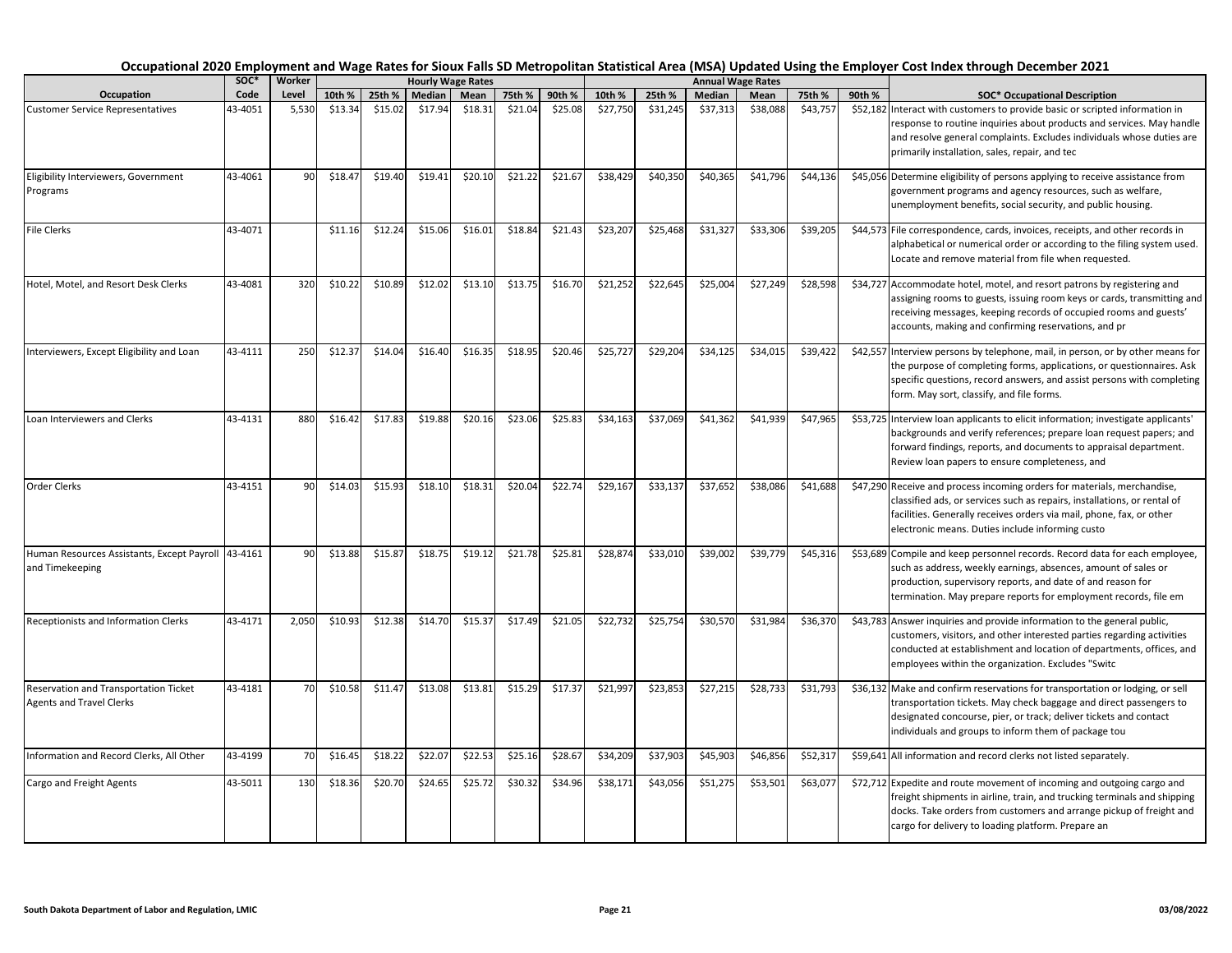|                                                                                    | soc*    | Worker |         |         |         | <b>Hourly Wage Rates</b> |         |         |          |          |          | <b>Annual Wage Rates</b> |          |                                                |                                                                                                                                                                                                                                                                                                     |
|------------------------------------------------------------------------------------|---------|--------|---------|---------|---------|--------------------------|---------|---------|----------|----------|----------|--------------------------|----------|------------------------------------------------|-----------------------------------------------------------------------------------------------------------------------------------------------------------------------------------------------------------------------------------------------------------------------------------------------------|
| Occupation                                                                         | Code    | Level  | 10th %  | 25th %  | Median  | Mean                     | 75th %  | 90th %  | 10th %   | 25th %   | Median   | Mean                     | 75th %   | 90th %<br><b>SOC* Occupational Description</b> |                                                                                                                                                                                                                                                                                                     |
| Dispatchers, Except Police, Fire, and<br>Ambulance                                 | 43-5032 | 120    | \$12.49 | \$14.13 | \$16.30 | \$17.15                  | \$19.93 | \$23.87 | \$25,983 | \$29,399 | \$33,890 | \$35,670                 | \$41,448 |                                                | \$49,645 Schedule and dispatch workers, work crews, equipment, or service<br>vehicles for conveyance of materials, freight, or passengers, or for<br>normal installation, service, or emergency repairs rendered outside the<br>place of business. Duties may include using radi                    |
| <b>Postal Service Clerks</b>                                                       | 43-5051 | 50     | \$19.26 | \$23.07 | \$25.05 | \$25.87                  | \$32.14 | \$33.41 | \$40,061 | \$47,987 | \$52,094 | \$53,811                 | \$66,838 |                                                | \$69,499 Perform any combination of tasks in a United States Postal Service<br>(USPS) post office, such as receive letters and parcels; sell postage and<br>revenue stamps, postal cards, and stamped envelopes; fill out and sell<br>money orders; place mail in pigeon holes o                    |
| <b>Postal Service Mail Carriers</b>                                                | 43-5052 | 290    | \$19.69 | \$22.22 | \$25.87 | \$27.26                  | \$33.18 | \$34.87 | \$40,963 | \$46,223 | \$53,812 | \$56,699                 | \$69,002 |                                                | \$72,513 Sort and deliver mail for the United States Postal Service (USPS).<br>Deliver mail on established route by vehicle or on foot. Includes postal<br>service mail carriers employed by USPS contractors.                                                                                      |
| Postal Service Mail Sorters, Processors, and<br>Processing Machine Operators       | 43-5053 | 180    | \$18.84 | \$19.27 | \$24.58 | \$25.55                  | \$32.00 | \$32.14 | \$39,188 | \$40,076 | \$51,140 | \$53,135                 | \$66,551 |                                                | \$66,841 Prepare incoming and outgoing mail for distribution for the United<br>States Postal Service (USPS). Examine, sort, and route mail. Load,<br>operate, and occasionally adjust and repair mail processing, sorting,<br>and canceling machinery. Keep records of shipments                    |
| Production, Planning, and Expediting Clerks                                        | 43-5061 | 290    | \$15.24 | \$17.61 | \$20.29 | \$21.62                  | \$25.19 | \$30.59 | \$31,692 | \$36,626 | \$42,197 | \$44,976                 | \$52,402 |                                                | \$63,621 Coordinate and expedite the flow of work and materials within or<br>between departments of an establishment according to production<br>schedule. Duties include reviewing and distributing production, work,<br>and shipment schedules; conferring with department supe                    |
| Shipping, Receiving, and Inventory Clerks                                          | 43-5071 | 880    | \$12.68 | \$14.66 | \$17.71 | \$17.89                  | \$20.67 | \$24.63 | \$26,383 | \$30,498 | \$36,83  | \$37,22                  | \$42,982 |                                                | \$51,218 Verify and maintain records on incoming and outgoing shipments<br>involving inventory. Duties include verifying and recording incoming<br>merchandise or material and arranging for the transportation of<br>products. May prepare items for shipment. Excludes "Weighe                    |
| Weighers, Measurers, Checkers, and<br>Samplers, Recordkeeping                      | 43-5111 | 100    | \$14.70 | \$16.83 | \$18.33 | \$17.93                  | \$19.87 | \$20.80 | \$30,569 | \$34,999 | \$38,146 | \$37,307                 | \$41,339 |                                                | \$43,254 Weigh, measure, and check materials, supplies, and equipment for the<br>purpose of keeping relevant records. Duties are primarily clerical by<br>nature. Includes workers who collect and keep record of samples of<br>products or materials. Excludes "Inspectors, Tes                    |
| <b>Executive Secretaries and Executive</b><br><b>Administrative Assistants</b>     | 43-6011 | 1.060  | \$17.42 | \$19.05 | \$21.91 | \$22.15                  | \$25.21 | \$27.45 | \$36,243 | \$39,622 | \$45,569 | \$46,071                 | \$52,435 |                                                | \$57,090 Provide high-level administrative support by conducting research,<br>preparing statistical reports, and handling information requests, as well<br>as performing routine administrative functions such as preparing<br>correspondence, receiving visitors, arranging con                    |
| Legal Secretaries and Administrative<br>Assistants                                 | 43-6012 | 170    | \$15.15 | \$17.25 | \$18.93 | \$19.09                  | \$20.61 | \$23.93 | \$31,526 | \$35,882 | \$39,363 | \$39,712                 | \$42,855 |                                                | \$49,760 Perform secretarial duties using legal terminology, procedures, and<br>documents. Prepare legal papers and correspondence, such as<br>summonses, complaints, motions, and subpoenas. May also assist with                                                                                  |
| Medical Secretaries and Administrative<br>Assistants                               | 43-6013 | 50     | \$14.27 | \$16.13 | \$18.85 | \$19.31                  | \$22.60 | \$25.93 | \$29,680 | \$33,536 | \$39,224 | \$40,176                 | \$47,005 |                                                | legal research.<br>\$53,927 Perform secretarial duties using specific knowledge of medical<br>terminology and hospital, clinic, or laboratory procedures. Duties may<br>include scheduling appointments, billing patients, and compiling and<br>recording medical charts, reports, and corresponden |
| Secretaries and Administrative Assistants,<br>Except Legal, Medical, and Executive | 43-6014 | 1,450  | \$11.31 | \$13.54 | \$15.65 | \$15.89                  | \$18.36 | \$20.38 | \$23,535 | \$28,150 | \$32,550 | \$33,054                 | \$38,180 |                                                | \$42,388 Perform routine administrative functions such as drafting<br>correspondence, scheduling appointments, organizing and maintaining<br>paper and electronic files, or providing information to callers. Excludes<br>legal, medical, and executive secretaries (43-6011 thr                    |
| <b>Insurance Claims and Policy Processing</b><br>Clerks                            | 43-9041 | 530    | \$16.31 | \$17.69 | \$19.57 | \$19.89                  | \$22.09 | \$25.36 | \$33,916 | \$36,794 | \$40,701 | \$41,385                 | \$45,938 |                                                | \$52,747 Process new insurance policies, modifications to existing policies, and<br>claims forms. Obtain information from policyholders to verify the<br>accuracy and completeness of information on claims forms,<br>applications and related documents, and company records. U                    |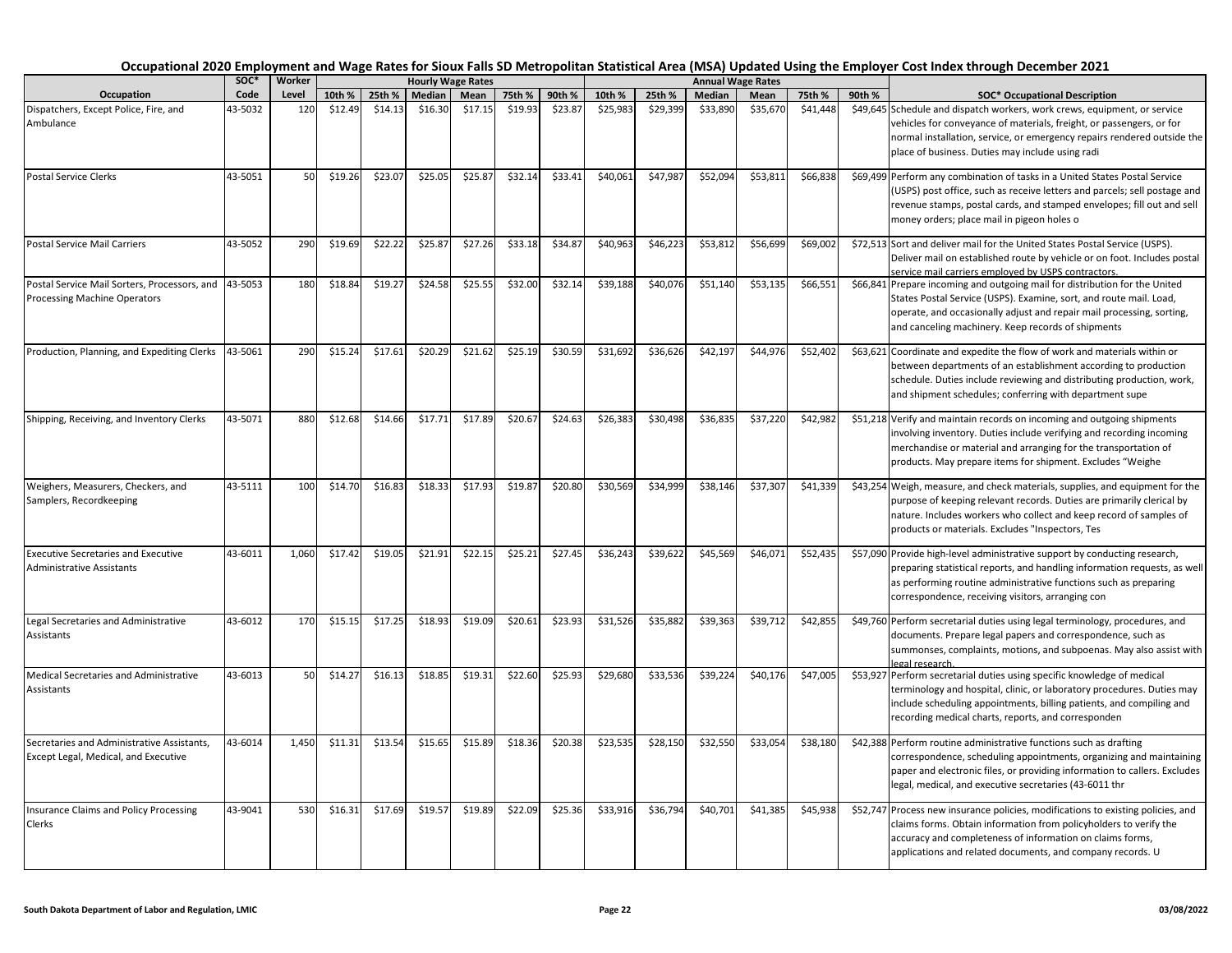|                                                                                 | soc*    | Worker |         |         |         | <b>Hourly Wage Rates</b> |         |         |          |          |          | <b>Annual Wage Rates</b> |          |        |                                                                                                                                                                                                                                                                                  |
|---------------------------------------------------------------------------------|---------|--------|---------|---------|---------|--------------------------|---------|---------|----------|----------|----------|--------------------------|----------|--------|----------------------------------------------------------------------------------------------------------------------------------------------------------------------------------------------------------------------------------------------------------------------------------|
| Occupation                                                                      | Code    | Level  | 10th %  | 25th %  | Median  | Mean                     | 75th %  | 90th %  | 10th %   | 25th %   | Median   | Mean                     | 75th %   | 90th % | <b>SOC* Occupational Description</b>                                                                                                                                                                                                                                             |
| Mail Clerks and Mail Machine Operators,<br><b>Except Postal Service</b>         | 43-9051 | 110    | \$10.82 | \$12.32 | \$14.89 | \$15.16                  | \$17.81 | \$19.99 | \$22,501 | \$25,618 | \$30,972 | \$31,537                 | \$37,047 |        | \$41,586 Prepare incoming and outgoing mail for distribution. Time-stamp,<br>open, read, sort, and route incoming mail; and address, seal, stamp,<br>fold, stuff, and affix postage to outgoing mail or packages. Duties may<br>also include keeping necessary records and compl |
| Office Clerks, General                                                          | 43-9061 | 1,160  | \$10.54 | \$11.77 | \$13.77 | \$14.54                  | \$16.37 | \$20.02 | \$21,904 | \$24,472 | \$28,652 | \$30,236                 | \$34,054 |        | \$41,656 Perform duties too varied and diverse to be classified in any specific<br>office clerical occupation, requiring knowledge of office systems and<br>procedures. Clerical duties may be assigned in accordance with the<br>office procedures of individual establishments |
| Office Machine Operators, Except Computer 43-9071                               |         | 60     | \$12.42 | \$17.11 | \$21.85 | \$20.35                  | \$24.44 | \$26.11 | \$25,850 | \$35,588 | \$45,437 | \$42,320                 | \$50,828 |        | \$54,310 Operate one or more of a variety of office machines, such as<br>photocopying, photographic, and duplicating machines, or other office<br>machines. Excludes "Billing and Posting Clerks" (43-3021) and "Mail<br>Clerks and Mail Machine Operators, Except Postal Servic |
| Graders and Sorters, Agricultural Products                                      | 45-2041 |        | \$13.38 | \$14.02 | \$15.11 | \$15.78                  | \$16.19 | \$20.06 | \$27,828 | \$29,176 | \$31,424 | \$32,819                 | \$33,672 |        | \$41,730 Grade, sort, or classify unprocessed food and other agricultural<br>products by size, weight, color, or condition. Excludes "Agricultural<br>Inspectors" (45-2011).                                                                                                     |
| Farmworkers, Farm, Ranch, and<br><b>Aquacultural Animals</b>                    | 45-2093 | 10     | \$10.55 | \$11.26 | \$12.43 | \$14.10                  | \$15.90 | \$20.92 | \$21,942 | \$23,412 | \$25,860 | \$29,32                  | \$33,088 |        | \$43,505 Attend to live farm, ranch, open range or aquacultural animals that<br>may include cattle, sheep, swine, goats, horses and other equines,<br>poultry, rabbits, finfish, shellfish, and bees. Attend to animals produced<br>for animal products, such as meat, fur, skin |
| <b>Forest and Conservation Workers</b>                                          | 45-4011 | 70     | \$11.40 | \$12.83 | \$15.27 | \$15.84                  | \$18.51 | \$20.95 | \$23,721 | \$26,677 | \$31,750 | \$32,936                 | \$38,510 |        | \$43,583 Under supervision, perform manual labor necessary to develop,<br>maintain, or protect areas such as forests, forested areas, woodlands,<br>wetlands, and rangelands through such activities as raising and<br>transporting seedlings; combating insects, pests, and dis |
| First-Line Supervisors of Construction Trades 47-1011<br>and Extraction Workers |         | 560    | \$27.16 | \$29.94 | \$35.25 | \$36.98                  | \$42.94 | \$51.19 | \$56,491 | \$62,271 | \$73,325 | \$76,918                 | \$89,300 |        | \$106,488 Directly supervise and coordinate activities of construction or<br>extraction workers.                                                                                                                                                                                 |
| <b>Boilermakers</b>                                                             | 47-2011 | 50     | \$20.57 | \$25.03 | \$29.26 | \$29.17                  | \$32.62 | \$39.65 | \$42,779 | \$52,049 | \$60,856 | \$60,658                 | \$67,852 |        | \$82,485 Construct, assemble, maintain, and repair stationary steam boilers and<br>boiler house auxiliaries. Align structures or plate sections to assemble<br>boiler frame tanks or vats, following blueprints. Work involves use of<br>hand and power tools, plumb bobs, level |
| <b>Brickmasons and Blockmasons</b>                                              | 47-2021 | 80     | \$22.96 | \$26.46 | \$34.76 | \$32.77                  | \$39.00 | \$41.55 | \$47,750 | \$55,044 | \$72,314 | \$68,163                 | \$81,116 |        | \$86,424 Lay and bind building materials, such as brick, structural tile, concrete<br>block, cinder block, glass block, and terra-cotta block, with mortar and<br>other substances, to construct or repair walls, partitions, arches,<br>sewers, and other structures, Installer |
| Carpenters                                                                      | 47-2031 | 1,320  | \$14.26 | \$16.29 | \$19.36 | \$19.78                  | \$23.35 | \$26.10 | \$29,659 | \$33,893 | \$40,270 | \$41,134                 | \$48,569 |        | \$54,287 Construct, erect, install, or repair structures and fixtures made of wood<br>and comparable materials, such as concrete forms; building<br>frameworks, including partitions, joists, studding, and rafters; and<br>wood stairways, window and door frames, and hardwood |
| Floor Layers, Except Carpet, Wood, and<br><b>Hard Tiles</b>                     | 47-2042 | 70     | \$16.88 | \$18.26 | \$20.50 | \$20.42                  | \$23.20 | \$25.17 | \$35,125 | \$37,980 | \$42,627 | \$42,480                 | \$48,254 |        | \$52,353 Apply blocks, strips, or sheets of shock-absorbing, sound-deadening, or<br>decorative coverings to floors.                                                                                                                                                              |
| <b>Tile and Stone Setters</b>                                                   | 47-2044 |        | \$14.39 | \$16.63 | \$18.88 | \$20.71                  | \$22.69 | \$30.73 | \$29,941 | \$34,586 | \$39,27  | \$43,067                 | \$47,205 |        | \$63,912 Apply hard tile, stone, and comparable materials to walls, floors,<br>ceilings, countertops, and roof decks.                                                                                                                                                            |
| <b>Cement Masons and Concrete Finishers</b>                                     | 47-2051 | 610    | \$13.29 | \$17.33 | \$21.49 | \$20.80                  | \$24.74 | \$26.92 | \$27,648 | \$36,042 | \$44,688 | \$43,262                 | \$51,450 |        | \$55,980 Smooth and finish surfaces of poured concrete, such as floors, walks,<br>sidewalks, roads, or curbs using a variety of hand and power tools.<br>Align forms for sidewalks, curbs, or gutters; patch voids; and use saws<br>to cut expansion ioints. Installers of morta |
| <b>Construction Laborers</b>                                                    | 47-2061 | 520    | \$12.20 | \$14.83 | \$17.49 | \$17.18                  | \$19.51 | \$21.20 | \$25,363 | \$30,845 | \$36,374 | \$35,742                 | \$40,597 |        | \$44,096 Perform tasks involving physical labor at construction sites. May<br>operate hand and power tools of all types: air hammers, earth<br>tampers, cement mixers, small mechanical hoists, surveying and<br>measuring equipment, and a variety of other equipment and instr |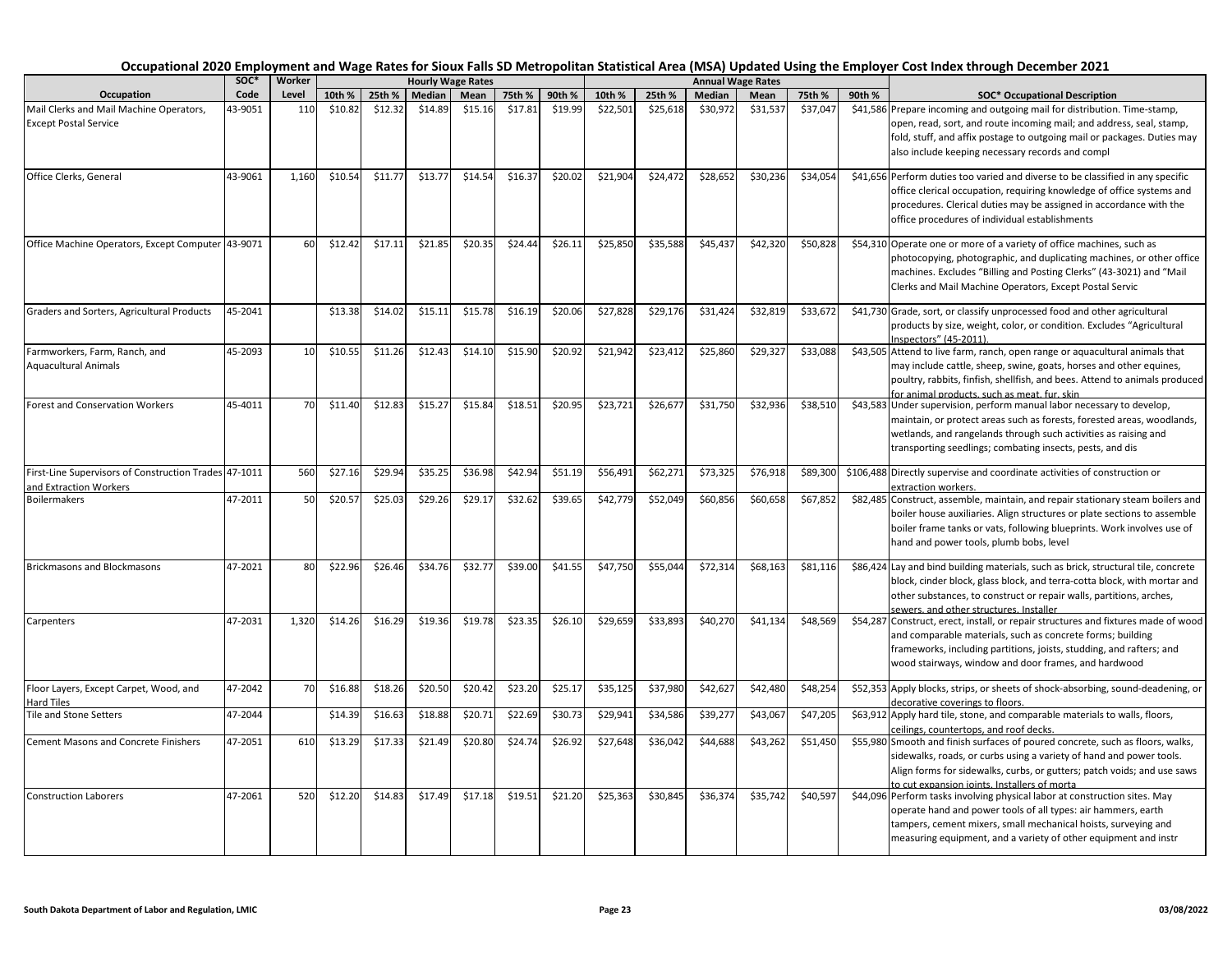|                                                                                  | soc*    | Worker |         |         |         | <b>Hourly Wage Rates</b> |         |         |          |          |          | <b>Annual Wage Rates</b> |          |        |                                                                                                                                                                                                                                                                                         |
|----------------------------------------------------------------------------------|---------|--------|---------|---------|---------|--------------------------|---------|---------|----------|----------|----------|--------------------------|----------|--------|-----------------------------------------------------------------------------------------------------------------------------------------------------------------------------------------------------------------------------------------------------------------------------------------|
| Occupation                                                                       | Code    | Level  | 10th %  | 25th %  | Median  | Mean                     | 75th %  | 90th %  | 10th %   | 25th %   | Median   | Mean                     | 75th %   | 90th % | <b>SOC* Occupational Description</b>                                                                                                                                                                                                                                                    |
| Paving, Surfacing, and Tamping Equipment<br>Operators                            | 17-2071 | 80     | \$14.82 | \$16.95 | \$19.44 | \$20.04                  | \$22.97 | \$26.62 | \$30,810 | \$35,241 | \$40,438 | \$41,685                 | \$47,765 |        | \$55,381 Operate equipment used for applying concrete, asphalt, or other<br>materials to road beds, parking lots, or airport runways and taxiways or<br>for tamping gravel, dirt, or other materials. Includes concrete and<br>asphalt paving machine operators, form tampers, t        |
| Operating Engineers and Other Construction 47-2073<br><b>Equipment Operators</b> |         | 600    | \$17.84 | \$19.94 | \$23.06 | \$23.40                  | \$26.50 | \$30.83 | \$37,098 | \$41,475 | \$47,962 | \$48,667                 | \$55,139 |        | \$64,141 Operate one or several types of power construction equipment, such<br>as motor graders, bulldozers, scrapers, compressors, pumps, derricks,<br>shovels, tractors, or front-end loaders to excavate, move, and grade<br>earth, erect structures, or pour concrete or oth        |
| Drywall and Ceiling Tile Installers                                              | 47-2081 | 230    | \$13.70 | \$16.85 | \$19.04 | \$19.76                  | \$21.74 | \$28.71 | \$28,477 | \$35,048 | \$39,600 | \$41,09                  | \$45,231 |        | \$59,710 Apply plasterboard or other wallboard to ceilings or interior walls of<br>buildings. Apply or mount acoustical tiles or blocks, strips, or sheets of<br>shock-absorbing materials to ceilings and walls of buildings to reduce<br>or reflect sound. Materials may be of        |
| Electricians                                                                     | 47-2111 | 840    | \$17.42 | \$21.07 | \$25.43 | \$25.59                  | \$30.21 | \$33.54 | \$36,235 | \$43,823 | \$52,889 | \$53,227                 | \$62,848 |        | \$69,759 Install, maintain, and repair electrical wiring, equipment, and fixtures.<br>Ensure that work is in accordance with relevant codes. May install or<br>service street lights, intercom systems, or electrical control systems.<br><b>Excludes "Security and Fire Alarm Syst</b> |
| Glaziers                                                                         | 47-2121 | 50     | \$18.81 | \$21.38 | \$24.46 | \$25.20                  | \$28.13 | \$32.24 | \$39,118 | \$44,466 | \$50,876 | \$52,414                 | \$58,516 |        | \$67,062 Install glass in windows, skylights, store fronts, and display cases, or on<br>surfaces, such as building fronts, interior walls, ceilings, and tabletops.                                                                                                                     |
| Painters, Construction and Maintenance                                           | 47-2141 | 360    | \$13.09 | \$14.57 | \$17.43 | \$20.59                  | \$21.94 | \$38.68 | \$27,229 | \$30,314 | \$36,269 | \$42,826                 | \$45,631 |        | \$80,463 Paint walls, equipment, buildings, bridges, and other structural<br>surfaces, using brushes, rollers, and spray guns. May remove old paint<br>to prepare surface prior to painting. May mix colors or oils to obtain<br>desired color or consistency. Excludes "Paperha        |
| Pipelayers                                                                       | 47-2151 | 30     | \$18.29 | \$21.06 | \$23.25 | \$23.02                  | \$25.44 | \$27.18 | \$38,042 | \$43,790 | \$48,354 | \$47,88                  | \$52,914 |        | \$56,538 Lay pipe for storm or sanitation sewers, drains, and water mains.<br>Perform any combination of the following tasks: grade trenches or<br>culverts, position pipe, or seal joints. Excludes "Welders, Cutters,<br>Solderers, and Brazers" (51-4121)                            |
| Plumbers, Pipefitters, and Steamfitters                                          | 47-2152 | 680    | \$16.18 | \$18.01 | \$21.28 | \$22.90                  | \$27.91 | \$32.31 | \$33,647 | \$37,463 | \$44,261 | \$47,631                 | \$58,057 |        | \$67,205 Assemble, install, alter, and repair pipelines or pipe systems that carry<br>water, steam, air, or other liquids or gases. May install heating and<br>cooling equipment and mechanical control systems. Includes<br>sprinklerfitters                                           |
| Roofers                                                                          | 47-2181 | 200    | \$13.65 | \$14.94 | \$17.94 | \$18.99                  | \$22.63 | \$26.31 | \$28,404 | \$31,087 | \$37,320 | \$39,498                 | \$47,074 |        | \$54,740 Cover roofs of structures with shingles, slate, asphalt, aluminum,<br>wood, or related materials. May spray roofs, sidings, and walls with<br>material to bind, seal, insulate, or soundproof sections of structures.                                                          |
| <b>Sheet Metal Workers</b>                                                       | 47-2211 | 140    | \$17.16 | \$21.15 | \$25.49 | \$25.92                  | \$30.97 | \$36.01 | \$35,698 | \$43,984 | \$53,016 | \$53.916                 | \$64,415 |        | \$74,892 Fabricate, assemble, install, and repair sheet metal products and<br>equipment, such as ducts, control boxes, drainpipes, and furnace<br>casings. Work may involve any of the following: setting up and<br>operating fabricating machines to cut, bend, and straighten         |
| <b>Structural Iron and Steel Workers</b>                                         | 47-2221 | 250    | \$18.72 | \$21.57 | \$24.08 | \$24.24                  | \$26.59 | \$31.14 | \$38,938 | \$44,866 | \$50,073 | \$50,432                 | \$55,308 |        | \$64,782 Raise, place, and unite iron or steel girders, columns, and other<br>structural members to form completed structures or structural<br>frameworks. May erect metal storage tanks and assemble<br>prefabricated metal buildings. Excludes "Reinforcing Iron and Rebar            |
| Helpers--Brickmasons, Blockmasons,<br>Stonemasons, and Tile and Marble Setters   | 47-3011 | 40     | \$10.46 | \$11.37 | \$16.39 | \$15.01                  | \$18.75 | \$20.05 | \$21,776 | \$23,657 | \$34,081 | \$31,214                 | \$39,005 |        | \$41,719 Help brickmasons, blockmasons, stonemasons, or tile and marble<br>setters by performing duties requiring less skill. Duties include using,<br>supplying, or holding materials or tools, and cleaning work area and<br>equipment. Construction laborers who do not prima        |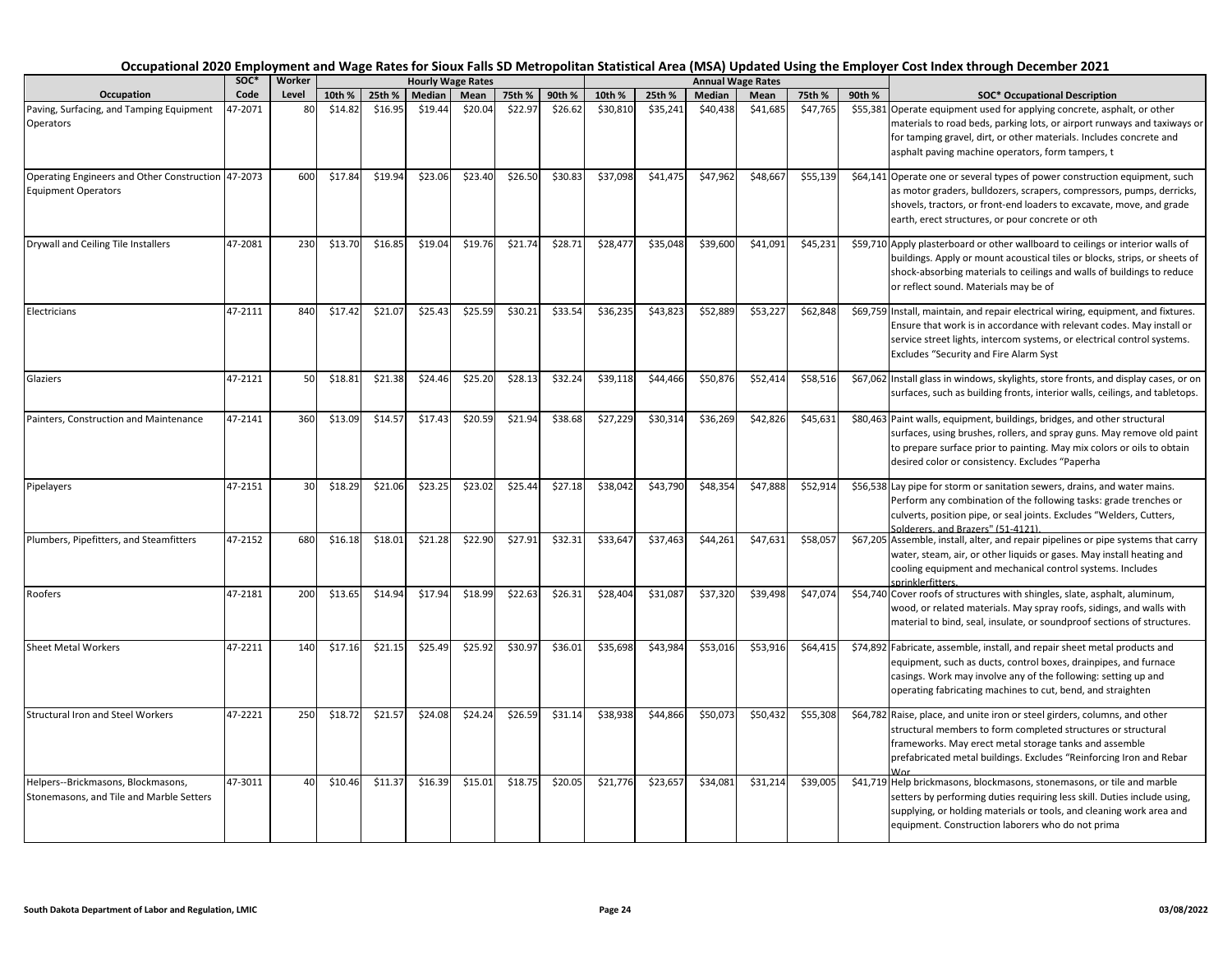| Occupation                                                                              | SOC*<br>Code | Worker | <b>Hourly Wage Rates</b> |         |         |         |         |         |          |          |          | <b>Annual Wage Rates</b> |          |        |                                                                                                                                                                                                                                                                                  |
|-----------------------------------------------------------------------------------------|--------------|--------|--------------------------|---------|---------|---------|---------|---------|----------|----------|----------|--------------------------|----------|--------|----------------------------------------------------------------------------------------------------------------------------------------------------------------------------------------------------------------------------------------------------------------------------------|
|                                                                                         |              | Level  | 10th %                   | 25th %  | Median  | Mean    | 75th %  | 90th %  | 10th %   | 25th %   | Median   | Mean                     | 75th %   | 90th % | <b>SOC* Occupational Description</b>                                                                                                                                                                                                                                             |
| <b>Helpers--Carpenters</b>                                                              | 47-3012      | 60     | \$10.34                  | \$10.79 | \$11.54 | \$11.81 | \$12.29 | \$12.75 | \$21,498 | \$22,437 | \$24,001 | \$24,557                 | \$25,565 |        | \$26,511 Help carpenters by performing duties requiring less skill. Duties include<br>using, supplying, or holding materials or tools, and cleaning work area<br>and equipment. Construction laborers who do not primarily assist<br>carpenters are classified under "Constructi |
| Helpers--Electricians                                                                   | 47-3013      | 130    | \$12.90                  | \$13.94 | \$15.52 | \$15.80 | \$17.80 | \$19.83 | \$26,850 | \$29,002 | \$32,292 | \$32,868                 | \$37,025 |        | \$41,240 Help electricians by performing duties requiring less skill. Duties<br>include using, supplying, or holding materials or tools, and cleaning<br>work area and equipment. Construction laborers who do not primarily<br>assist electricians are classified under "Constr |
| Helpers--Painters, Paperhangers, Plasterers,<br>and Stucco Masons                       | 47-3014      | 70     | \$10.80                  | \$11.99 | \$13.82 | \$14.16 | \$15.46 | \$17.57 | \$22,462 | \$24,940 | \$28,744 | \$29,445                 | \$32,163 |        | \$36,556 Help painters, paperhangers, plasterers, or stucco masons by<br>performing duties requiring less skill. Duties include using, supplying, or<br>holding materials or tools, and cleaning work area and equipment.<br>Construction laborers who do not primarily assist p |
| <b>Construction and Building Inspectors</b>                                             | 47-4011      | 70     | \$18.41                  | \$23.63 | \$29.62 | \$29.37 | \$34.74 | \$40.41 | \$38,285 | \$49,162 | \$61,616 | \$61,084                 | \$72,260 |        | \$84,053 Inspect structures using engineering skills to determine structural<br>soundness and compliance with specifications, building codes, and<br>other regulations. Inspections may be general in nature or may be<br>limited to a specific area, such as electrical systems |
| Hazardous Materials Removal Workers                                                     | 47-4041      | 20     | \$13.70                  | \$15.15 | \$17.64 | \$18.73 | \$19.97 | \$24.66 | \$28,482 | \$31,528 | \$36,697 | \$38,974                 | \$41,530 |        | \$51,285 Identify, remove, pack, transport, or dispose of hazardous materials,<br>including asbestos, lead-based paint, waste oil, fuel, transmission fluid,<br>radioactive materials, or contaminated soil. Specialized training and<br>certification in hazardous materials ha |
| <b>Highway Maintenance Workers</b>                                                      | 47-4051      | 230    | \$14.35                  | \$16.31 | \$18.77 | \$19.42 | \$21.88 | \$25.60 | \$29,848 | \$33,933 | \$39,048 | \$40,401                 | \$45,504 |        | \$53,240 Maintain highways, municipal and rural roads, airport runways, and<br>rights-of-way. Duties include patching broken or eroded pavement and<br>repairing guard rails, highway markers, and snow fences. May also<br>mow or clear brush from along road, or plow snow fro |
| Septic Tank Servicers and Sewer Pipe<br>Cleaners                                        | 47-4071      | 50     | \$14.14                  | \$15.67 | \$19.40 | \$20.43 | \$24.48 | \$29.14 | \$29,411 | \$32,595 | \$40,354 | \$42,489                 | \$50,903 |        | \$60,623 Clean and repair septic tanks, sewer lines, or drains. May patch walls<br>and partitions of tank, replace damaged drain tile, or repair breaks in<br>underground piping.                                                                                                |
| Excavating and Loading Machine and<br>Dragline Operators, Surface Mining                | 47-5022      |        | \$15.10                  | \$17.19 | \$19.80 | \$21.02 | \$25.10 | \$30.00 | \$31,404 | \$35,764 | \$41,184 | \$43,721                 | \$52,210 |        | \$62,401 Operate or tend machinery at surface mining site, equipped with<br>scoops, shovels, or buckets to excavate and load loose materials.                                                                                                                                    |
| First-Line Supervisors of Mechanics,<br>Installers, and Repairers                       | 49-1011      | 450    | \$29.60                  | \$33.89 | \$39.12 | \$40.10 | \$44.79 | \$54.03 | \$61,572 | \$70,485 | \$81,376 | \$83,404                 | \$93,176 |        | \$112,375 Directly supervise and coordinate the activities of mechanics, installers,<br>and repairers. May also advise customers on recommended services.<br>Excludes team or work leaders.                                                                                      |
| Computer, Automated Teller, and Office<br><b>Machine Repairers</b>                      | 49-2011      | 100    | \$10.70                  | \$11.62 | \$17.57 | \$17.83 | \$23.37 | \$26.85 | \$22,261 | \$24,161 | \$36,543 | \$37,078                 | \$48,613 |        | \$55,834 Repair, maintain, or install computers, word processing systems,<br>automated teller machines, and electronic office machines, such as<br>duplicating and fax machines.                                                                                                 |
| <b>Telecommunications Equipment Installers</b><br>and Repairers, Except Line Installers | 49-2022      | 270    | \$19.18                  | \$23.79 | \$32.11 | \$31.11 | \$38.47 | \$42.03 | \$39,888 | \$49,482 | \$66,781 | \$64,694                 | \$80,004 |        | \$87,413 Install, set up, rearrange, or remove switching, distribution, routing,<br>and dialing equipment used in central offices or headends. Service or<br>repair telephone, cable television, Internet, and other communications<br>equipment on customers' property. May ins |
| Electrical and Electronics Repairers,<br>Commercial and Industrial Equipment            | 49-2094      | 140    | \$18.89                  | \$21.85 | \$26.47 | \$26.20 | \$30.40 | \$33.08 | \$39,285 | \$45,449 | \$55,057 | \$54,491                 | \$63,223 |        | \$68,803 Repair, test, adjust, or install electronic equipment, such as industrial<br>controls, transmitters, and antennas. Excludes "Avionics Technicians"<br>(49-2091), "Electrical and Electronics Installers and Repairers,<br>Transportation Equipment" (49-2093), and "Ele |
| Audiovisual Equipment Installers and<br>Repairers                                       | 49-2097      |        | \$14.86                  | \$17.59 | \$20.01 | \$20.26 | \$23.57 | \$26.30 | \$30,905 | \$36,584 | \$41,637 | \$42,139                 | \$49,028 |        | \$54,693 Install, repair, or adjust audio or television receivers, stereo systems,<br>camcorders, video systems, or other electronic entertainment<br>equipment in homes or other venues. May perform routine<br>maintenance. Excludes "Audio and Video Technicians" (27-4011).  |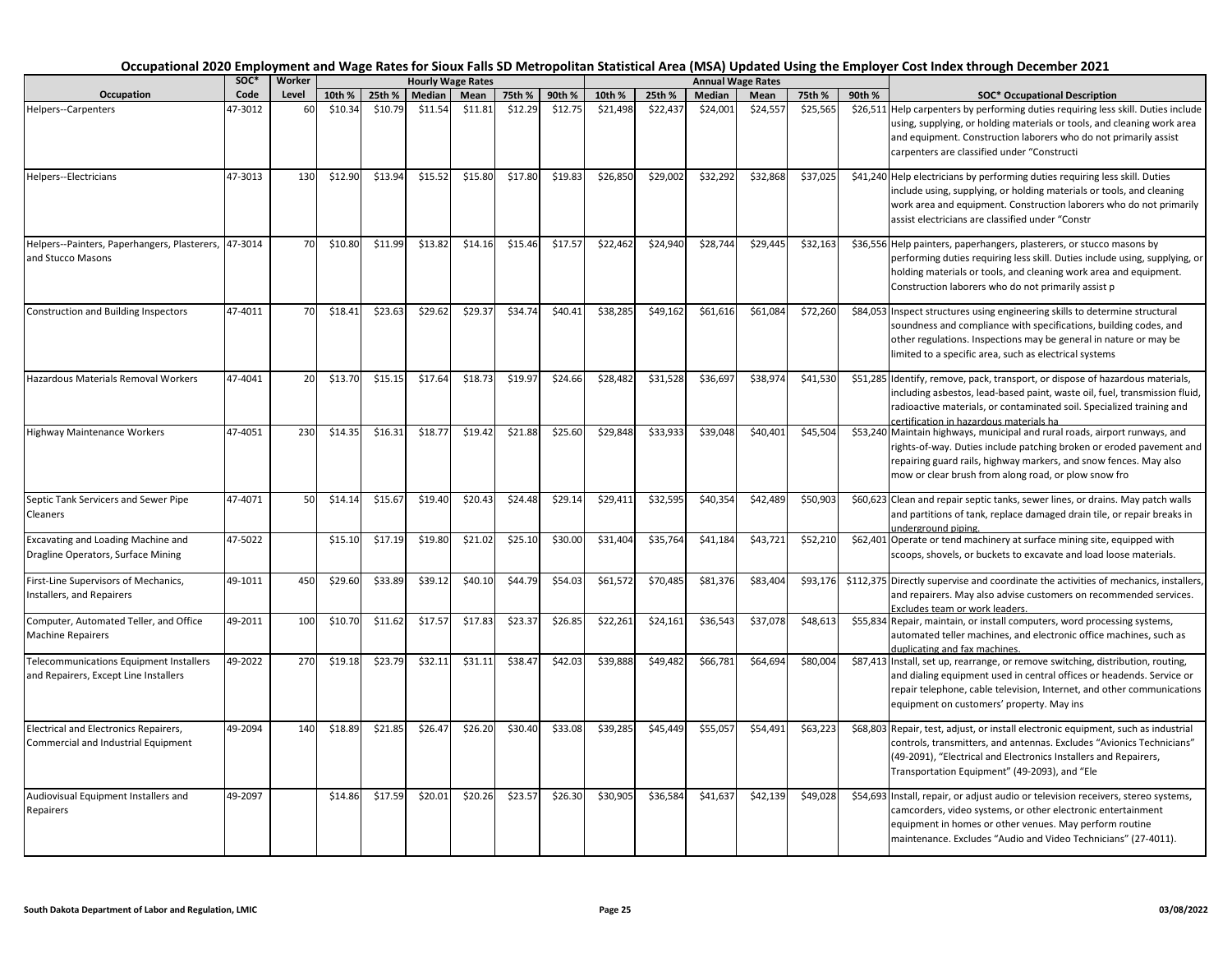|                                                     | SOC*               | Worker | <b>Hourly Wage Rates</b> |                    |         |         |                    |         |          |          |          | <b>Annual Wage Rates</b> |          |        |                                                                                                                                                            |
|-----------------------------------------------------|--------------------|--------|--------------------------|--------------------|---------|---------|--------------------|---------|----------|----------|----------|--------------------------|----------|--------|------------------------------------------------------------------------------------------------------------------------------------------------------------|
| Occupation                                          | Code               | Level  | 10th %                   | 25th %             | Median  | Mean    | 75th %             | 90th %  | 10th %   | 25th %   | Median   | Mean                     | 75th %   | 90th % | <b>SOC* Occupational Description</b>                                                                                                                       |
| Security and Fire Alarm Systems Installers          | 49-2098            | 170    | \$20.02                  | \$27.42            | \$31.00 | \$30.33 | \$34.95            | \$39.18 | \$41,648 | \$57,025 | \$64,492 | \$63,080                 | \$72,700 |        | \$81,508 Install, program, maintain, and repair security and fire alarm wiring and                                                                         |
|                                                     |                    |        |                          |                    |         |         |                    |         |          |          |          |                          |          |        | equipment. Ensure that work is in accordance with relevant codes.                                                                                          |
|                                                     |                    |        |                          |                    |         |         |                    |         |          |          |          |                          |          |        | Excludes "Electricians" (47-2111) who do a broad range of electrical<br>wiring.                                                                            |
| <b>Aircraft Mechanics and Service Technicians</b>   | 49-3011            | 90     | \$24.23                  | \$25.87            | \$29.77 | \$31.87 | \$37.04            | \$42.31 | \$50,412 | \$53,792 | \$61,921 | \$66,273                 | \$77,049 |        | \$88,024 Diagnose, adjust, repair, or overhaul aircraft engines and assemblies,                                                                            |
|                                                     |                    |        |                          |                    |         |         |                    |         |          |          |          |                          |          |        | such as hydraulic and pneumatic systems. Excludes "Avionics                                                                                                |
|                                                     |                    |        |                          |                    |         |         |                    |         |          |          |          |                          |          |        | Technicians" (49-2091).                                                                                                                                    |
| Automotive Body and Related Repairers               | 49-3021            | 290    | \$17.79                  | \$20.19            | \$24.10 | \$24.77 | \$29.20            | \$33.07 | \$36,993 | \$41,990 | \$50,147 | \$51,518                 | \$60,726 |        | \$68,770 Repair and refinish automotive vehicle bodies and straighten vehicle                                                                              |
|                                                     |                    |        |                          |                    |         |         |                    |         |          |          |          |                          |          |        | frames. Excludes "Automotive Glass Installers and Repairers" (49-3022)<br>and "Coating, Painting, and Spraying Machine Setters, Operators, and             |
|                                                     |                    |        |                          |                    |         |         |                    |         |          |          |          |                          |          |        | Fenders" (51-9124).                                                                                                                                        |
| Automotive Glass Installers and Repairers           | 49-3022            |        | \$14.35                  | \$16.47            | \$19.18 | \$19.23 | \$22.31            | \$25.02 | \$29,854 | \$34,251 | \$39,906 | \$40,008                 | \$46,406 |        | \$52,038 Replace or repair broken windshields and window glass in motor                                                                                    |
|                                                     |                    |        |                          |                    |         |         |                    |         |          |          |          |                          |          |        | rehicles.                                                                                                                                                  |
| Automotive Service Technicians and                  | 49-3023            | 730    | \$14.30                  | \$16.27            | \$22.01 | \$22.01 | \$25.88            | \$31.27 | \$29,751 | \$33,834 | \$45,784 | \$45,781                 | \$53,828 |        | \$65,054 Diagnose, adjust, repair, or overhaul automotive vehicles. Excludes                                                                               |
| Mechanics                                           |                    |        |                          |                    |         |         |                    |         |          |          |          |                          |          |        | "Automotive Body and Related Repairers" (49-3021), "Bus and Truck                                                                                          |
|                                                     |                    |        |                          |                    |         |         |                    |         |          |          |          |                          |          |        | Mechanics and Diesel Engine Specialists" (49-3031), and "Electronic                                                                                        |
|                                                     |                    |        |                          |                    |         |         |                    |         |          |          |          |                          |          |        | Equipment Installers and Repairers, Motor Vehicles"                                                                                                        |
| Bus and Truck Mechanics and Diesel Engine           | 49-3031            | 580    | \$18.06                  | \$20.81            | \$25.74 | \$25.89 | \$30.58            | \$33.66 | \$37,563 | \$43,292 | \$53,532 | \$53,852                 | \$63,600 |        | \$70,013 Diagnose, adjust, repair, or overhaul buses and trucks, or maintain and                                                                           |
| <b>Specialists</b>                                  |                    |        |                          |                    |         |         |                    |         |          |          |          |                          |          |        | repair any type of diesel engines. Includes mechanics working primarily                                                                                    |
|                                                     |                    |        |                          |                    |         |         |                    |         |          |          |          |                          |          |        | with automobile or marine diesel engines.                                                                                                                  |
|                                                     | 49-3041            | 100    | \$14.06                  | \$15.33            | \$23.01 | \$23.31 | \$29.97            | \$35.47 | \$29,246 | \$31,893 | \$47,847 | \$48,484                 | \$62,330 |        |                                                                                                                                                            |
| Farm Equipment Mechanics and Service<br>Technicians |                    |        |                          |                    |         |         |                    |         |          |          |          |                          |          |        | \$73,790 Diagnose, adjust, repair, or overhaul farm machinery and vehicles, such<br>as tractors, harvesters, dairy equipment, and irrigation systems.      |
|                                                     |                    |        |                          |                    |         |         |                    |         |          |          |          |                          |          |        | Excludes "Bus and Truck Mechanics and Diesel Engine Specialists" (49-                                                                                      |
|                                                     |                    |        |                          |                    |         |         |                    |         |          |          |          |                          |          |        | 3031)                                                                                                                                                      |
| Mobile Heavy Equipment Mechanics, Except 49-3042    |                    | 280    | \$18.57                  | \$21.45            | \$25.31 | \$25.95 | \$30.20            | \$33.65 | \$38,614 | \$44,607 | \$52,639 | \$53,96                  | \$62,825 |        | \$69,987 Diagnose, adjust, repair, or overhaul mobile mechanical, hydraulic, and                                                                           |
| Engines                                             |                    |        |                          |                    |         |         |                    |         |          |          |          |                          |          |        | pneumatic equipment, such as cranes, bulldozers, graders, and                                                                                              |
|                                                     |                    |        |                          |                    |         |         |                    |         |          |          |          |                          |          |        | conveyors, used in construction, logging, and mining. Excludes "Bus                                                                                        |
|                                                     |                    |        |                          |                    |         |         |                    |         |          |          |          |                          |          |        | and Truck Mechanics and Diesel Engine Specialists" (                                                                                                       |
| Outdoor Power Equipment and Other Small             | 49-3053            |        | \$15.74                  | \$17.32            | \$19.35 | \$19.58 | \$21.87            | \$24.84 | \$32,745 | \$36,036 | \$40,247 | \$40,730                 | \$45,479 |        | \$51,680 Diagnose, adjust, repair, or overhaul small engines used to power lawn                                                                            |
| <b>Engine Mechanics</b>                             |                    |        |                          |                    |         |         |                    |         |          |          |          |                          |          |        | mowers, chain saws, recreational sporting equipment, and related                                                                                           |
|                                                     |                    |        |                          |                    |         |         |                    |         |          |          |          |                          |          |        | equipment.                                                                                                                                                 |
| <b>Bicycle Repairers</b>                            | 49-3091<br>49-3092 | 20     | \$11.64                  | \$13.37<br>\$15.47 | \$14.84 | \$14.91 | \$16.30<br>\$20.20 | \$18.98 | \$24,216 | \$27,815 | \$30,865 | \$31,01:                 | \$33,915 |        | \$39,480 Repair and service bicycles.                                                                                                                      |
| Recreational Vehicle Service Technicians            |                    |        | \$14.05                  |                    | \$17.82 | \$18.58 |                    | \$25.88 | \$29,208 | \$32,172 | \$37,075 | \$38,641                 | \$42,015 |        | \$53,818 Diagnose, inspect, adjust, repair, or overhaul recreational vehicles<br>including travel trailers. May specialize in maintaining gas, electrical, |
|                                                     |                    |        |                          |                    |         |         |                    |         |          |          |          |                          |          |        | hydraulic, plumbing, or chassis/towing systems as well as repairing                                                                                        |
|                                                     |                    |        |                          |                    |         |         |                    |         |          |          |          |                          |          |        | generators, appliances, and interior compon                                                                                                                |
|                                                     |                    |        |                          |                    |         |         |                    |         |          |          |          |                          |          |        |                                                                                                                                                            |
| <b>Tire Repairers and Changers</b>                  | 49-3093            | 150    | \$13.3                   | \$14.3             | \$16.04 | \$16.61 | \$18.77            | \$20.72 | \$27,81  | \$29,892 | \$33,355 | \$34,55                  | \$39,03  |        | \$43,092 Repair and replace tires.                                                                                                                         |
| <b>Mechanical Door Repairers</b>                    | 49-9011            |        | \$18.35                  | \$20.97            | \$23.21 | \$22.62 | \$25.31            | \$26.56 | \$38,168 | \$43,630 | \$48,281 | \$47,045                 | \$52,628 |        | \$55,238 Install, service, or repair automatic door mechanisms and hydraulic<br>doors. Includes garage door mechanics.                                     |
| Control and Valve Installers and Repairers,         | 49-9012            |        | \$20.33                  | \$25.80            | \$30.59 | \$33.24 | \$37.47            | \$54.25 | \$42,295 | \$53,674 | \$63,632 | \$69,123                 | \$77,952 |        | \$112,846 Install, repair, and maintain mechanical regulating and controlling                                                                              |
| <b>Except Mechanical Door</b>                       |                    |        |                          |                    |         |         |                    |         |          |          |          |                          |          |        | devices, such as electric meters, gas regulators, thermostats, safety                                                                                      |
|                                                     |                    |        |                          |                    |         |         |                    |         |          |          |          |                          |          |        | and flow valves, and other mechanical governors.                                                                                                           |
|                                                     |                    |        |                          |                    |         |         |                    |         |          |          |          |                          |          |        |                                                                                                                                                            |
| Heating, Air Conditioning, and Refrigeration        | 49-9021            | 570    | \$17.55                  | \$21.42            | \$27.15 | \$27.10 | \$32.20            | \$37.70 | \$36,489 | \$44,534 | \$56,473 | \$56,358                 | \$66,987 |        | \$78,416 Install or repair heating, central air conditioning, HVAC, or refrigeration                                                                       |
| Mechanics and Installers                            |                    |        |                          |                    |         |         |                    |         |          |          |          |                          |          |        | systems, including oil burners, hot-air furnaces, and heating stoves.                                                                                      |
| Home Appliance Repairers                            | 49-9031            |        | \$11.38                  | \$13.12            | \$19.11 | \$18.51 | \$24.02            | \$25.85 | \$23,666 | \$27,290 | \$39,733 | \$38,500                 | \$49,957 |        | \$53,768 Repair, adjust, or install all types of electric or gas household                                                                                 |
|                                                     |                    |        |                          |                    |         |         |                    |         |          |          |          |                          |          |        | appliances, such as refrigerators, washers, dryers, and ovens.                                                                                             |
| Industrial Machinery Mechanics                      | 49-9041            | 260    | \$18.28                  | \$21.13            | \$23.87 | \$23.82 | \$26.46            | \$30.42 | \$38,036 | \$43,952 | \$49,660 | \$49,545                 | \$55,037 |        | \$63,271 Repair, install, adjust, or maintain industrial production and processing                                                                         |
|                                                     |                    |        |                          |                    |         |         |                    |         |          |          |          |                          |          |        | machinery or refinery and pipeline distribution systems. May also                                                                                          |
|                                                     |                    |        |                          |                    |         |         |                    |         |          |          |          |                          |          |        | install, dismantle, or move machinery and heavy equipment according<br>to plans. Excludes "Mobile Heavy Equipment Mec                                      |
|                                                     |                    |        |                          |                    |         |         |                    |         |          |          |          |                          |          |        |                                                                                                                                                            |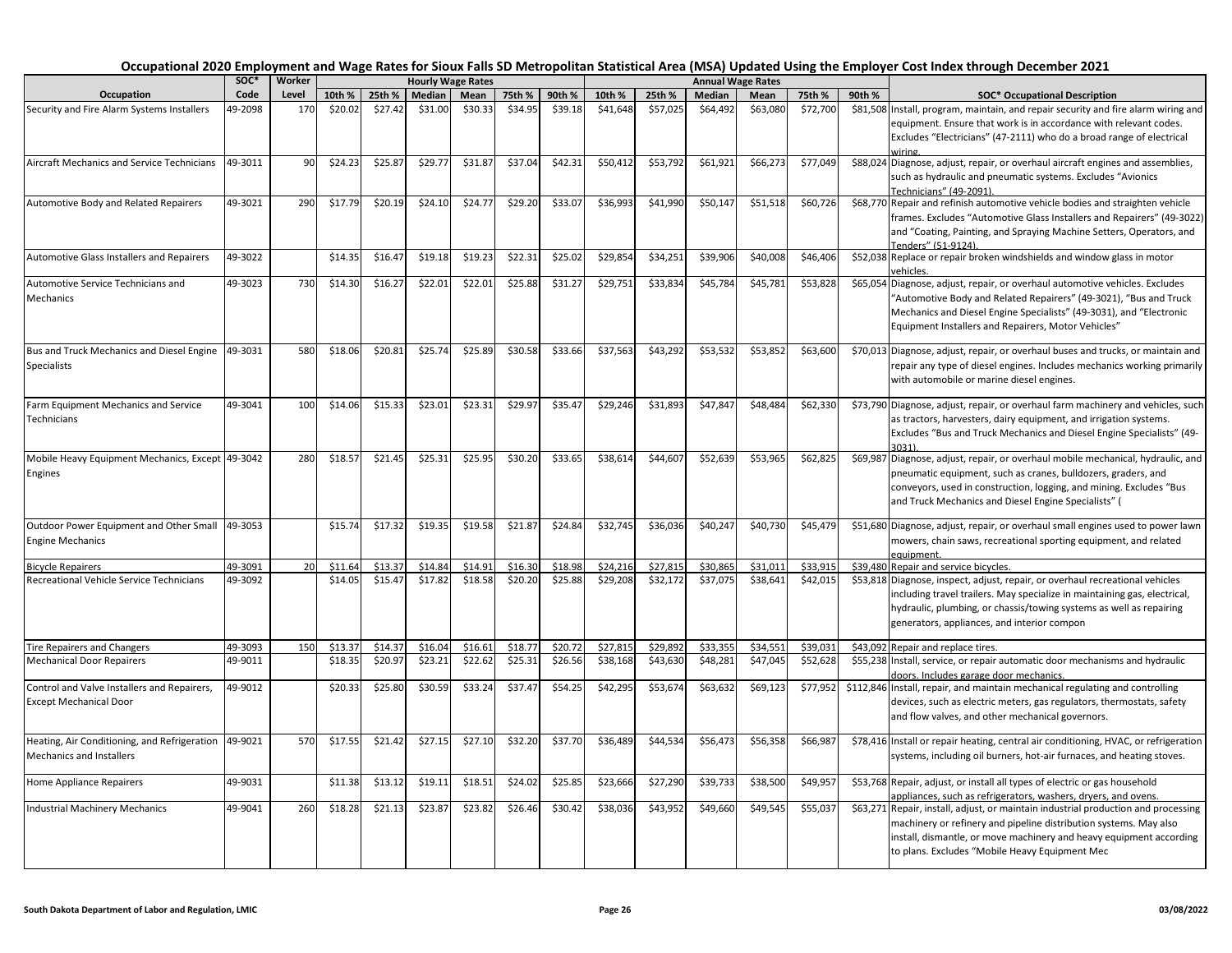| Occupation                                                                  | soc*    | Worker |         |         | <b>Hourly Wage Rates</b> |         |         |         |          |          |          | <b>Annual Wage Rates</b> |           |          | <b>SOC* Occupational Description</b>                                                                              |
|-----------------------------------------------------------------------------|---------|--------|---------|---------|--------------------------|---------|---------|---------|----------|----------|----------|--------------------------|-----------|----------|-------------------------------------------------------------------------------------------------------------------|
|                                                                             | Code    | Level  | 10th %  | 25th %  | Median                   | Mean    | 75th %  | 90th %  | 10th %   | 25th %   | Median   | Mean                     | 75th %    | 90th %   |                                                                                                                   |
| Electrical Power-Line Installers and                                        | 49-9051 | 90     | \$31.55 | \$37.89 | \$43.79                  | \$42.20 | \$48.90 | \$51.88 | \$65,628 | \$78,799 | \$91,082 | \$87,769                 | \$101,721 |          | \$107,905 Install or repair cables or wires used in electrical power or distribution                              |
| Repairers                                                                   |         |        |         |         |                          |         |         |         |          |          |          |                          |           |          | systems. May erect poles and light or heavy duty transmission towers.                                             |
|                                                                             |         |        |         |         |                          |         |         |         |          |          |          |                          |           |          | Excludes "Electrical and Electronics Repairers, Powerhouse, Substation,<br>and Relav" (49-2095).                  |
| Telecommunications Line Installers and<br>Repairers                         | 49-9052 |        | \$20.57 | \$23.04 | \$26.34                  | \$26.71 | \$30.22 | \$33.25 | \$42,789 | \$47,925 | \$54,777 | \$55,564                 | \$62,848  |          | \$69,146 Install and repair telecommunications cable, including fiber optics.                                     |
| <b>Medical Equipment Repairers</b>                                          | 49-9062 | 200    | \$21.04 | \$24.38 | \$30.26                  | \$30.59 | \$36.74 | \$41.44 | \$43,748 | \$50,708 | \$62,952 | \$63,636                 | \$76,410  |          | \$86,191 Test, adjust, or repair biomedical or electromedical equipment.                                          |
| Maintenance and Repair Workers, General                                     | 49-9071 | 1,020  | \$16.27 | \$17.79 | \$20.09                  | \$20.71 | \$23.76 | \$26.33 | \$33,853 | \$36,992 | \$41,779 | \$43,082                 | \$49,414  |          | \$54,773 Perform work involving the skills of two or more maintenance or craft                                    |
|                                                                             |         |        |         |         |                          |         |         |         |          |          |          |                          |           |          | occupations to keep machines, mechanical equipment, or the structure                                              |
|                                                                             |         |        |         |         |                          |         |         |         |          |          |          |                          |           |          | of a building in repair. Duties may involve pipe fitting; HVAC                                                    |
|                                                                             |         |        |         |         |                          |         |         |         |          |          |          |                          |           |          | maintenance; insulating; welding; machining; carpent                                                              |
| Coin, Vending, and Amusement Machine                                        | 49-9091 | 40     | \$13.84 | \$16.47 | \$18.10                  | \$17.56 | \$19.67 | \$20.60 | \$28,806 | \$34,264 | \$37,648 | \$36,507                 | \$40,900  |          | \$42,851 Install, service, adjust, or repair coin, vending, or amusement machines                                 |
| Servicers and Repairers                                                     |         |        |         |         |                          |         |         |         |          |          |          |                          |           |          | including video games, juke boxes, pinball machines, or slot machines.                                            |
| Installation, Maintenance, and Repair                                       | 49-9099 | 90     | \$16.69 | \$19.21 | \$23.87                  | \$23.66 | \$28.29 | \$31.63 | \$34,709 | \$39,960 | \$49,659 | \$49,210                 | \$58,843  |          | \$65,803 All installation, maintenance, and repair workers not listed separately.                                 |
| Workers, All Other                                                          |         |        |         |         |                          |         |         |         |          |          |          |                          |           |          |                                                                                                                   |
| First-Line Supervisors of Production and                                    | 51-1011 | 470    | \$26.00 | \$29.00 | \$32.14                  | \$32.81 | \$35.92 | \$42.03 | \$54,072 | \$60,327 | \$66,864 | \$68,232                 | \$74,706  |          | \$87,415 Directly supervise and coordinate the activities of production and                                       |
| <b>Operating Workers</b>                                                    |         |        |         |         |                          |         |         |         |          |          |          |                          |           |          | operating workers, such as inspectors, precision workers, machine                                                 |
|                                                                             |         |        |         |         |                          |         |         |         |          |          |          |                          |           |          | setters and operators, assemblers, fabricators, and plant and system<br>operators. Excludes team or work leaders. |
| Electrical, electronic, and electromechanical 51-2028                       |         | 510    | \$13.82 | \$14.90 | \$16.68                  | \$17.46 | \$19.71 | \$22.67 | \$28,754 | \$30,997 | \$34,698 | \$36,306                 | \$40,979  | \$47,141 |                                                                                                                   |
| assemblers, except coil winders, tapers, and                                |         |        |         |         |                          |         |         |         |          |          |          |                          |           |          |                                                                                                                   |
| finishers                                                                   |         |        |         |         |                          |         |         |         |          |          |          |                          |           |          |                                                                                                                   |
| Engine and Other Machine Assemblers                                         | 51-2031 | 30     | \$17.57 | \$18.51 | \$20.05                  | \$20.37 | \$21.72 | \$25.27 | \$36,554 | \$38,485 | \$41,705 | \$42,368                 | \$45,188  |          | \$52,571 Construct, assemble, or rebuild machines, such as engines, turbines,                                     |
|                                                                             |         |        |         |         |                          |         |         |         |          |          |          |                          |           |          | and similar equipment used in such industries as construction,                                                    |
| Miscellaneous Assemblers and Fabricators                                    | 51-2090 | 1,120  | \$13.3  | \$14.75 | \$17.03                  | \$17.39 | \$19.87 | \$22.79 | \$27,800 | \$30,685 | \$35,422 | \$36,168                 | \$41,321  | \$47,404 | extraction. textiles, and paper manufacturing.                                                                    |
|                                                                             |         |        |         |         |                          |         |         |         |          |          |          |                          |           |          |                                                                                                                   |
| <b>Bakers</b>                                                               | 51-3011 | 90     | \$14.04 | \$15.33 | \$17.88                  | \$18.26 | \$20.75 | \$24.27 | \$29,193 | \$31,882 | \$37,197 | \$37,976                 | \$43,148  |          | \$50,481 Mix and bake ingredients to produce breads, rolls, cookies, cakes, pies,                                 |
|                                                                             |         |        |         |         |                          |         |         |         |          |          |          |                          |           |          | pastries, or other baked goods. Pastry chefs in restaurants and hotels                                            |
|                                                                             |         |        |         |         |                          |         |         |         |          |          |          |                          |           |          | are included with "Chefs and Head Cooks" (35-1011).                                                               |
| <b>Butchers and Meat Cutters</b>                                            | 51-3021 | 120    | \$14.36 | \$17.14 | \$18.82                  | \$18.67 | \$20.48 | \$22.85 | \$29,867 | \$35,664 | \$39,131 | \$38,828                 | \$42,597  |          | \$47,528 Cut, trim, or prepare consumer-sized portions of meat for use or sale in                                 |
|                                                                             |         |        |         |         |                          |         |         |         |          |          |          |                          |           |          | retail establishments.                                                                                            |
| Food Batchmakers                                                            | 51-3092 | 250    | \$11.70 | \$13.30 | \$16.06                  | \$15.95 | \$18.85 | \$20.50 | \$24,336 | \$27,650 | \$33,405 | \$33,180                 | \$39,210  |          | \$42,641 Set up and operate equipment that mixes or blends ingredients used in                                    |
|                                                                             |         |        |         |         |                          |         |         |         |          |          |          |                          |           |          | the manufacturing of food products. Includes candy makers and<br>cheese makers.                                   |
| Extruding and Drawing Machine Setters,                                      | 51-4021 |        | \$14.23 | \$15.38 | \$17.36                  | \$17.79 | \$20.04 | \$22.00 | \$29,589 | \$31,980 | \$36,105 | \$36,990                 | \$41,673  |          | \$45,772 Set up, operate, or tend machines to extrude or draw thermoplastic or                                    |
| Operators, and Tenders, Metal and Plastic                                   |         |        |         |         |                          |         |         |         |          |          |          |                          |           |          | metal materials into tubes, rods, hoses, wire, bars, or structural                                                |
|                                                                             |         |        |         |         |                          |         |         |         |          |          |          |                          |           |          | shapes                                                                                                            |
| Cutting, Punching, and Press Machine                                        | 51-4031 | 170    | \$16.64 | \$18.03 | \$20.01                  | \$20.61 | \$22.84 | \$26.55 | \$34,615 | \$37,502 | \$41,625 | \$42,857                 | \$47,507  |          | \$55,209 Set up, operate, or tend machines to saw, cut, shear, slit, punch, crimp,                                |
| Setters, Operators, and Tenders, Metal and<br>Plastic                       |         |        |         |         |                          |         |         |         |          |          |          |                          |           |          | notch, bend, or straighten metal or plastic material.                                                             |
| Machinists                                                                  | 51-4041 | 170    | \$17.31 | \$18.44 | \$20.36                  | \$21.13 | \$23.80 | \$26.83 | \$35,985 | \$38,370 | \$42,345 | \$43,956                 | \$49,510  |          | \$55,788 Set up and operate a variety of machine tools to produce precision                                       |
|                                                                             |         |        |         |         |                          |         |         |         |          |          |          |                          |           |          | parts and instruments out of metal. Includes precision instrument                                                 |
|                                                                             |         |        |         |         |                          |         |         |         |          |          |          |                          |           |          | makers who fabricate, modify, or repair mechanical instruments. May                                               |
|                                                                             |         |        |         |         |                          |         |         |         |          |          |          |                          |           |          | also fabricate and modify parts to make or repair mac                                                             |
| Molding, Coremaking, and Casting Machine                                    | 51-4072 | 280    | \$13.76 | \$14.57 | \$15.92                  | \$16.54 | \$18.14 | \$20.73 | \$28,622 | \$30,311 | \$33,124 | \$34,419                 | \$37,743  |          | \$43,100 Set up, operate, or tend metal or plastic molding, casting, or                                           |
| Setters, Operators, and Tenders, Metal and                                  |         |        |         |         |                          |         |         |         |          |          |          |                          |           |          | coremaking machines to mold or cast metal or thermoplastic parts or                                               |
| Plastic                                                                     | 51-4081 | 100    | \$18.43 | \$20.41 | \$23.21                  | \$23.61 | \$26.30 | \$30.30 | \$38,341 | \$42,463 | \$48,293 | \$49,108                 | \$54,712  |          | products.<br>\$63,017 Set up, operate, or tend more than one type of cutting or forming                           |
| Multiple Machine Tool Setters, Operators,<br>and Tenders, Metal and Plastic |         |        |         |         |                          |         |         |         |          |          |          |                          |           |          | machine tool or robot.                                                                                            |
|                                                                             |         |        |         |         |                          |         |         |         |          |          |          |                          |           |          |                                                                                                                   |
| <b>Tool and Die Makers</b>                                                  | 51-4111 | 20     | \$18.70 | \$21.28 | \$26.11                  | \$26.59 | \$31.27 | \$35.95 | \$38,901 | \$44,276 | \$54,296 | \$55,307                 | \$65,032  |          | \$74,784 Analyze specifications, lay out metal stock, set up and operate machine                                  |
|                                                                             |         |        |         |         |                          |         |         |         |          |          |          |                          |           |          | tools, and fit and assemble parts to make and repair dies, cutting tools,                                         |
|                                                                             |         |        |         |         |                          |         |         |         |          |          |          |                          |           |          | jigs, fixtures, gauges, and machinists' hand tools.                                                               |
|                                                                             |         |        |         |         |                          |         |         |         |          |          |          |                          |           |          |                                                                                                                   |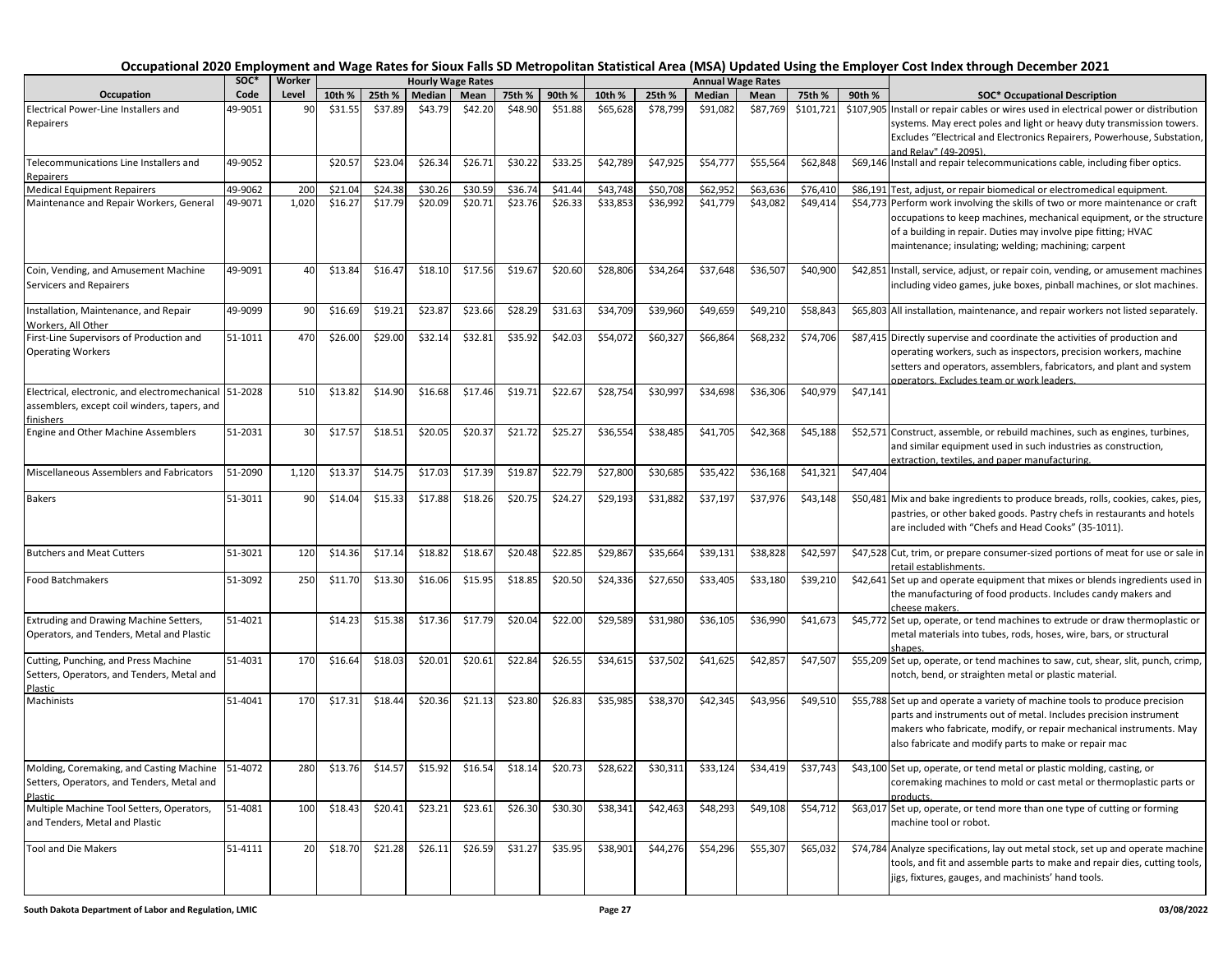| Occupation                                       | soc*    | Worker | <b>Hourly Wage Rates</b> |         |         |         |         |         |                      |          |          | <b>Annual Wage Rates</b> |          |        |                                                                                                                 |
|--------------------------------------------------|---------|--------|--------------------------|---------|---------|---------|---------|---------|----------------------|----------|----------|--------------------------|----------|--------|-----------------------------------------------------------------------------------------------------------------|
|                                                  | Code    | Level  | 10th %                   | 25th %  | Median  | Mean    | 75th %  | 90th %  | 10th %               | 25th %   | Median   | Mean                     | 75th %   | 90th % | <b>SOC* Occupational Description</b>                                                                            |
| Welders, Cutters, Solderers, and Brazers         | 51-4121 | 740    | \$17.10                  | \$18.33 | \$20.40 | \$21.48 | \$24.16 | \$27.47 | \$35,568             | \$38,145 | \$42,436 | \$44,680                 | \$50,255 |        | \$57,129 Use hand-welding, flame-cutting, hand-soldering, or brazing equipment                                  |
|                                                  |         |        |                          |         |         |         |         |         |                      |          |          |                          |          |        | to weld or join metal components or to fill holes, indentations, or                                             |
|                                                  |         |        |                          |         |         |         |         |         |                      |          |          |                          |          |        | seams of fabricated metal products.                                                                             |
| Welding, Soldering, and Brazing Machine          | 51-4122 |        | \$17.65                  | \$20.23 | \$22.89 | \$22.17 | \$25.09 | \$26.41 | \$36,702             | \$42,078 | \$47,620 | \$46,119                 | \$52,190 |        | \$54,931 Set up, operate, or tend welding, soldering, or brazing machines or                                    |
| Setters, Operators, and Tenders                  |         |        |                          |         |         |         |         |         |                      |          |          |                          |          |        | robots that weld, braze, solder, or heat treat metal products,                                                  |
|                                                  |         |        |                          |         |         |         |         |         |                      |          |          |                          |          |        | components, or assemblies. Includes workers who operate laser                                                   |
| Prepress Technicians and Workers                 | 51-5111 | 70     | \$16.62                  | \$17.89 | \$19.69 | \$20.08 | \$21.94 | \$25.73 | \$34,558             | \$37,226 | \$40,944 | \$41,768                 | \$45,634 |        | cutters or laser-beam machines.<br>\$53,530 Format and proof text and images submitted by designers and clients |
|                                                  |         |        |                          |         |         |         |         |         |                      |          |          |                          |          |        | into finished pages that can be printed. Includes digital and photo                                             |
|                                                  |         |        |                          |         |         |         |         |         |                      |          |          |                          |          |        | typesetting. May produce printing plates.                                                                       |
| <b>Printing Press Operators</b>                  | 51-5112 | 240    | \$16.55                  | \$18.59 | \$21.97 | \$22.60 | \$26.54 | \$31.05 | \$34,432             | \$38,680 | \$45,700 | \$47,009                 | \$55,200 |        | \$64,586 Set up and operate digital, letterpress, lithographic, flexographic,                                   |
|                                                  |         |        |                          |         |         |         |         |         |                      |          |          |                          |          |        | gravure, or other printing machines. Includes short-run offset printing                                         |
|                                                  |         |        |                          |         |         |         |         |         |                      |          |          |                          |          |        | presses                                                                                                         |
| Print Binding and Finishing Workers              | 51-5113 | 60     | \$13.68                  | \$14.72 | \$16.47 | \$16.69 | \$19.00 | \$20.50 | \$28,457             | \$30,615 | \$34,245 | \$34,726                 | \$39,520 |        | \$42,643 Bind books and other publications or finish printed products by hand or                                |
|                                                  |         |        |                          |         |         |         |         |         |                      |          |          |                          |          |        | machine. May set up binding and finishing machines.                                                             |
| Laundry and Dry-Cleaning Workers                 | 51-6011 | 210    | \$10.45                  | \$11.20 | \$12.46 | \$13.07 | \$14.42 | \$16.50 | \$21,741             | \$23,314 | \$25,912 | \$27,180                 | \$29,998 |        | \$34,326 Operate or tend washing or dry-cleaning machines to wash or dry-                                       |
|                                                  |         |        |                          |         |         |         |         |         |                      |          |          |                          |          |        | clean industrial or household articles, such as cloth garments, suede,                                          |
|                                                  |         |        |                          |         |         |         |         |         |                      |          |          |                          |          |        | leather, furs, blankets, draperies, linens, rugs, and carpets. Includes                                         |
|                                                  |         |        |                          | \$12.17 |         |         |         |         |                      |          |          |                          |          |        | spotters and dvers of these articles.                                                                           |
| Sewing Machine Operators                         | 51-6031 | 30     | \$10.97                  |         | \$14.73 | \$15.15 | \$18.22 | \$20.46 | \$22,808             | \$25,320 | \$30,648 | \$31,512                 | \$37,894 |        | \$42,559 Operate or tend sewing machines to join, reinforce, decorate, or                                       |
|                                                  |         |        |                          |         |         |         |         |         |                      |          |          |                          |          |        | perform related sewing operations in the manufacture of garment or                                              |
| Cabinetmakers and Bench Carpenters               | 51-7011 | 430    | \$14.11                  | \$15.59 | \$17.86 | \$18.23 | \$20.25 | \$23.92 | \$29,352             | \$32,436 | \$37,157 | \$37,913                 | \$42,125 |        | nongarment products.<br>\$49,749 Cut, shape, and assemble wooden articles or set up and operate a               |
|                                                  |         |        |                          |         |         |         |         |         |                      |          |          |                          |          |        | variety of woodworking machines, such as power saws, jointers, and                                              |
|                                                  |         |        |                          |         |         |         |         |         |                      |          |          |                          |          |        | mortisers to surface, cut, or shape lumber or to fabricate parts for                                            |
|                                                  |         |        |                          |         |         |         |         |         |                      |          |          |                          |          |        | wood products. Excludes "Woodworking Machine Setters,                                                           |
|                                                  |         |        |                          |         |         |         |         |         |                      |          |          |                          |          |        |                                                                                                                 |
| Sawing Machine Setters, Operators, and           | 51-7041 | 90     | \$13.92                  | \$15.17 | \$17.13 | \$17.34 | \$19.51 | \$21.11 | \$28,944             | \$31,562 | \$35,629 | \$36,055                 | \$40,579 |        | \$43,906 Set up, operate, or tend wood sawing machines. May operate                                             |
| Tenders, Wood                                    |         |        |                          |         |         |         |         |         |                      |          |          |                          |          |        | computer numerically controlled (CNC) equipment. Includes lead                                                  |
|                                                  |         |        |                          |         |         |         |         |         |                      |          |          |                          |          |        | sawyers. Workers who primarily program or operate CNC equipment                                                 |
|                                                  |         |        |                          |         |         |         |         |         |                      |          |          |                          |          |        | are classified in "Computer Numerically Controlled Tool Operators an                                            |
|                                                  |         |        |                          |         |         |         |         |         |                      |          |          |                          |          |        |                                                                                                                 |
| Woodworking Machine Setters, Operators,          | 51-7042 | 200    | \$12.71                  | \$14.1  | \$16.28 | \$16.39 | \$18.96 | \$20.58 | \$26,417             | \$29,494 | \$33,863 | \$34,099                 | \$39,429 |        | \$42,794 Set up, operate, or tend woodworking machines, such as drill presses,                                  |
| and Tenders, Except Sawing                       |         |        |                          |         |         |         |         |         |                      |          |          |                          |          |        | lathes, shapers, routers, sanders, planers, and wood nailing machines.                                          |
|                                                  |         |        |                          |         |         |         |         |         |                      |          |          |                          |          |        | May operate computer numerically controlled (CNC) equipment.                                                    |
|                                                  |         |        |                          |         |         |         |         |         |                      |          |          |                          |          |        | Workers who primarily program or operate CNC equipme                                                            |
| <b>Stationary Engineers and Boiler Operators</b> | 51-8021 | 30     | \$21.92                  | \$23.86 | \$26.28 | \$26.19 | \$28.77 | \$31.04 | $\overline{$}45,585$ | \$49,623 | \$54,670 | \$54,487                 | \$59,825 |        | \$64,573 Operate or maintain stationary engines, boilers, or other mechanical                                   |
|                                                  |         |        |                          |         |         |         |         |         |                      |          |          |                          |          |        | equipment to provide utilities for buildings or industrial processes.                                           |
|                                                  |         |        |                          |         |         |         |         |         |                      |          |          |                          |          |        | Operate equipment such as steam engines, generators, motors,                                                    |
|                                                  |         |        |                          |         |         |         |         |         |                      |          |          |                          |          |        | turbines, and steam boilers.                                                                                    |
| Water and Wastewater Treatment Plant and 51-8031 |         | 120    | \$18.92                  | \$22.39 | \$26.50 | \$26.50 | \$31.09 | \$34.00 | \$39,360             | \$46,562 | \$55,130 | \$55,119                 | \$64,664 |        | \$70,717 Operate or control an entire process or system of machines, often                                      |
| <b>System Operators</b>                          |         |        |                          |         |         |         |         |         |                      |          |          |                          |          |        | through the use of control boards, to transfer or treat water or                                                |
|                                                  |         |        |                          |         |         |         |         |         |                      |          |          |                          |          |        | wastewater.                                                                                                     |
| Plant and System Operators, All Other            | 51-8099 | 30     | \$18.5                   | \$21.21 | \$23.79 | \$23.72 | \$26.30 | \$29.66 | \$38,493             | \$44,108 | \$49,491 | \$49,34                  | \$54,700 |        | \$61,676 All plant and system operators not listed separately.                                                  |
| Chemical Equipment Operators and Tenders 51-9011 |         | 70     | \$17.28                  | \$18.89 | \$21.97 | \$25.16 | \$31.23 | \$39.89 | \$35,940             | \$39,300 | \$45,698 | \$52,341                 | \$64,963 |        | \$82,960 Operate or tend equipment to control chemical changes or reactions in                                  |
|                                                  |         |        |                          |         |         |         |         |         |                      |          |          |                          |          |        | the processing of industrial or consumer products. Equipment used                                               |
|                                                  |         |        |                          |         |         |         |         |         |                      |          |          |                          |          |        | includes devulcanizers, steam-jacketed kettles, and reactor vessels.                                            |
|                                                  |         |        |                          |         |         |         |         |         |                      |          |          |                          |          |        | Excludes "Chemical Plant and System Operators" (5                                                               |
| Crushing, Grinding, and Polishing Machine        | 51-9021 | 50     | \$16.68                  | \$17.99 | \$20.17 | \$20.29 | \$23.23 | \$25.30 | \$34,712             | \$37,427 | \$41,952 | \$42,187                 | \$48,329 |        | \$52,630 Set up, operate, or tend machines to crush, grind, or polish materials,                                |
| Setters, Operators, and Tenders                  |         |        |                          |         |         |         |         |         |                      |          |          |                          |          |        | such as coal, glass, grain, stone, food, or rubber.                                                             |
|                                                  |         |        |                          |         |         |         |         |         |                      |          |          |                          |          |        |                                                                                                                 |
| Mixing and Blending Machine Setters,             | 51-9023 | 60     | \$16.95                  | \$17.92 | \$19.54 | \$19.55 | \$21.17 | \$24.00 | \$35,258             | \$37,257 | \$40,642 | \$40,660                 | \$44,016 |        | \$49,903 Set up, operate, or tend machines to mix or blend materials, such as                                   |
| Operators, and Tenders                           |         |        |                          |         |         |         |         |         |                      |          |          |                          |          |        | chemicals, tobacco, liquids, color pigments, or explosive ingredients.                                          |
|                                                  |         |        |                          |         |         |         |         |         |                      |          |          |                          |          |        | Excludes "Food Batchmakers" (51-3092).                                                                          |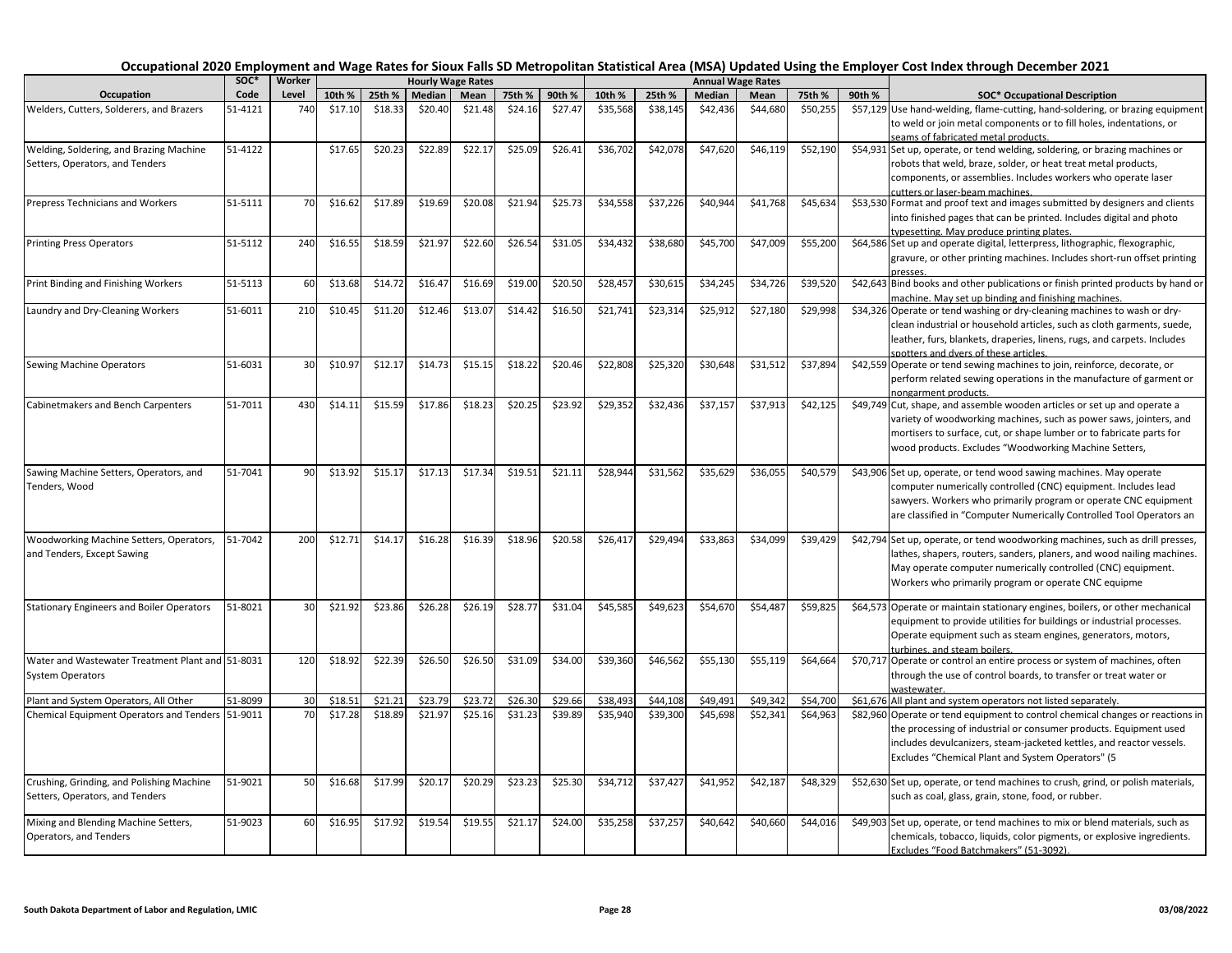| Occupation                                                                                       | SOC*<br>Code | Worker     |         |         |         | <b>Hourly Wage Rates</b> |         |         |          |          |          | <b>Annual Wage Rates</b> |           |          |                                                                                                                                                                                                                                                                                  |
|--------------------------------------------------------------------------------------------------|--------------|------------|---------|---------|---------|--------------------------|---------|---------|----------|----------|----------|--------------------------|-----------|----------|----------------------------------------------------------------------------------------------------------------------------------------------------------------------------------------------------------------------------------------------------------------------------------|
|                                                                                                  |              | Level      | 10th %  | 25th %  | Median  | Mean                     | 75th %  | 90th %  | 10th %   | 25th %   | Median   | Mean                     | 75th %    | 90th %   | <b>SOC* Occupational Description</b>                                                                                                                                                                                                                                             |
| Cutting and Slicing Machine Setters,<br>Operators, and Tenders                                   | 51-9032      | 190        | \$16.94 | \$17.81 | \$19.26 | \$19.30                  | \$20.70 | \$22.74 | \$35,237 | \$37,046 | \$40,055 | \$40,144                 | \$43,064  |          | \$47,301 Set up, operate, or tend machines that cut or slice materials, such as<br>glass, stone, cork, rubber, tobacco, food, paper, or insulating material<br>Excludes "Cutting, Punching, and Press Machine Setters, Operators,<br>and Tenders, Metal and Plastic" (51-4031),  |
| Extruding, Forming, Pressing, and<br>Compacting Machine Setters, Operators,<br>and Tenders       | 51-9041      | 280        | \$14.28 | \$16.03 | \$18.15 | \$18.06                  | \$20.10 | \$21.42 | \$29,697 | \$33,330 | \$37,759 | \$37,546                 | \$41,813  |          | \$44,568 Set up, operate, or tend machines, such as glass-forming machines,<br>plodder machines, and tuber machines, to shape and form products<br>such as glassware, food, rubber, soap, brick, tile, clay, wax, tobacco, or<br>cosmetics. Excludes "Shoe Machine Operators and |
| Inspectors, Testers, Sorters, Samplers, and<br>Weighers                                          | 51-9061      | 320        | \$14.82 | \$17.20 | \$19.01 | \$19.18                  | \$20.83 | \$24.55 | \$30,811 | \$35,771 | \$39,541 | \$39,902                 | \$43,332  |          | \$51,071 Inspect, test, sort, sample, or weigh nonagricultural raw materials or<br>processed, machined, fabricated, or assembled parts or products for<br>defects, wear, and deviations from specifications. May use precision<br>measuring instruments and complex test equipme |
| Jewelers and Precious Stone and Metal<br>Workers                                                 | 51-9071      | 10         | \$16.79 | \$18.80 | \$22.07 | \$22.12                  | \$26.20 | \$29.77 | \$34,914 | \$39,086 | \$45,888 | \$46,001                 | \$54,505  |          | \$61,931 Design, fabricate, adjust, repair, or appraise jewelry, gold, silver, other<br>precious metals, or gems. Includes diamond polishers and gem cutters,<br>and persons who perform precision casting and modeling of molds,<br>casting metal in molds, or setting precious |
| Ophthalmic Laboratory Technicians                                                                | 51-9083      | 30         | \$13.90 | \$14.96 | \$17.02 | \$19.63                  | \$24.63 | \$29.82 | \$28,909 | \$31,117 | \$35,389 | \$40,842                 | \$51,219  |          | \$62,010 Cut, grind, and polish eyeglasses, contact lenses, or other precision<br>optical elements. Assemble and mount lenses into frames or process<br>other optical elements. Includes precision lens polishers or grinders,<br>centerer-edgers, and lens mounters. Excludes " |
| Packaging and Filling Machine Operators<br>and Tenders                                           | 51-9111      | 280        | \$15.10 | \$17.35 | \$18.76 | \$18.27                  | \$20.18 | \$21.04 | \$31,406 | \$36,093 | \$39,038 | \$38,000                 | \$41,982  |          | \$43,749 Operate or tend machines to prepare industrial or consumer products<br>for storage or shipment. Includes cannery workers who pack food<br>products.                                                                                                                     |
| Painting, Coating, and Decorating Workers                                                        | 51-9123      | 80         | \$11.94 | \$15.09 | \$18.10 | \$17.80                  | \$20.19 | \$22.89 | \$24,834 | \$31,379 | \$37,646 | \$37,018                 | \$42,001  |          | \$47,617 Paint, coat, or decorate articles, such as furniture, glass, plateware,<br>pottery, jewelry, toys, books, or leather. Excludes "Artists and Related<br>Workers" (27-1010), "Designers" (27-1020), "Photographic Process<br>Workers and Processing Machine Operators" (5 |
| Coating, Painting, and Spraying Machine<br>Setters, Operators, and Tenders                       | 51-9124      | <b>350</b> | \$14.16 | \$15.79 | \$18.40 | \$18.95                  | \$20.63 | \$25.31 | \$29.468 | \$32.847 | \$38,276 | \$39.415                 | \$42,903  |          | \$52,661 Set up, operate, or tend spraying or rolling machines to coat or paint<br>any of a wide variety of products, including glassware, cloth, ceramics,<br>metal, plastic, paper, or wood, with lacquer, silver, copper, rubber,<br>varnish, glaze, enamel, oil, or rust-pro |
| <b>Computer Numerically Controlled Tool</b><br>Operators                                         | 51-9161      | 150        | \$14.46 | \$16.95 | \$21.54 | \$20.81                  | \$24.68 | \$26.54 | \$30,094 | \$35,270 | \$44,804 | \$43,288                 | \$51,336  |          | \$55,207 Operate computer-controlled tools, machines, or robots to machine or<br>process parts, tools, or other work pieces made of metal, plastic,<br>wood, stone, or other materials. May also set up and maintain<br>eauipment.                                               |
| Paper Goods Machine Setters, Operators,<br>and Tenders                                           | 51-9196      | 80         | \$14.40 | \$16.05 | \$19.04 | \$19.39                  | \$22.40 | \$25.72 | \$29,945 | \$33,392 | \$39,61  | \$40,319                 | \$46,600  |          | \$53,497 Set up, operate, or tend paper goods machines that perform a variety<br>of functions, such as converting, sawing, corrugating, banding,<br>wrapping, boxing, stitching, forming, or sealing paper or paperboard<br>sheets into products.                                |
| <b>Aircraft Cargo Handling Supervisors</b>                                                       | 53-1041      | 30         | \$17.70 | \$18.91 | \$20.92 | \$25.10                  | \$33.16 | \$39.65 | \$36,809 | \$39,327 | \$43,522 | \$52,209                 | \$68,970  |          | \$82,465 Supervise and coordinate the activities of ground crew in the loading,<br>unloading, securing, and staging of aircraft cargo or baggage. May<br>determine the quantity and orientation of cargo and compute aircraft<br>center of gravity. May accompany aircraft as me |
| First-Line Supervisors of Transportation and 53-1047<br>Material-Moving Workers, Except Aircraft |              | 360        | \$20.08 | \$24.37 | \$29.93 | \$29.89                  | \$34.33 | \$40.80 | \$41,767 | \$50,684 | \$62,248 | \$62,167                 | \$71,415  | \$84,878 |                                                                                                                                                                                                                                                                                  |
| <b>Cargo Handling Supervisors</b><br><b>Commercial Pilots</b>                                    | 53-2012      | 110        |         |         |         |                          |         |         | \$51,314 | \$63,218 | \$84,861 | \$83,017                 | \$104,175 |          | \$113,944 Pilot and navigate the flight of fixed-wing aircraft on nonscheduled air<br>carrier routes, or helicopters. Requires Commercial Pilot certificate.<br>Includes charter pilots with similar certification, and air ambulance and<br>air tour pilots. Excludes regional, |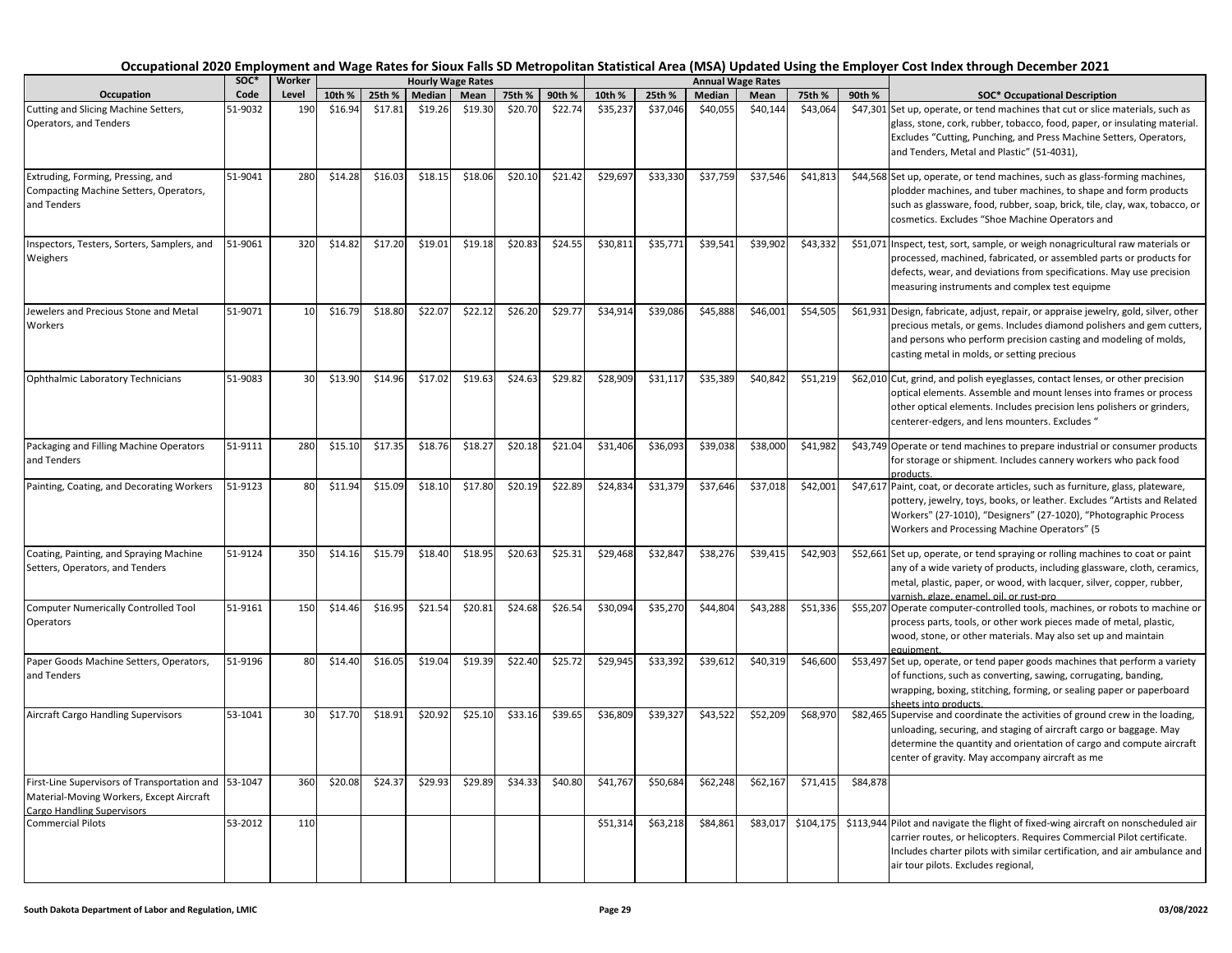| Occupation                                                              | SOC*<br>Code | Worker<br>Level | <b>Hourly Wage Rates</b> |         |         |         |         |         |          |          |          | <b>Annual Wage Rates</b> |          |          |                                                                                                                                                                                                                                                                                  |
|-------------------------------------------------------------------------|--------------|-----------------|--------------------------|---------|---------|---------|---------|---------|----------|----------|----------|--------------------------|----------|----------|----------------------------------------------------------------------------------------------------------------------------------------------------------------------------------------------------------------------------------------------------------------------------------|
|                                                                         |              |                 | 10th %                   | 25th %  | Median  | Mean    | 75th %  | 90th %  | 10th %   | 25th %   | Median   | Mean                     | 75th %   | 90th %   | <b>SOC* Occupational Description</b>                                                                                                                                                                                                                                             |
| Driver/Sales Workers                                                    | 53-3031      | 48C             | \$10.48                  | \$10.99 | \$12.54 | \$15.23 | \$18.12 | \$25.07 | \$21,806 | \$22,860 | \$26,075 | \$31,699                 | \$37,694 |          | \$52,155 Drive truck or other vehicle over established routes or within an<br>established territory and sell or deliver goods, such as food products,<br>including restaurant take-out items, or pick up or deliver items such as<br>commercial laundry. May also take orders, c |
| Heavy and Tractor-Trailer Truck Drivers                                 | 53-3032      | 2,530           | \$17.72                  | \$20.15 | \$23.81 | \$24.27 | \$27.31 | \$33.03 | \$36,864 | \$41,916 | \$49,516 | \$50,488                 | \$56,803 |          | \$68,702 Drive a tractor-trailer combination or a truck with a capacity of at least<br>26,001 pounds Gross Vehicle Weight (GVW). May be required to<br>unload truck. Requires commercial drivers' license. Includes tow truck<br>drivers. Excludes "Refuse and Recyclable Materi |
| <b>Light Truck Drivers</b>                                              | 53-3033      | 1,140           | \$12.32                  | \$14.64 | \$18.50 | \$19.95 | \$24.04 | \$30.50 | \$25,618 | \$30,448 | \$38,470 | \$41,509                 | \$50,024 |          | \$63,450 Drive a light vehicle, such as a truck or van, with a capacity of less than<br>26,001 pounds Gross Vehicle Weight (GVW), primarily to pick up<br>merchandise or packages from a distribution center and deliver. May<br>load and unload vehicle. Excludes "Couriers and |
| Bus Drivers, Transit and Intercity                                      | 53-3052      | 140             | \$13.98                  | \$14.92 | \$16.49 | \$16.94 | \$18.98 | \$20.83 | \$29,074 | \$31,042 | \$34,291 | \$35,245                 | \$39,478 |          | \$43,329 Drive bus or motor coach, including regular route operations, charters,<br>and private carriage. May assist passengers with baggage. May collect<br>fares or tickets.                                                                                                   |
| Passenger Vehicle Drivers, Except Bus<br>Drivers, Transit and Intercity | 53-3058      | 400             | \$11.91                  | \$14.06 | \$15.73 | \$15.91 | \$17.52 | \$20.63 | \$24,780 | \$29,251 | \$32,712 | \$33,099                 | \$36,442 | \$42,918 |                                                                                                                                                                                                                                                                                  |
| <b>Parking Attendants</b>                                               | 53-6021      | 170             | \$11.25                  | \$12.20 | \$13.79 | \$13.95 | \$15.61 | \$16.83 | \$23,391 | \$25,385 | \$28,673 | \$29,024                 | \$32,484 |          | \$35,001 Park vehicles or issue tickets for customers in a parking lot or garage.<br>May park or tend vehicles in environments such as a car dealership or<br>rental car facility. May collect fee.                                                                              |
| Automotive and Watercraft Service<br>Attendants                         | 53-6031      | 240             | \$11.71                  | \$13.22 | \$14.68 | \$14.94 | \$16.29 | \$18.94 | \$24,371 | \$27,496 | \$30,533 | \$31,072                 | \$33,899 |          | \$39,381 Service automobiles, buses, trucks, boats, and other automotive or<br>marine vehicles with fuel, lubricants, and accessories. Collect payment<br>for services and supplies. May lubricate vehicle, change motor oil, refill<br>antifreeze, or replace lights or other a |
| <b>Conveyor Operators and Tenders</b>                                   | 53-7011      | 150             | \$13.98                  | \$14.71 | \$15.88 | \$16.15 | \$17.46 | \$19.97 | \$29,077 | \$30,583 | \$33,027 | \$33,607                 | \$36,315 |          | \$41,547 Control or tend conveyors or conveyor systems that move materials or<br>products to and from stockpiles, processing stations, departments, or<br>vehicles. May control speed and routing of materials or products.                                                      |
| <b>Crane and Tower Operators</b>                                        | 53-7021      | 10              | \$24.56                  | \$28.09 | \$31.25 | \$31.47 | \$34.41 | \$40.39 | \$51,087 | \$58,440 | \$65,000 | \$65,470                 | \$71,561 |          | \$84,005 Operate mechanical boom and cable or tower and cable equipment to<br>lift and move materials, machines, or products in many directions.                                                                                                                                 |
| <b>Industrial Truck and Tractor Operators</b>                           | 53-7051      | 850             | \$14.10                  | \$16.16 | \$18.95 | \$19.43 | \$21.46 | \$26.73 | \$29,330 | \$33,616 | \$39,408 | \$40,415                 | \$44,651 |          | \$55,595 Operate industrial trucks or tractors equipped to move materials<br>around a warehouse, storage yard, factory, construction site, or similar<br>location. Excludes "Logging Equipment Operators" (45-4022).                                                             |
| Cleaners of Vehicles and Equipment                                      | 53-7061      | 540             | \$10.69                  | \$12.01 | \$14.44 | \$14.50 | \$16.41 | \$19.20 | \$22,233 | \$24,981 | \$30,023 | \$30,159                 | \$34,129 |          | \$39,937 Wash or otherwise clean vehicles, machinery, and other equipment.<br>Use such materials as water, cleaning agents, brushes, cloths, and<br>hoses. Excludes "Janitors and Cleaners, Except Maids and<br>Housekeeping Cleaners" (37-2011).                                |
| Laborers and Freight, Stock, and Material<br>Movers, Hand               | 53-7062      | 2,050           | \$11.55                  | \$13.31 | \$15.64 | \$16.10 | \$18.52 | \$21.22 | \$24,027 | \$27,687 | \$32,539 | \$33,491                 | \$38,520 |          | \$44,132 Manually move freight, stock, luggage, or other materials, or perform<br>other general labor. Includes all manual laborers not elsewhere<br>classified. Excludes "Construction Laborers" (47-2061) and "Helpers,<br>Construction Trades" (47-3011 through 47-3019). Exc |
| Machine Feeders and Offbearers                                          | 53-7063      | 260             | \$13.70                  | \$16.22 | \$18.39 | \$17.78 | \$20.13 | \$21.17 | \$28,503 | \$33,738 | \$38,24  | \$36,980                 | \$41,861 |          | \$44,034 Feed materials into or remove materials from machines or equipment<br>hat is automatic or tended by other workers.                                                                                                                                                      |
| Packers and Packagers, Hand                                             | 53-7064      | 510             | \$10.88                  | \$11.69 | \$12.95 | \$14.09 | \$16.38 | \$19.46 | \$22,631 | \$24,311 | \$26,920 | \$29,298                 | \$34,078 |          | \$40,464 Pack or package by hand a wide variety of products and materials.                                                                                                                                                                                                       |
| <b>Stockers and Order Fillers</b>                                       | 53-7065      | 2,390           | \$10.75                  | \$12.37 | \$14.88 | \$15.21 | \$17.32 | \$20.46 | \$22,364 | \$25,747 | \$30,951 | \$31,635                 | \$36,029 |          | \$42,562 Receive, store, and issue merchandise, materials, equipment, and<br>other items from stockroom, warehouse, or storage yard to fill shelves,<br>racks, tables, or customers' orders. May operate power equipment to<br>fill orders. May mark prices on merchandise and s |